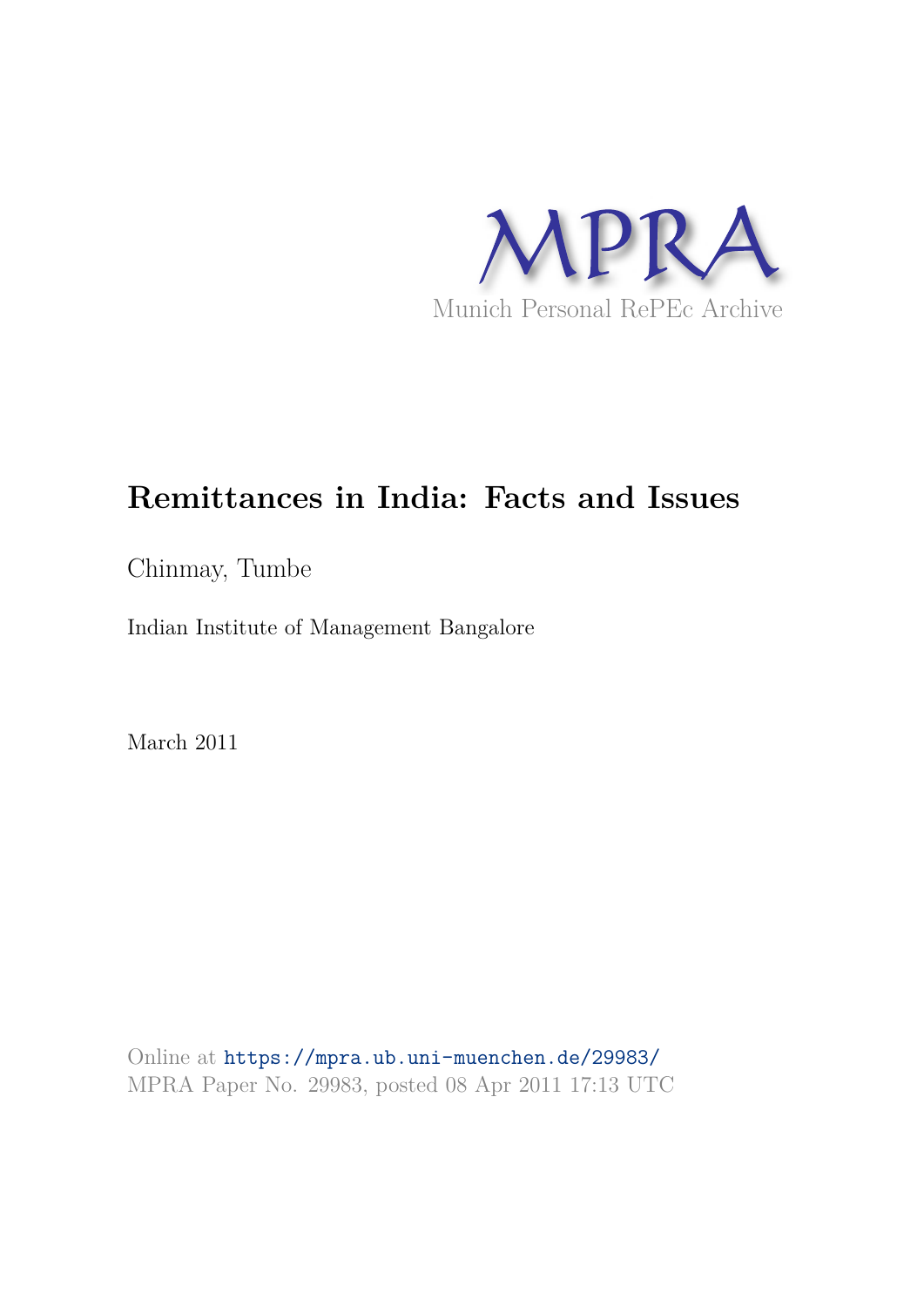

भारतीय प्रबंध संस्थान बेंगलूर INDIAN INSTITUTE OF MANAGEMENT **BANGALORE** 

# **WORKING PAPER NO: 331**

# **REMITTANCES IN INDIA: FACTS & ISSUES**

BY

# **Chinmay Tumbe**

*Fellow (Ph.D) Student, Economics & Social Sciences Area Indian Institute of Management Bangalore Bannerghatta Road, Bangalore – 5600 76 chinmay.tumbe@gmail.com*

Year of Publication 2011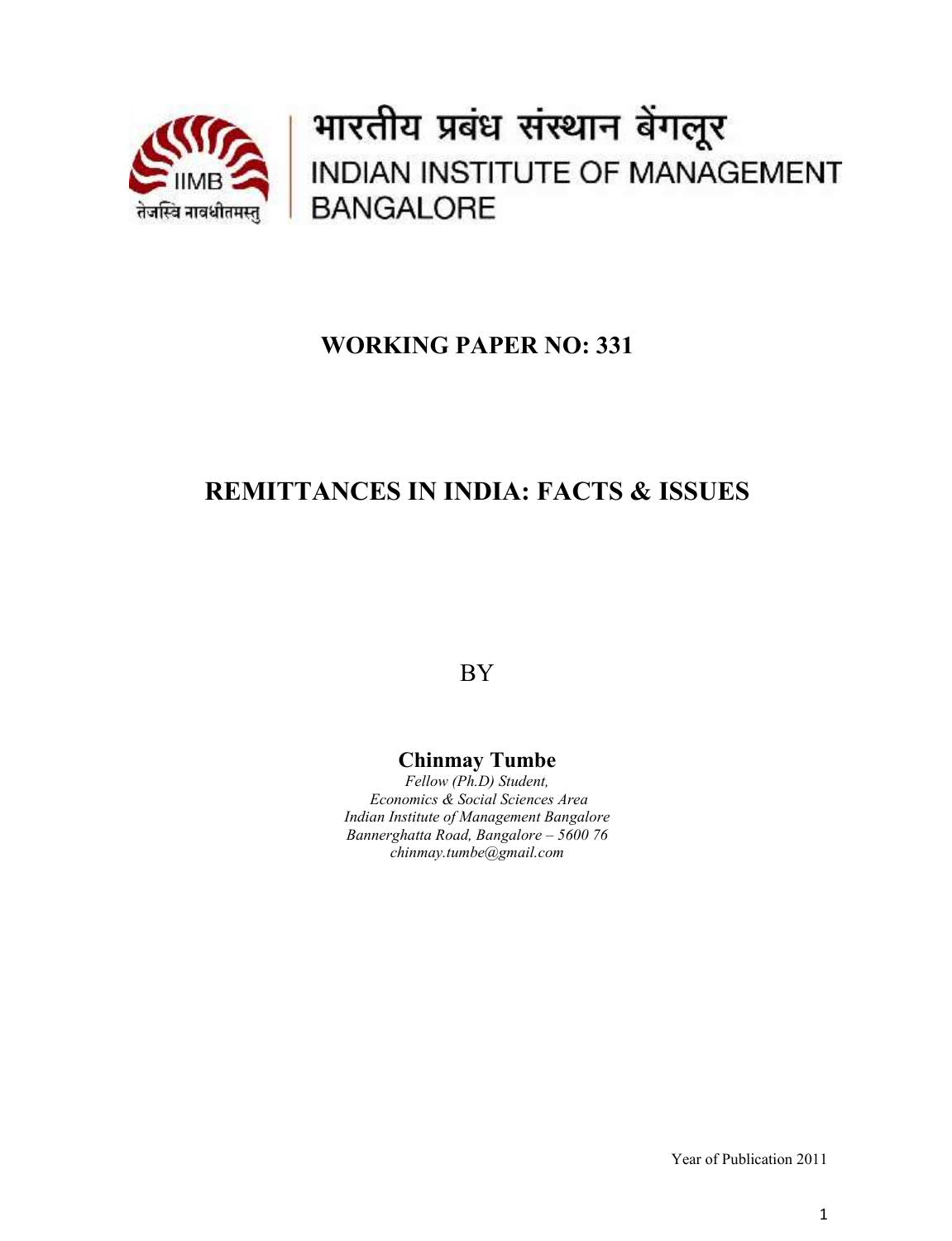# **REMITTANCES IN INDIA: FACTS & ISSUES**

#### **Chinmay Tumbe\***

*This paper provides a factsheet of domestic and international remittances at the State level and across household characteristics and discusses the extent of remittance dependency, it's growth since the 1990's , the different uses of remittances across States, the possible impact on source region inequality and its importance in enhancing 'financial inclusion.' Data from the 49th and 64th round migration related National Sample Surveys, the Reserve Bank of India and the 2001 Census are used for the analysis. Some of the findings are: (a) The domestic remittance market was estimated to be \$10 billion in 2007-08, 60% being Inter-State transfers and 80% directed towards rural households (b) Domestic remittances financed over 30% of household consumption expenditure in remittance receiving households that formed nearly 10% of rural India (c) Domestic remittance dependency was high in Bihar, Uttar Pradesh and Rajasthan and has generally grown since the 1990s, most notably in Orissa. (d) The top 25% households received around 50% of domestic remittances suggesting that remittances could be increasing source region inequality (e) 70% of domestic remittances were estimated to be channelled in the informal sector as against 25% in China revealing a huge opportunity for financial institutions to serve migrant workers (f) Kerala, Punjab and Goa accounted for over 40% of international remittance flows and are among the top remittance-dependent economies of the world.*

\*Fellow Student, Indian Institute of Management Bangalore. Email: chinmay.tumbe@gmail.com. The author would like to thank Rupa Chanda, Arjan De Haan, Mohammed Amin and Umi Daniel for valuable discussions on the subject as well as Irudaya Rajan for commenting on an earlier draft. This paper is a revised version of the paper presented at the 52<sup>nd</sup> Annual Conference of the Indian Society of Labour Economics, 17-18 December, 2010, Dharwad.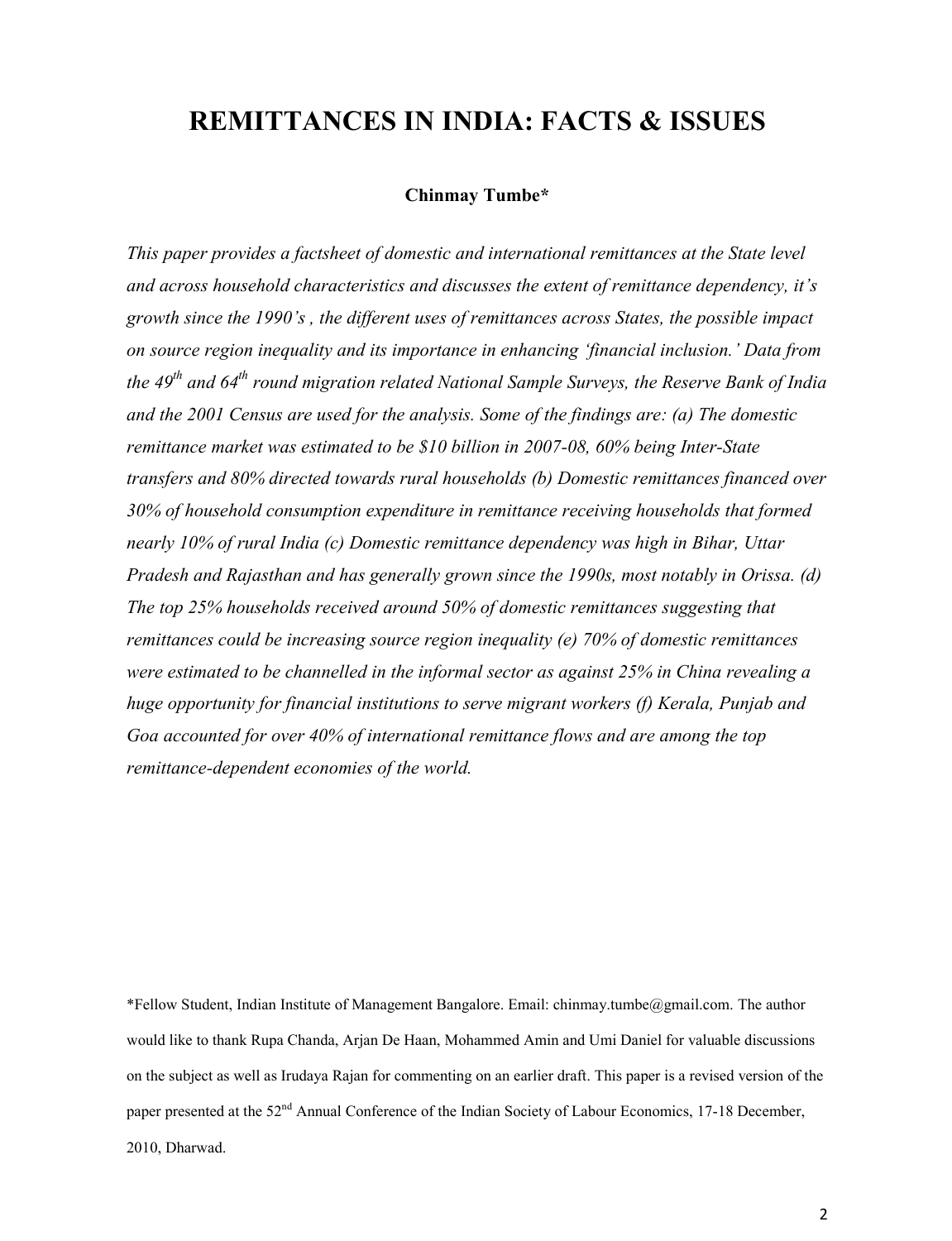# **I. INTRODUCTION**

Migrants' remittances, an age old phenomenon, have assumed great importance over the last decade in development studies. With increasing international and internal migration, they are considered to be an 'important and stable source of external development finance' for households in source regions (Ratha 2003), reducing transient poverty and at times even structural poverty (Kapur 2004). At the same time, remittances can also lead to financial dependency, divert attention from productive investments and due to the self-selection nature of migration, increase inequality in source regions.

Despite its significance, systematic research on remittances in India has been severely limited due to the lack of nationally representative data. Barring the seminal Kerala Migration Surveys that have enabled studies on remittances to Kerala and some other studies for specific remittance corridors<sup>1</sup>, research efforts on the subject have been limited.

Against this background, the National Sample Survey Organisation's (NSSO) 64<sup>th</sup> round survey on Employment, Unemployment and Migration in 2007-08 assumes great significance as it collected nationally representative information on remittances at the household level for the first time.<sup>2</sup> Subsequently, the NSSO published a 429 page report titled "Migration in India: 2007-08" in June 2010 presenting detailed information on migration and remittances across various socio-economic attributes. However, the report did not provide estimates of aggregate volumes of domestic and international remittances at the State level or across household attributes.

This paper attempts to address that gap. The estimates are important for a number of reasons. First, it shows the extent to which some States are dependent on remittances. For example, we show that while the Indian economy on the whole is not dependent on international remittances, Kerala, Punjab and Goa are among the most remittance-dependent economies of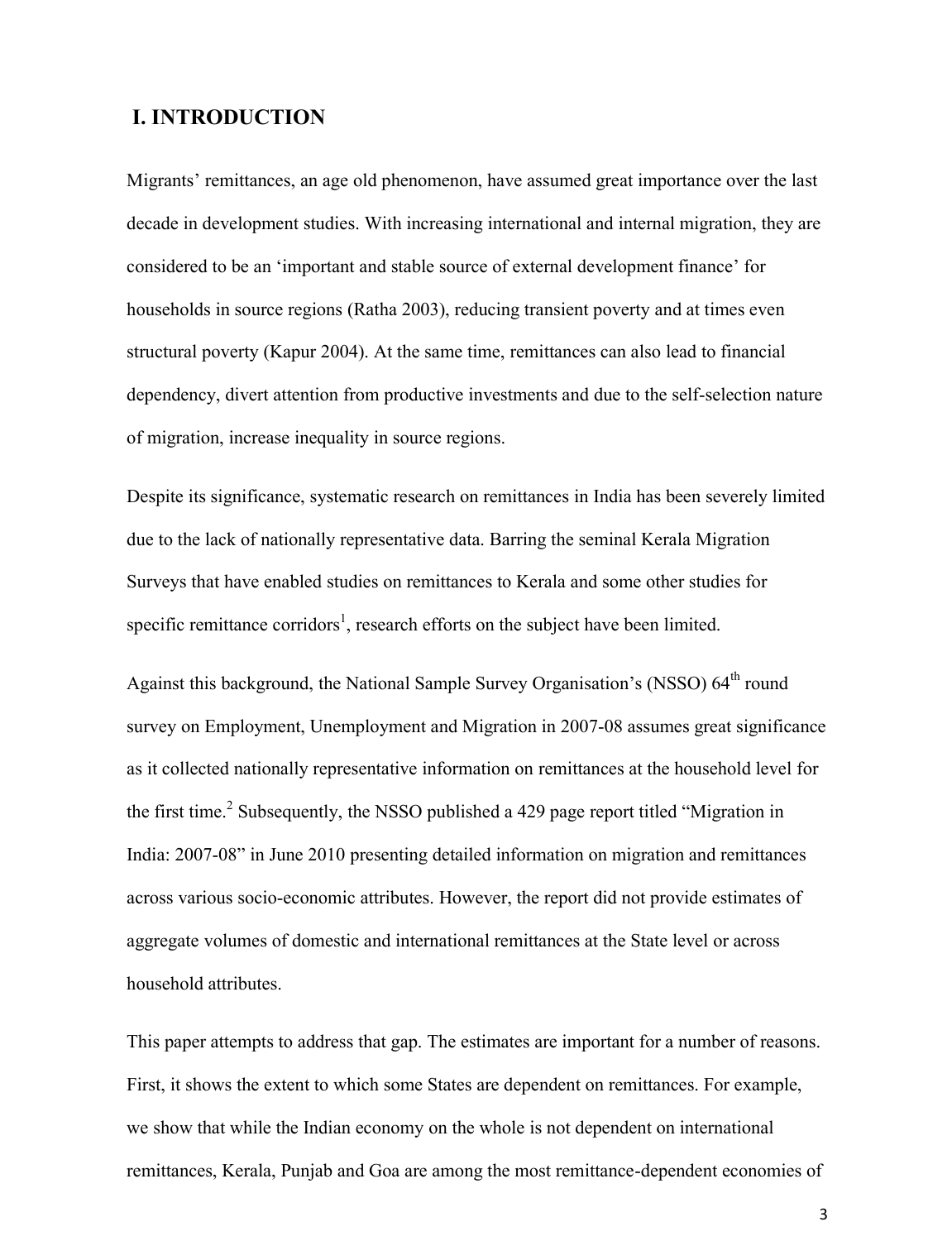the world. Second, it enables calculation of the share of remittances that flow to certain States or certain type of households. We show that the top 25% of households receive nearly 50% of the domestic remittances. Third, though domestic remittances are an integral part of the campaign to enhance 'financial inclusion,' limited information has restricted discussion on the same. In this paper, we estimate the domestic remittance market to be around \$ 10 billion of which less than 30% is covered by formal sector remitters as against 75% in China.

Apart from estimating aggregate remittance volumes, the paper also discusses the extent of remittance dependency and it's growth since the 1990's, the different uses of remittances across States, the possible impact on source region inequality as well as its role in enhancing financial inclusion. The paper is organised as follows: Section II discusses the methodology of estimating aggregate remittance volumes as well as the biases affecting the data. Sections III and IV discuss State level estimates of international and domestic remittance flows respectively. Section V discusses the implications of these estimates while Section VI concludes.

#### **II. METHODOLOGY**

The National Sample Survey (NSS) questionnaire on employment, unemployment and migration particulars (Schedule 10.2 of the  $64<sup>th</sup>$  round) collected information on household characteristics, employment status & migration particulars of household members and information on out-migrants. Out-migrants were defined as former members of the household who had migrated out of the village or town in the past and were alive on the date of the survey. Questions on out-migrants included among others, the present place of their residence and the rupee value of remittances sent by them during the last 365 days. The survey was administered to around 1.25 lakh households, of which 53,961 reported out-migrants and 29,963 reported remittance receipts.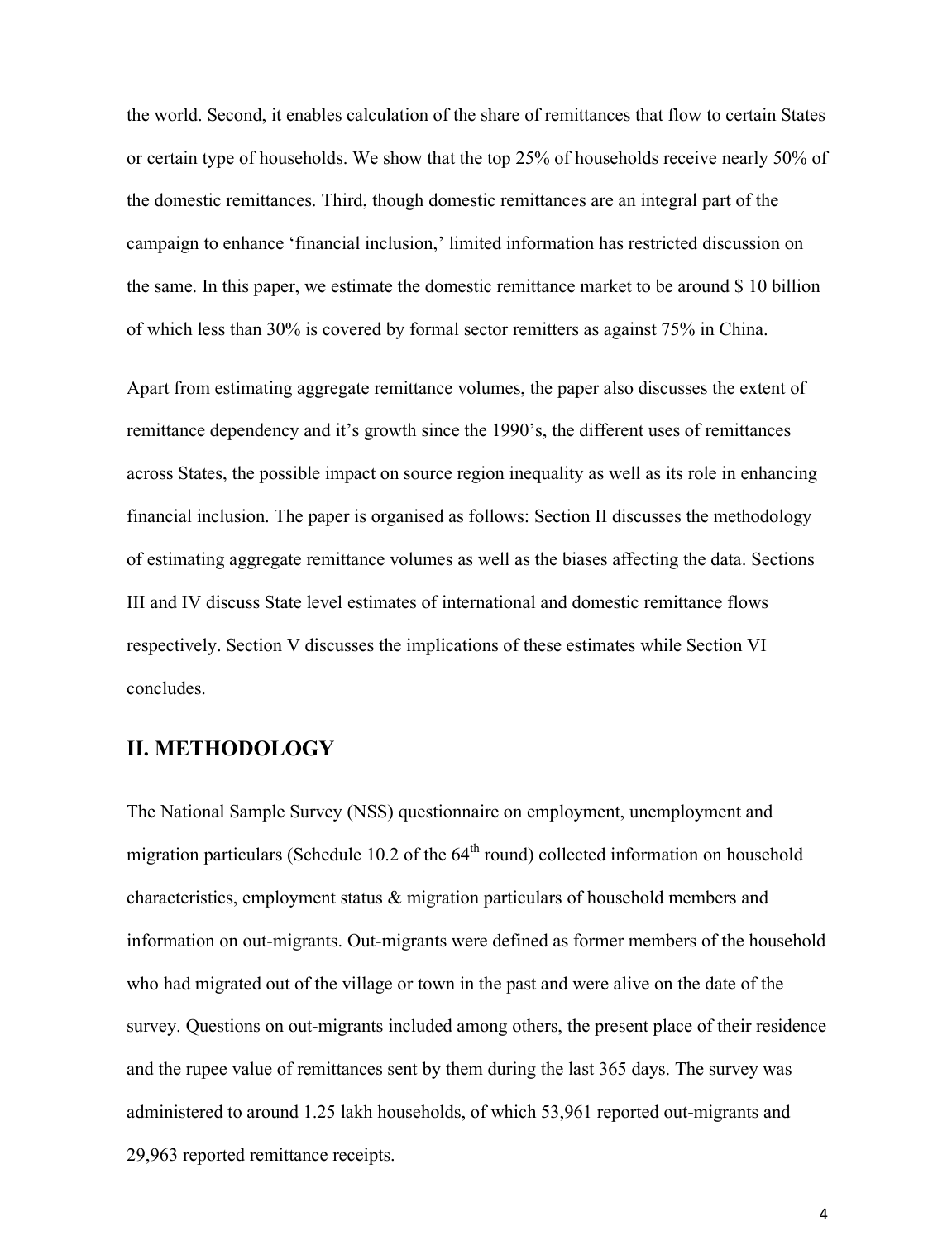Remittances were defined in the survey as "transfers, either in cash or in kind, to the households by their former members who had migrated out" (NSSO 2010a, p. 14). Both formal and informal channels were considered though no question was asked on the mode of money transfer by the out-migrant. Zachariah & Rajan (2007, p. 37) have noted that household surveys can at best capture 'household remittances' and not 'total' remittances which flow through different channels and for different purposes. For example, remittances sent to community organisations or remittances realised from the redemption of diaspora bonds do not figure as remittances in household surveys. We follow this distinction between 'household' and 'total' remittances throughout the paper. Household remittances data nevertheless provides useful estimates of shares of remittances across specific categories. Zachariah & Rajan (2007, 2010) combine 'household remittance' shares with an estimate of total remittances to compute total remittances to the districts of Kerala and across religious affiliations.

In the survey, the out-migrants' present place of residence in relation with the household being surveyed was classified as being any of the five categories: same district, same State but different district, another State, another country or 'not known.' This is sufficient information to classify out-migrants as international migrants or internal migrants (Inter-State or Intra-State) and the remittances sent as international or domestic. However, it does not enable analysis of specific State- to- State, country- to- State or urban-to-rural remittance corridors because the exact location of the out-migrant is not asked in the survey.

Given the structure of data, there are two ways of estimating remittance volumes at aggregate levels. One way is to multiply the following three terms: (a) No. of households in the population, (b) Proportion of Households receiving remittances and (c) the average amount of remittances received by remittance-receiving households. We refer to this as the 'Proportion of Households' (PHH) method. This method has been used earlier in estimating remittance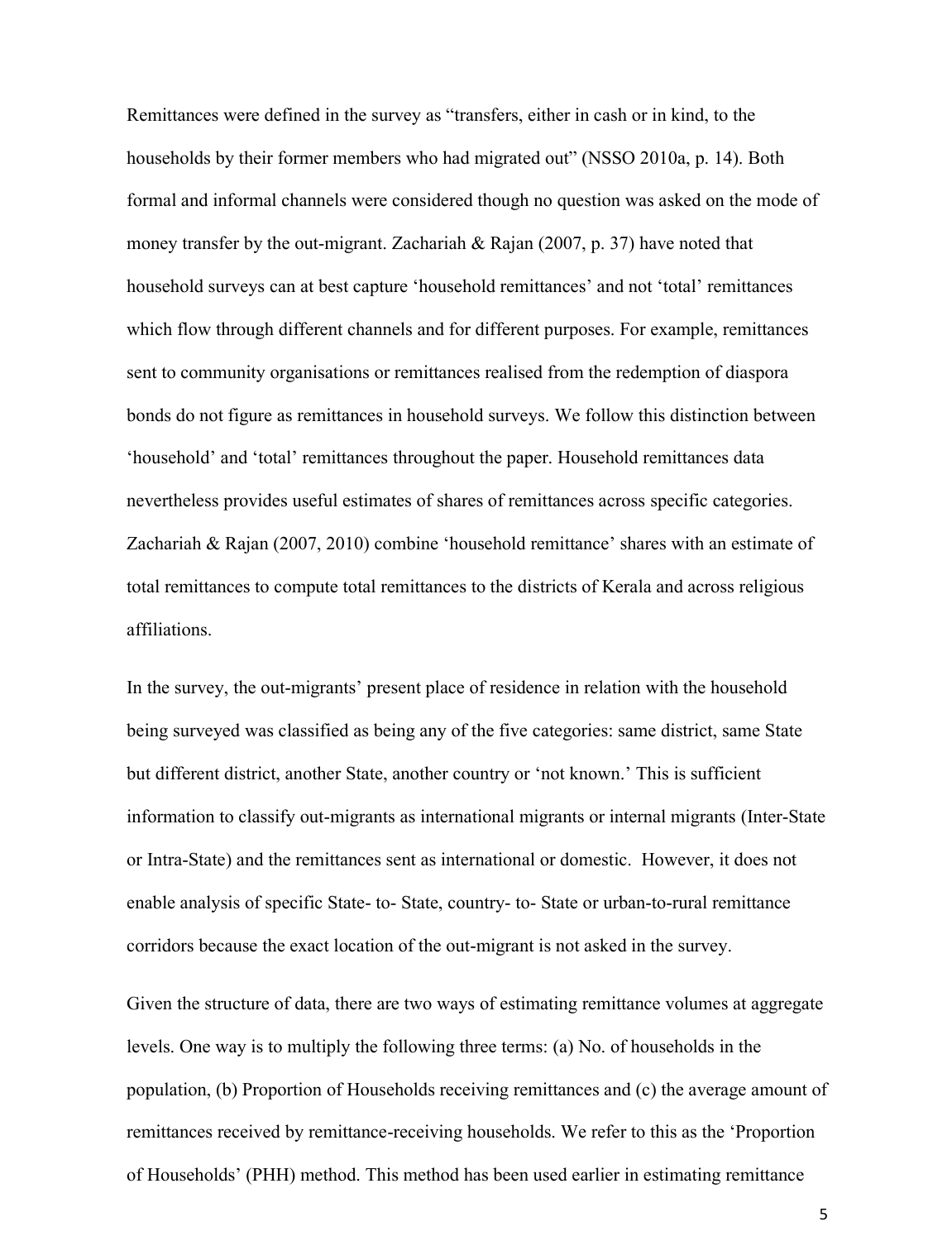volumes for Kerala in studies based on the Kerala Migration Surveys  $(KMS)^3$  The second way is to multiply the following two terms: Total out-migrants that send remittances and the average amount of remittances sent by the remittance-sending out-migrant. We refer to this as the 'out-migrant' (OM) method. This method has been used in the NSS migration report to estimate all-India estimates of remittance volumes (NSSO 2010a, A-49 to A-57).

Table 1 displays estimates of domestic and international household remittances at the all-India level based on NSS data using both the PHH and OM method. Both methods, should in theory lead to similar results and as rows  $4 \& 7$  of Table 1 show, this is indeed the case. Annual domestic and international household remittances in 2007-08 were pegged at roughly Rs. 32,500 crores and Rs. 16,700 crores respectively.<sup>4</sup>

We use the PHH method to describe estimates in this paper as the household is widely used as the main unit of analysis in developmental issues and it also enables comparison of NSS and KMS data for the State of Kerala. Estimates of international and domestic household remittances for all States & Union Territories (UT's) in rural and urban areas using the PHH method are given in Table A.1 and A.2 respectively. Given the sample design and size, it is difficult to compute reliable estimates of remittance volumes at the sub-State level and hence, this has been left out in the analysis. Estimates for domestic household remittances across household characteristics such as consumption classes and social groups are given in Table A.3.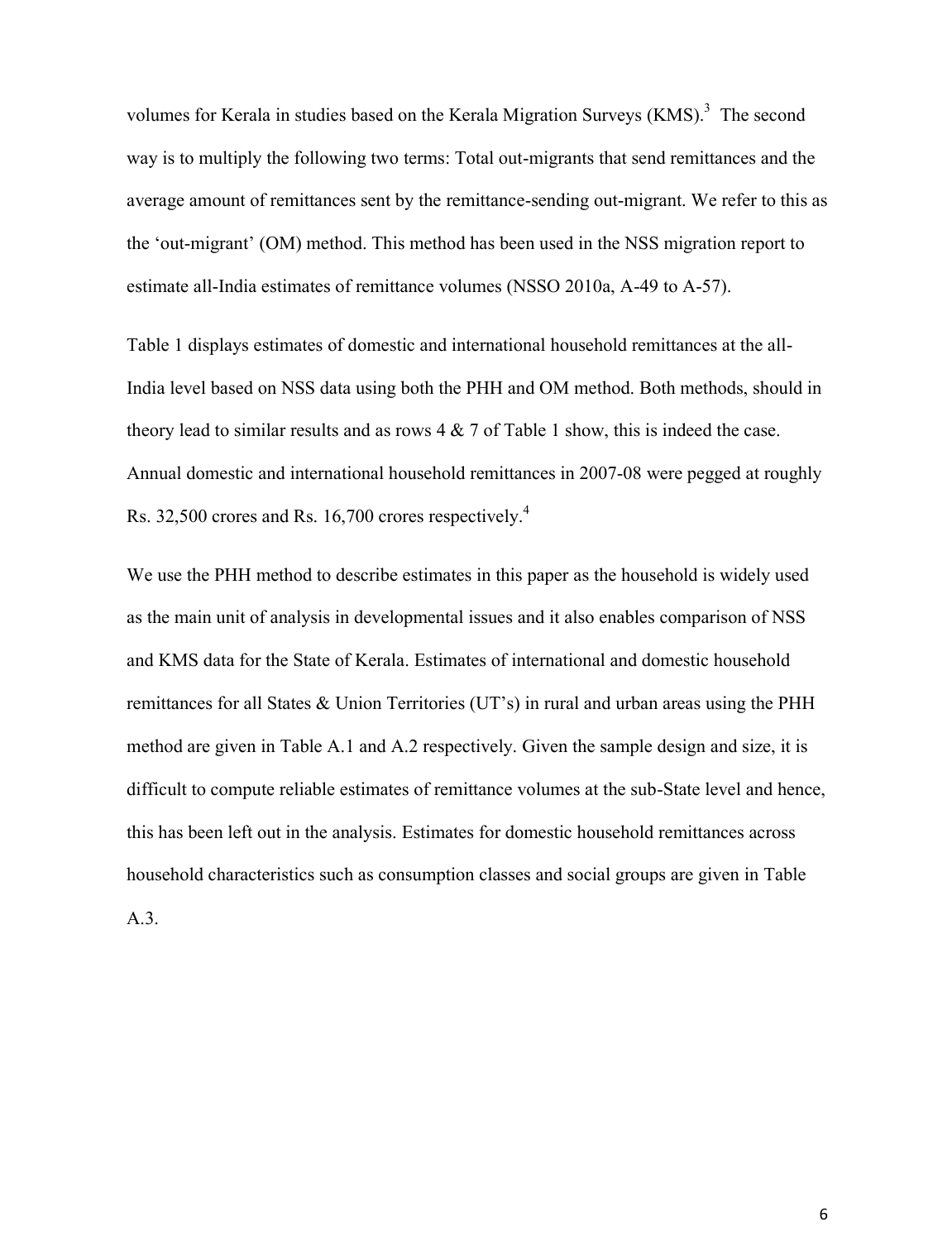|                |                          |        |                              |        | Present place of residence of out-migrant |                              |        |
|----------------|--------------------------|--------|------------------------------|--------|-------------------------------------------|------------------------------|--------|
|                |                          |        | India                        |        |                                           | Abroad                       |        |
|                |                          |        | Source region of OM in India |        |                                           | Source region of OM in India |        |
|                |                          | Rural  | Urban                        | Total  | Rural                                     | Urban                        | Total  |
|                | PHH method               |        |                              |        |                                           |                              |        |
| 1              | Total No. of HH in       |        |                              |        |                                           |                              |        |
|                | India (cr.)              | 15.927 | 6.327                        | 22.254 | 15.927                                    | 6.327                        | 22.254 |
| $\overline{2}$ | Proportion of HH         |        |                              |        |                                           |                              |        |
|                | receiving remittances    |        |                              |        |                                           |                              |        |
|                | $(\%)$                   | 9.959  | 3.560                        | 8.139  | 1.175                                     | 1.133                        | 1.163  |
| $\overline{3}$ | Average annual           |        |                              |        |                                           |                              |        |
|                | amount of remittances    |        |                              |        |                                           |                              |        |
|                | received per receiving   |        |                              |        |                                           |                              |        |
|                | $HH$ (Rs.)               | 16,042 | 30,962                       | 17,898 | 58,709                                    | 79,782                       | 64,546 |
| $\overline{4}$ | Volume of HH             |        |                              |        |                                           |                              |        |
|                | Remittance Inflows       |        |                              |        |                                           |                              |        |
|                | (Rs, Cr.)                | 25,444 | 6,975                        | 32,419 | 10,991                                    | 5,721                        | 16,712 |
|                | OM method                |        |                              |        |                                           |                              |        |
| 5              | Estimate of total no. of |        |                              |        |                                           |                              |        |
|                | remittance-sending       |        |                              |        |                                           |                              |        |
|                | OM (cr.)                 | 1.961  | 0.266                        | 2.227  | 0.213                                     | 0.080                        | 0.293  |
| 6              | Average amount of        |        |                              |        |                                           |                              |        |
|                | remittances sent by      |        |                              |        |                                           |                              |        |
|                | remittance-sending       |        |                              |        |                                           |                              |        |
|                | OM(Rs.)                  | 13,000 | 26,300                       | 14,600 | 51,600                                    | 71,900                       | 57,100 |
| $\tau$         | Volume of HH             |        |                              |        |                                           |                              |        |
|                | Remittance Inflows       |        |                              |        |                                           |                              |        |
|                | (Rs. Cr.)                | 25,494 | 6,984                        | 32,509 | 10,986                                    | 5,723                        | 16,702 |

Table 1 **All-India Annual Household Remittance Volume Estimates, 2007-08**

Notes: PHH= Proportion of Households. OM= Out-Migrant. Source: Row 1 figures from NSSO (2010b, A2- A4). Row 2 and 3 figures computed using NSSO (2010c), with sampling weights. Row 5 and 6 figures from NSSO (2010a, A51,54 &57). Figures in Rows 1, 2, 3, 5 and 6 are rounded to nearest decimal place. Row 4 is product of Rows 1, 2 and 3, divided by 100. Row 7 is product of Row 5 & 6.

### **Bias in Estimates**

The estimates can be biased due to conceptual issues regarding the measurement of remittances, the biases in the three terms used in the PHH method, as well as the fact that source region surveys miss out on entire-household migration.

Regarding conceptual issues, the distinction between 'household' and 'total' remittances was clarified earlier. Among the terms used in the PHH method, 'No. of households in the population' is downward biased as we use the NSS estimate of 22.254 crore households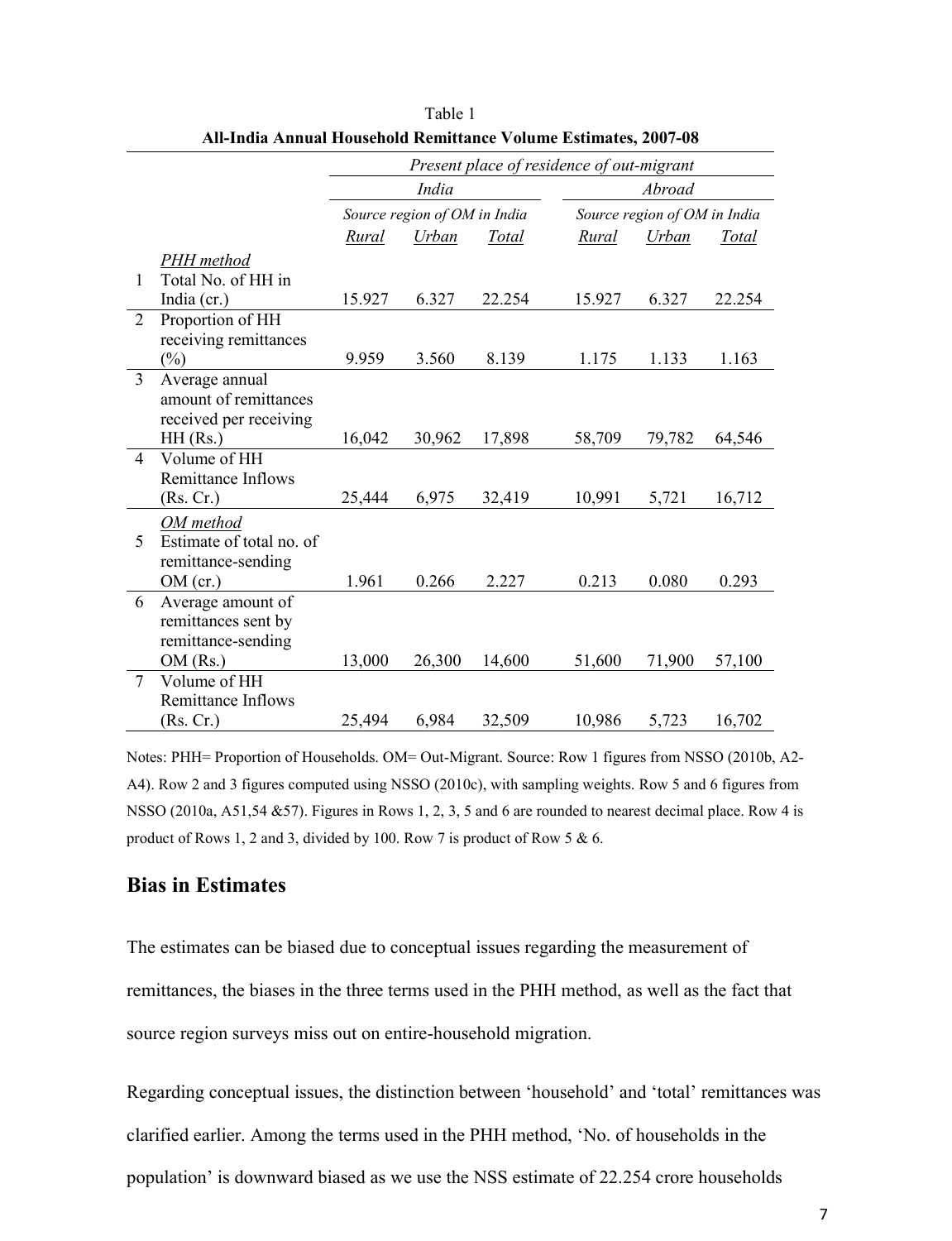reflecting a total population of 101 crores and not 114 crores as projected by the Registrar General of India for January 2008 (NSSO 2010b, D-3). Thus, actual figures are under estimated by about 15% on this account. The second and third terms in the PHH method are ratios and averages which should be robust provided sufficient sample sizes. Low sample sizes affect the estimation of international remittances more than domestic since the total sample consisted of only 2,984 households that received international remittances as against 27,130 households that received domestic remittances.

The Kerala Migration Surveys of 2007 and 2008 covered a much larger sample than the NSS survey for Kerala and can be used to assess the extent of bias in estimates based on NSS data. Table 2 presents the comparison of these surveys. It is observed that the 'proportion of households receiving remittances' is lower in the NSS data by around 20% (Row 6). As a result of which, estimates based on NSS data at Rs. 6,668 are lower than the more comparable estimates of Rs. 7,036 crores to Rs. 10, 821 crores observed in the two KMS surveys that took place before and after the NSS survey. The total number of households in the population and the average amount of remittances are relatively similar for KMS 2007 and the NSS survey. Average remittances are inflated in KMS 2008 because of a heavy appreciation of foreign currencies in late 2008.

Thus, owing to a 15% underestimation of 'total households' and 20% underestimation in the 'proportion of households receiving remittances', the cumulative bias in the terms used in the PHH method is taken to be around 30%. That is, total household remittances shown in Table 1 and Table A.1, A.2 & A.3 are underestimated by about 30%.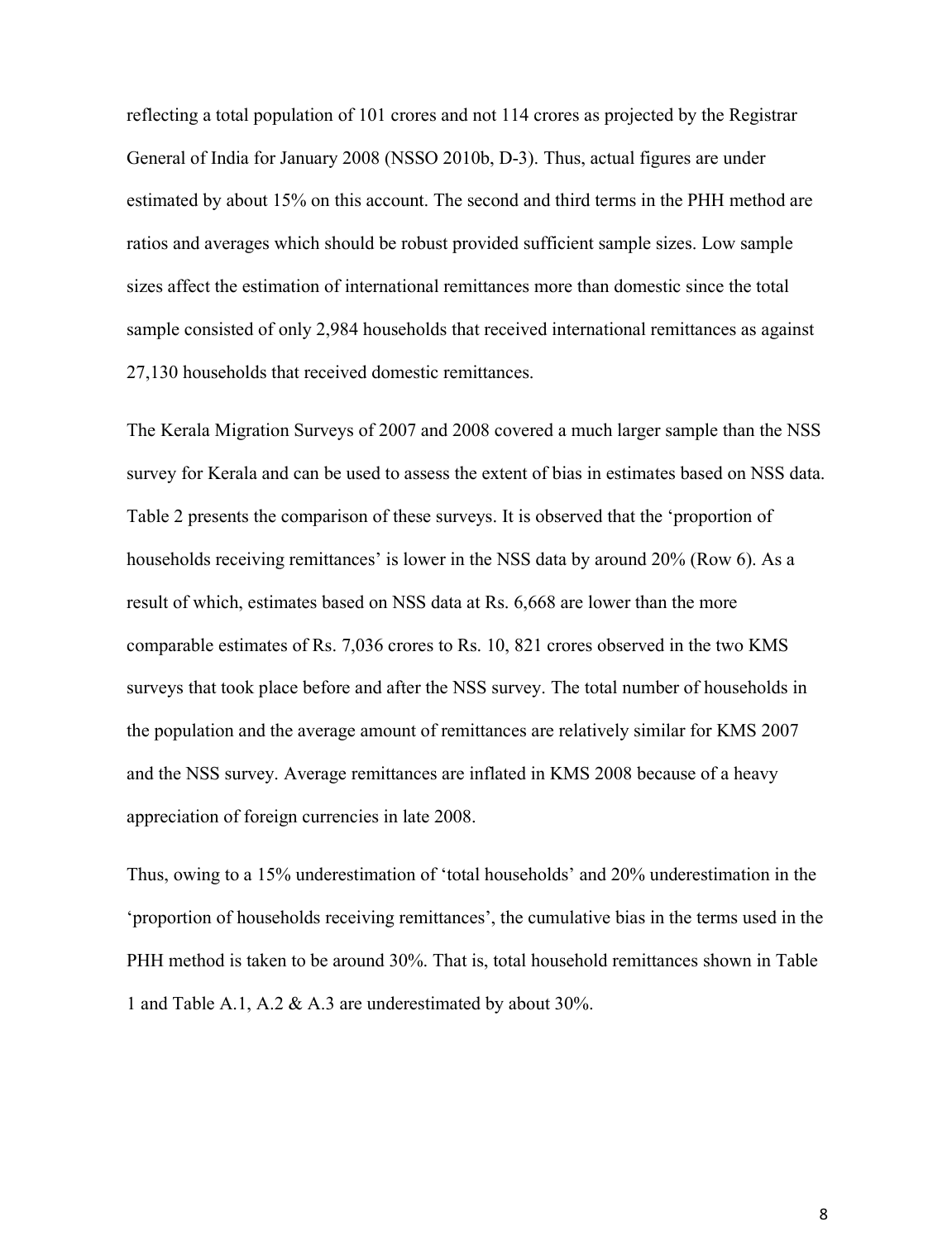|   |                                                              | <i>KMS 2007</i> | <i>NSS 2007-08</i> | <i>KMS 2008</i> |
|---|--------------------------------------------------------------|-----------------|--------------------|-----------------|
|   | <b>Survey Period</b>                                         | Apr-Sep         | Jul-Jun            | Aug-Dec         |
|   |                                                              |                 |                    |                 |
| 2 | No. of HH in total sample                                    | 10,000          | 3,515              | 15,000          |
| 3 | Annual HH Remittances in Cash<br>and Kind (Rs. Cr.)          | 7,036           | 6,668              | 10,821          |
|   |                                                              |                 |                    |                 |
| 4 | Annual HH Remittances (Rs. Cr.)                              | 8,573           | 6,688              | 12,511          |
| 5 | Total No. of HH (Cr.)                                        | 0.75538         | 0.73264            | 0.75658         |
| 6 | % of HH recd. remittances                                    | 17.1            | 13.7               | 17.1            |
|   | Avg. Amount of annual HH<br>remittance recd. per remittance- |                 |                    |                 |
| 7 | receiving HH (Rs.)                                           | 66,370          | 66,665             | 96,780          |
|   | Product of Row 5,6, 7, divided by                            |                 |                    |                 |
| 8 | 100                                                          | 8,573           | 6,668              | 12,511          |

Table 2 **Comparison of survey estimates of international remittances to Kerala**

Notes: KMS= Kerala Migration Survey. NSS= National Sample Survey. HH= Household. Source: NSS figures computed from NSSO (2010b) and NSSO (2010c). KMS figures compiled from Zachariah & Rajan (2007, 2010). Computed figures from the KMS studies are in italics. Row 8 includes rounding error in multiplication.

Due to the bias of omitting entire-household migration in source region surveys, $5$  outmigration volumes are expected to be considerably underestimated. However, it may be argued that households that have migrated en masse would have weaker ties with source regions leading to a lower propensity to remit and also remit money towards investment purposes rather than supporting families back home. To some extent then, these remittances would fall outside the notion of 'household' remittances. However, it is difficult to quantify the overall bias. What is important to note is that all these biases affect estimation of aggregate volumes but not the shares of remittances across various categories if the bias is assumed to be equal across categories. The next two sections describe the State level estimates in the context of international and domestic remittances respectively.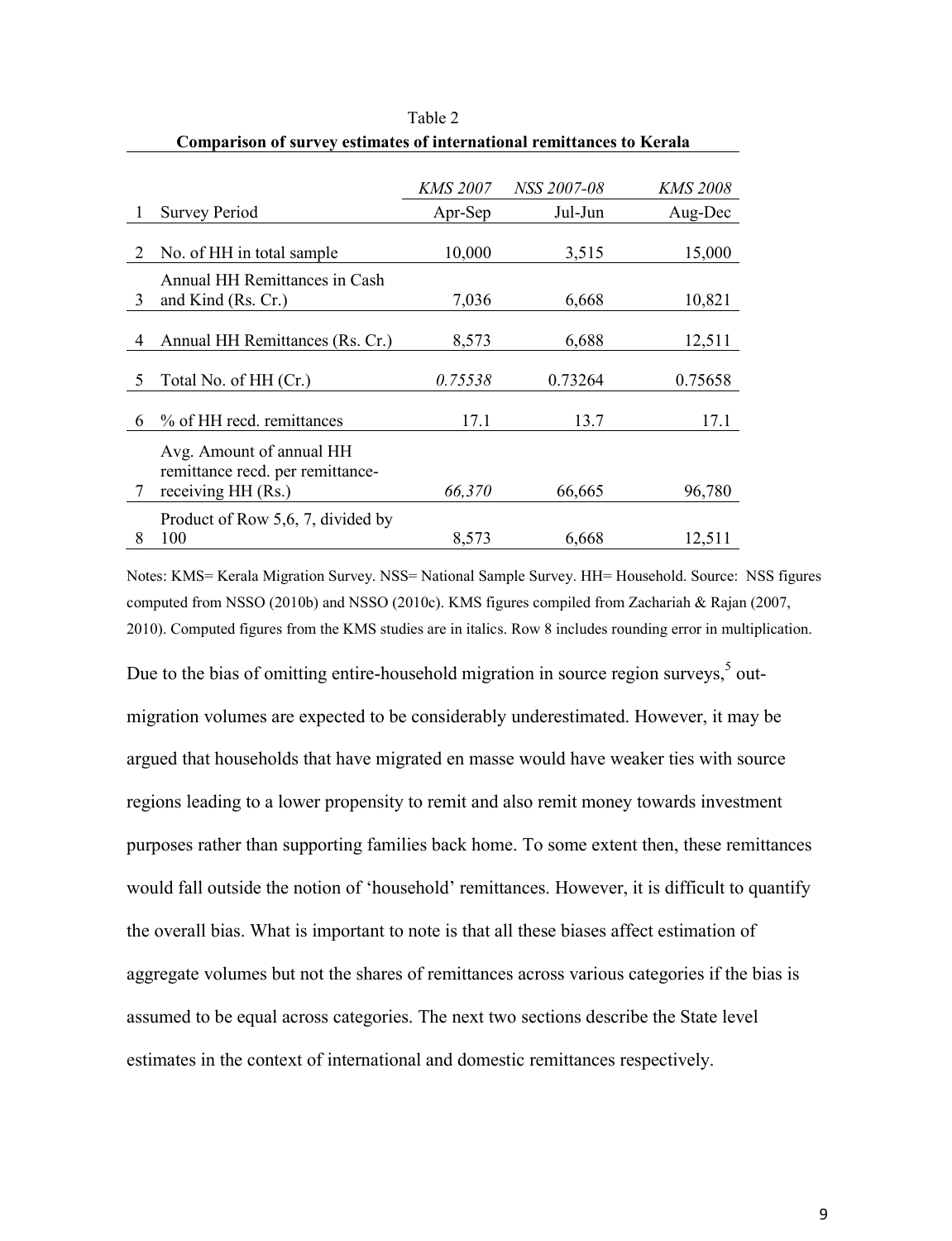### **III. INTERNATIONAL REMITTANCES**

India is the largest recipient of international remittances in the world (World Bank 2010). In 2007-08, the Reserve Bank of India (RBI) recorded \$ 43.5 billion as 'private transfers to India.' <sup>6</sup> Of this, 50% were classified as remittances towards 'family maintenance', 43% as 'local withdrawals/ redemptions from Non Resident Indian (NRI) deposits<sup>7</sup> and another 6% were classified as personal gifts/ donations to charitable / religious institutions in India (RBI 2010a). 'Gold and Silver brought through passenger baggage' was another item but with negligible inflows.

There are two distinct features of total international remittances to India. One part goes towards family maintenance and primarily sustains household consumption. These remittances are mainly conducted via wire transfers and bank drafts (RBI 2006). Another part flows out of NRI deposits and can be considered as primarily sustaining domestic investments of the NRI's. Over 60% of the \$44 billion outstanding NRI deposits in March 2008 were NRE (Non-Resident External) accounts (RBI 2010b) where the joint-holders can only be NRI's and not resident Indians. Thus, withdrawals from these accounts are presumably directed towards domestic investments of the NRI's in real estate, equity market and other avenues.

The NSS figures for household remittances are comparable only with the 'family maintenance' part of total remittances. As Table 1 showed, the NSS migration survey pegs annual international household remittance inflows to nearly Rs. 17,000 crores or roughly \$ 4 billion in 2007-08. With a 30% underestimation bias in the PHH method, the true figure would be closer to \$ 6 billion. Further, since the survey omits entire-household migration, the NSS migration report estimates 44.4 lakh Indians living abroad, $\delta$  nearly half of the 1 crore estimate of World Bank (2008) and 80 lakh estimate of Non Resident Indians (NRI's) by the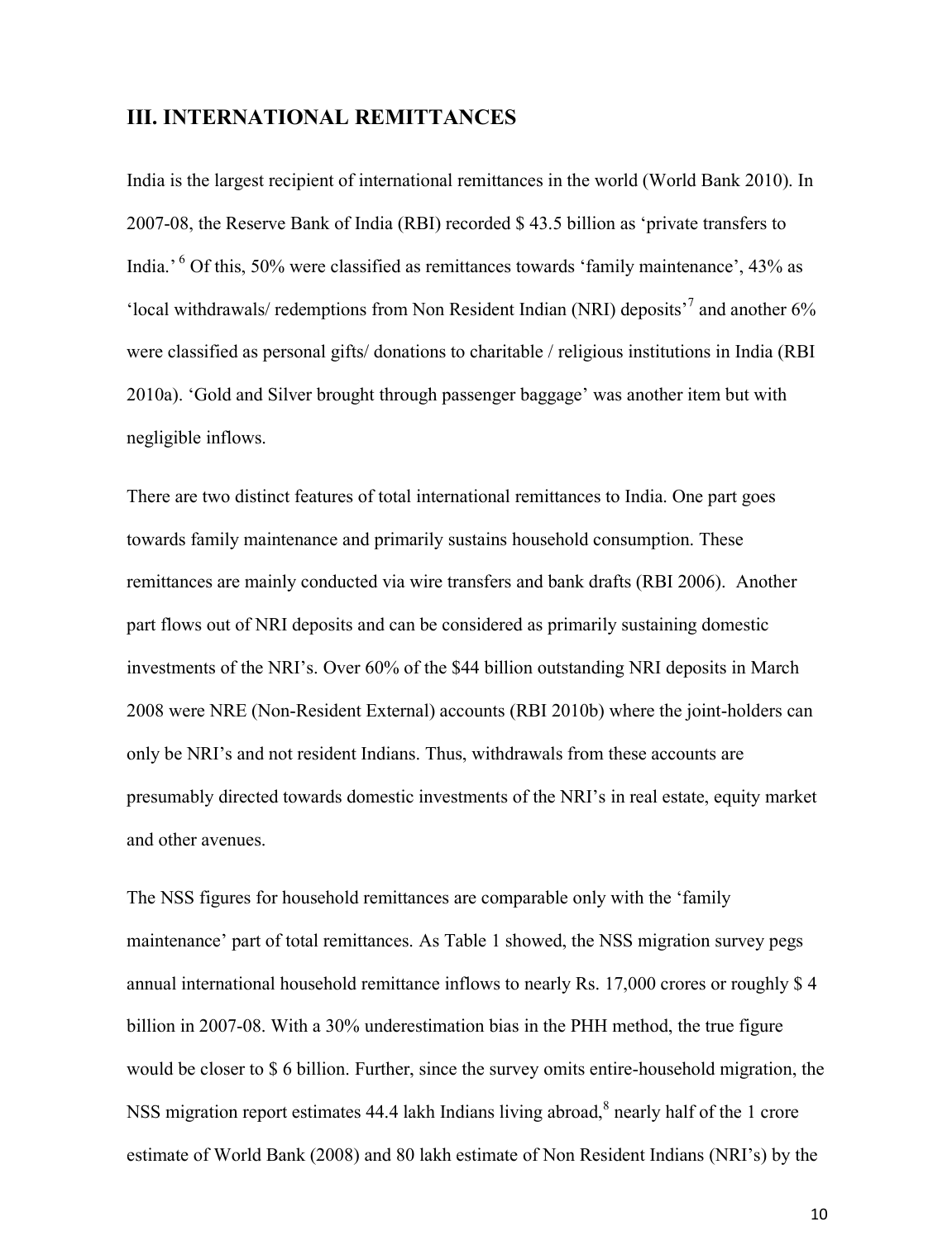Ministry of Overseas Indian Affairs (MOIA 2010). Even if the estimate based on NSS data is doubled to \$ 12 billion due to this underestimation, it falls short of the RBI estimates of 'family maintenance' remittances of  $$ 21.9$  billion by nearly  $50\%$ . <sup>9</sup> One reason for this shortfall could be that the rich migrants abroad are under-represented as NSS surveys are known to under-sample the richest households. Another reason could be that a substantial part of remittances for family maintenance flow through ways not captured by 'cash and kind' as in the NSS survey. Either way, this large underestimation remains a puzzle.

The RBI does not give a State level break up of 'private transfers to India.' Zachariah  $\&$ Rajan (2010) use a combination of data that includes household remittances, NRI deposits and emigrant stocks to compute total remittances to Kerala. They also provide passport data for other States enabling an estimation of total remittances to the major States of India. However, this method does not take into account the fact that substantial flows come via NRI deposits that has little to do with the number of people migrating in a given year.

We allocate total remittances across States as follows: First, we compute the State shares of annual household remittance volumes from the NSS data. This is taken to be the allocation mechanism for the 'family maintenance' part of total remittances. Second, we compute State shares using foreign deposits data taken from the RBI. The RBI provides a State-wise distribution of foreign sector deposits in Scheduled Commercial Banks. Since, over 85% of these deposits are NRI deposits,  $10$  this is taken to be a reliable allocation mechanism for the 'local withdrawals/redemptions of NRI deposits' part of total remittances. Third, we take a simple average of these two shares for each State/UT assuming a 50-50 split between the 'family maintenance' and 'local withdrawals' part of total remittances. The actual split was 50-43 in 2007-08 but we ignore the part going towards gifts, donations, etc. as no allocation mechanism for the same exists. Total remittances of \$ 43.5 billion or Rs. 1.74 lakh crores are then allocated across States and UT's using these average shares. This is, to the best of our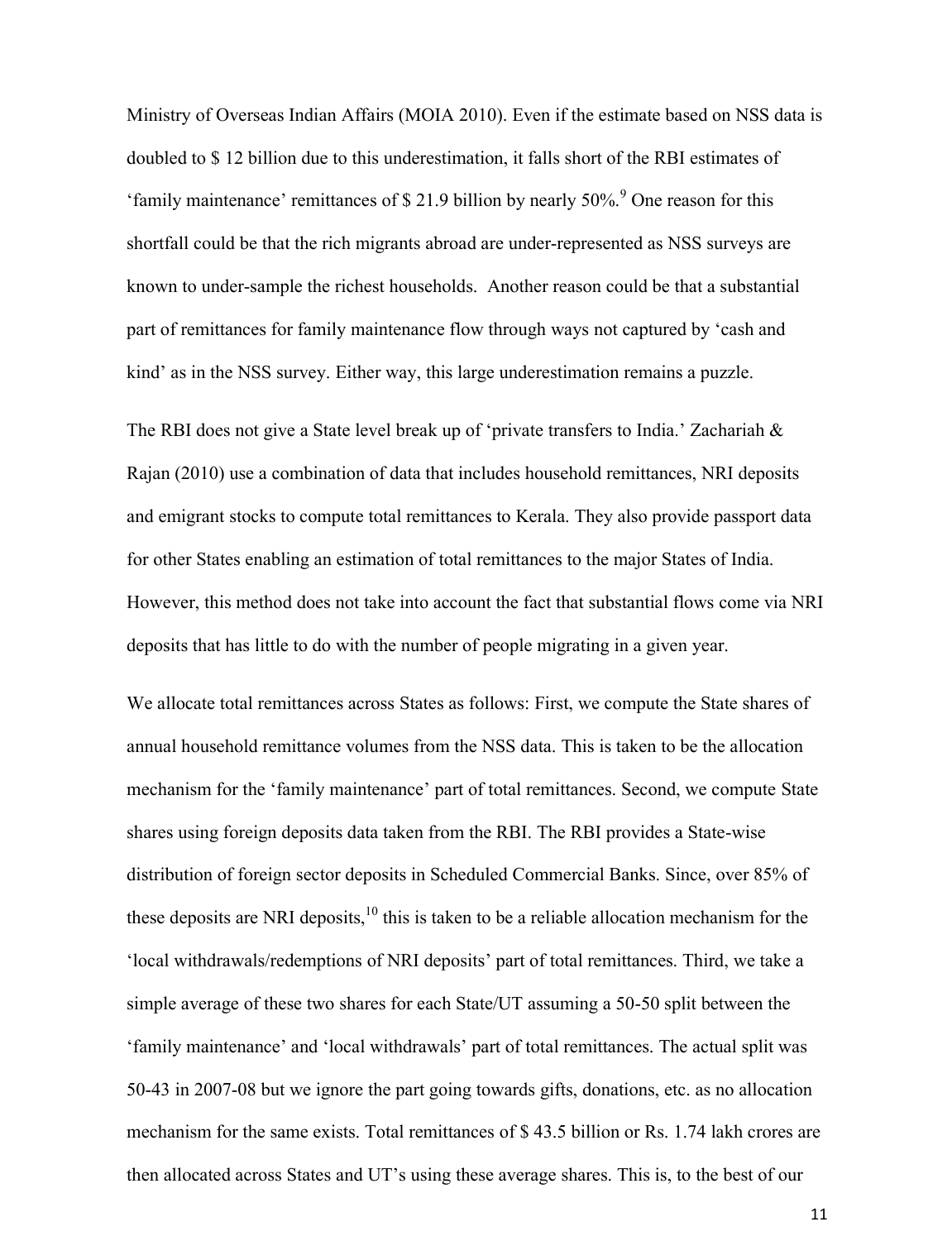knowledge, the most comprehensive way to allocate total remittances across States. The details are listed out in Table A.4 where it is observed that the computed State-shares are very different from State shares using passport data. Table 3 shows the top international remittance receiving States in India in 2007-08.

|                   |                |                |           | Top International Remittance Receiving States in India, 2007-08 |            |         |              |
|-------------------|----------------|----------------|-----------|-----------------------------------------------------------------|------------|---------|--------------|
|                   | Share of       | Share of       | Share of  |                                                                 |            |         |              |
|                   | All-India      | All-India      | All-India |                                                                 |            |         | Foreign      |
|                   | $(\%)$ , based | $(\%)$ , based | (%)       | Total                                                           |            | Total   | deposits/All |
|                   | on HH          | on foreign     | Simple    | Remittances                                                     | $NDP$ (Rs. | Rem/NDP | deposits     |
| <b>State</b>      | remittances    | deposits       | average   | (Rs. Cr.)                                                       | $Cr$ .)    | (%)     | (%)          |
|                   | (1)            | (2)            | (3)       | (4)                                                             | (5)        | (6)     | (7)          |
| Kerala            | 39.9           | 19.0           | 29.4      | 51,211                                                          | 1,45,235   | 35.3    | 28.5         |
| Maharashtra       | 3.7            | 26.8           | 15.2      | 26,481                                                          | 5,04,951   | 5.2     | 5.0          |
|                   |                |                |           |                                                                 |            |         |              |
| Tamil Nadu        | 12.4           | 7.5            | 9.9       | 17,277                                                          | 2,68,667   | 6.4     | 6.2          |
| Punjab            | 12.7           | 6.3            | 9.5       | 16,505                                                          | 1,28,303   | 12.9    | 10.5         |
| Andhra<br>Pradesh | 7.7            | 3.3            | 5.5       | 9,512                                                           | 2,92,098   | 3.3     | 3.1          |
|                   |                |                |           |                                                                 |            |         |              |
| Delhi             | 0.2            | 9.5            | 4.8       | 8,392                                                           | 1,31,884   | 6.4     | 3.7          |
| Gujarat           | 1.6            | 7.9            | 4.8       | 8,305                                                           | 2,57,694   | 3.2     | 8.5          |
| Karnataka         | 2.1            | 6.6            | 4.3       | 7,564                                                           | 2,07,773   | 3.6     | 5.2          |
| Uttar             |                |                |           |                                                                 |            |         |              |
| Pradesh           | 5.4            | 2.1            | 3.8       | 6,553                                                           | 3,03,228   | 2.2     | 1.7          |
| Rajasthan         | 4.9            | 1.7            | 3.3       | 5,689                                                           | 1,53,697   | 3.7     | 3.8          |
| Goa               | 1.7            | 2.5            | 2.1       | 3,574                                                           | 16,555     | 21.6    | 21.7         |
|                   |                |                |           |                                                                 |            |         |              |
| West Bengal       | 1.2            | 2.4            | 1.8       | 3,197                                                           | 2,77,869   | 1.2     | 2.1          |
| All India         | 100            | 100            | 100       | 1,74,000                                                        | 40,51,770  | 4.3     | 5.1          |

Table 3

Notes: HH= Household. NDP = Net Domestic Product. Source: Columns 1,2,3 and 7 are from Table A.4. Column 4 is obtained by applying Col 3 shares to all-India total remittances of Rs. 1,74,000 crores that is converted from \$ 43.5 billion estimate of RBI (2010a) @ Rs. 40/\$. NDP figures are at current prices, at factor cost, from RBI (2010b).

Column 1 shows the State shares using NSS data on household remittances. Kerala, with its huge migration stream to the Middle Eastern region ('Gulf' countries) accounted for nearly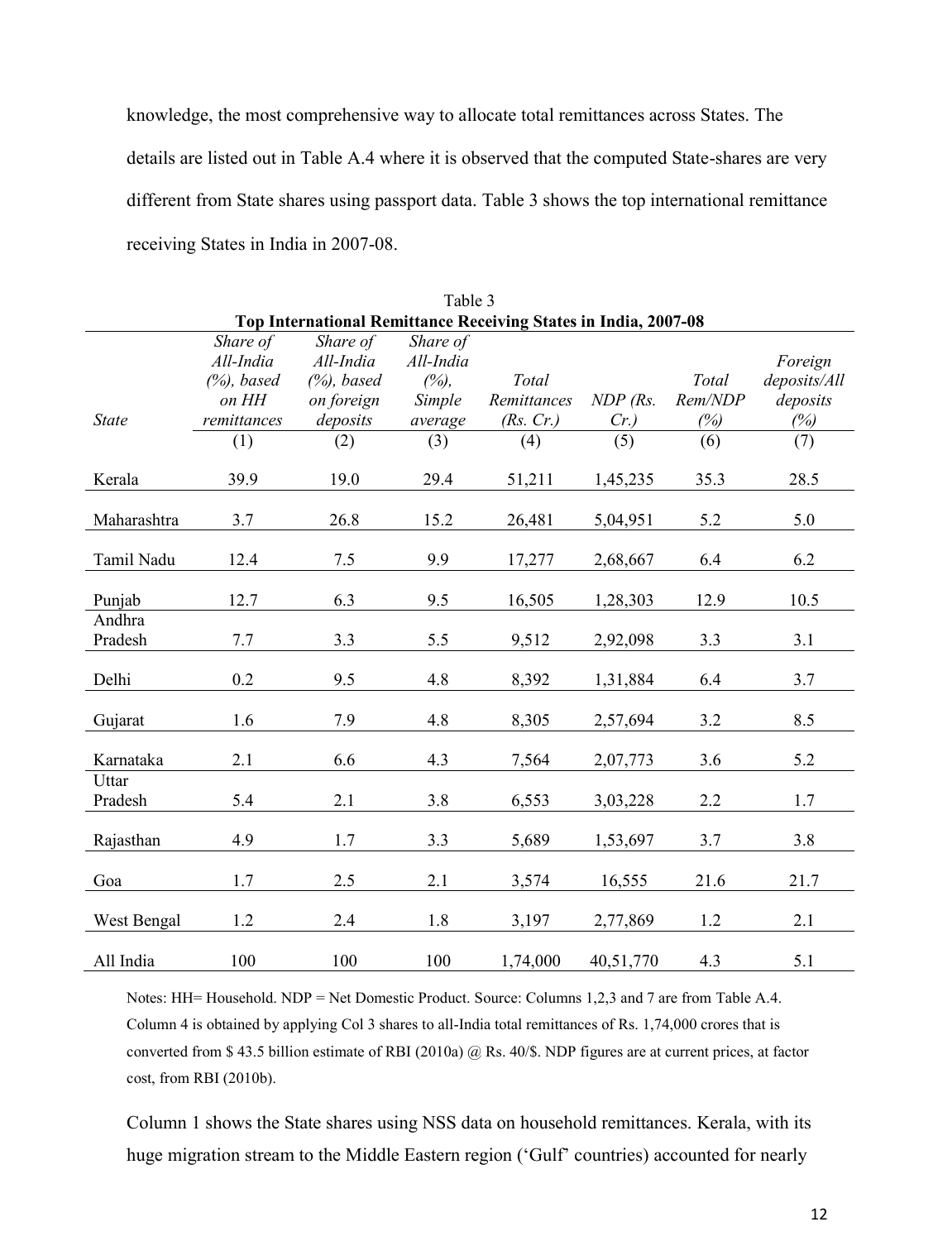40% of household remittance flows while Punjab with its established migration corridor to Canada, US and the UK, accounted for another 13%.

However, the average annual international household remittance received by a remittancereceiving household in Punjab was 50% higher than one in Kerala (See Table A.1), reflecting host country skill and wage differentials. More than three-quarters of the flows to these two States went to rural households. Heavy inflows in rural areas over the last three decades is one of the many reasons why the rural-urban divide is relatively low in these two States. Average annual household consumption expenditure in urban areas was only 17% and 29% higher than rural areas in Punjab and Kerala respectively compared to the all-India figure of 73% (NSSO 2010a, p. 153-154).

Tamil Nadu and Andhra Pradesh accounted for nearly a fifth of international household remittance flows, with roughly a 50-50 split between rural and urban households. In Uttar Pradesh, Rajasthan and Bihar, international household remittances were directed more towards rural households than urban households while the reverse is observed in the relatively richer States of Gujarat, Maharashtra, Karnataka and Goa.

Column 2 of Table 3 shows the distribution of foreign deposits (mostly NRI deposits) across States. Maharashtra alone accounted for nearly a quarter of all foreign deposits. Over 85% of these deposits were in Mumbai implying that about 20% of foreign deposits were in Mumbai itself (RBI 2009). Mumbai not only has a sizeable Gujarati population with a lot of NRI links but is also the financial hub of the country drawing in huge funds towards financial investments. Apart from Kerala and Punjab, Delhi, Gujarat and Karnataka also attracted a lot of foreign deposits. These deposits, unlike household remittances, are concentrated in urban areas. Only 5% of Non-Resident deposits were in rural areas whereas 23%, 23% and 49% were in semi-urban, urban and metropolitan areas respectively (RBI 2009).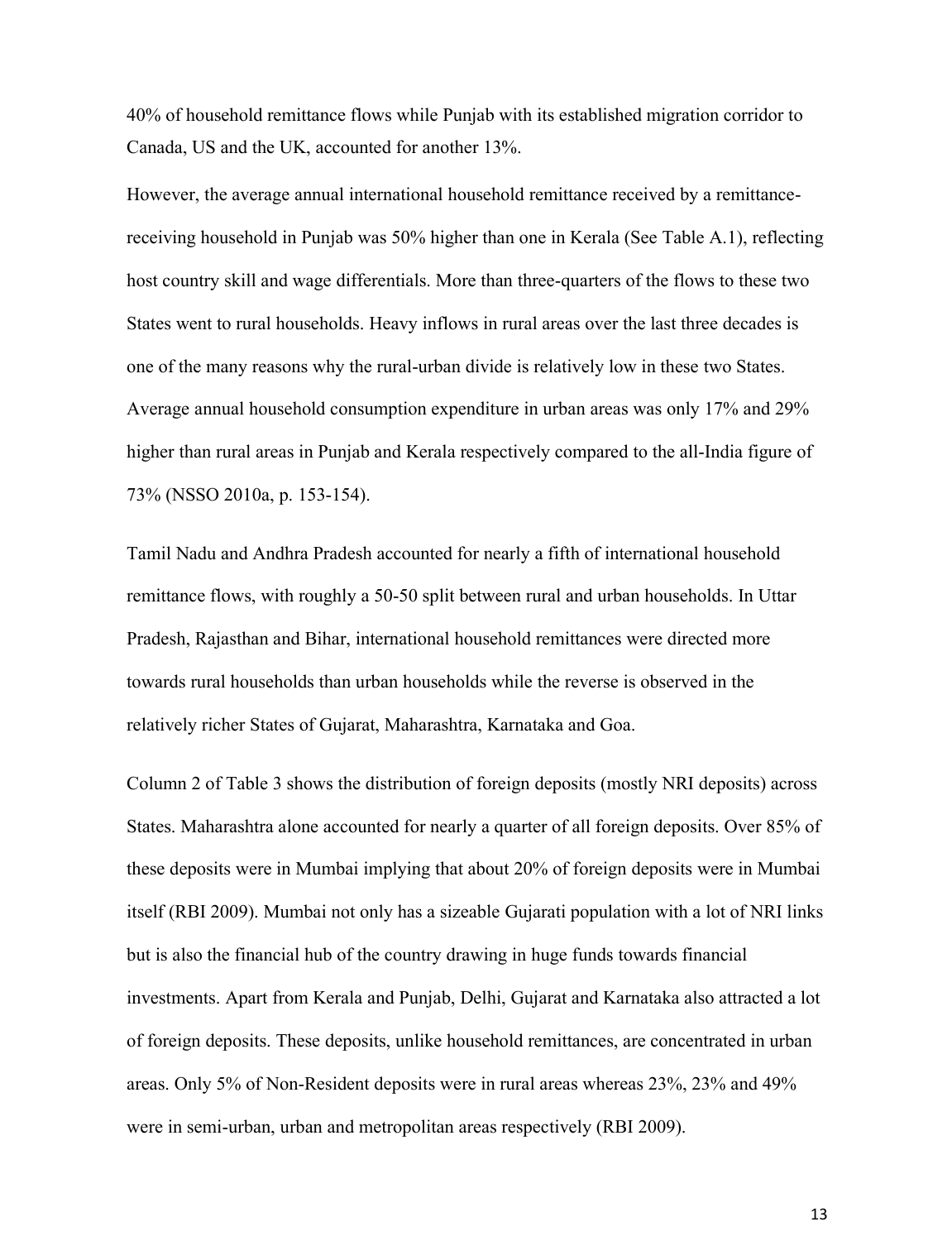Punjab, Goa and Kerala's heavy dependence on international remittance flows can be gauged by the 'total' international remittance to Net Domestic Product (NDP) ratio<sup>11</sup>. The ratio was 12.9% in Punjab, 21.6% in Goa and as high as 35.3% in Kerala. The Goa Migration Study 2008 placed remittance dependency in Goa at only around 6% based on passport allocation that does not take into account the channelling of remittances through NRI deposits. High remittance dependency in Goa can also be seen by the fact that the foreign deposit to alldeposits ratio was nearly 22%. In fact, the correlation of the two dependency measures was roughly 0.96 across over 30 States and UT's suggesting that both measures can be used to gauge remittance-dependency ratio. Either way, Punjab, Goa, and Kerala stand out with high remittance dependency figures.

Where do international remittances to India originate from? RBI (2006) suggests that 35% of international remittance flows originated in the Middle Eastern Region, 35% in North America, 20% in Europe and 10% in other countries.

What do we know about remittance outflows from India? The RBI estimates Private Transfer outflows to the tune of \$ 1.8 billion in 2007-08 (RBI 2010a). Nearly 90% of these flows were towards 'family maintenance.' State-wise estimates of these outflows are not available but presumably States with more immigrants were more likely to see remittance outflows. According to Census 2001, there were half a million international immigrants who had migrated for economic reasons, mainly from Bangladesh and Nepal (GoI 2001). West Bengal (34%), Delhi (9%), Maharashtra (8%) and Northern States that have an international border accounted for the bulk of these immigrants and presumably, bulk of the remittance outflows.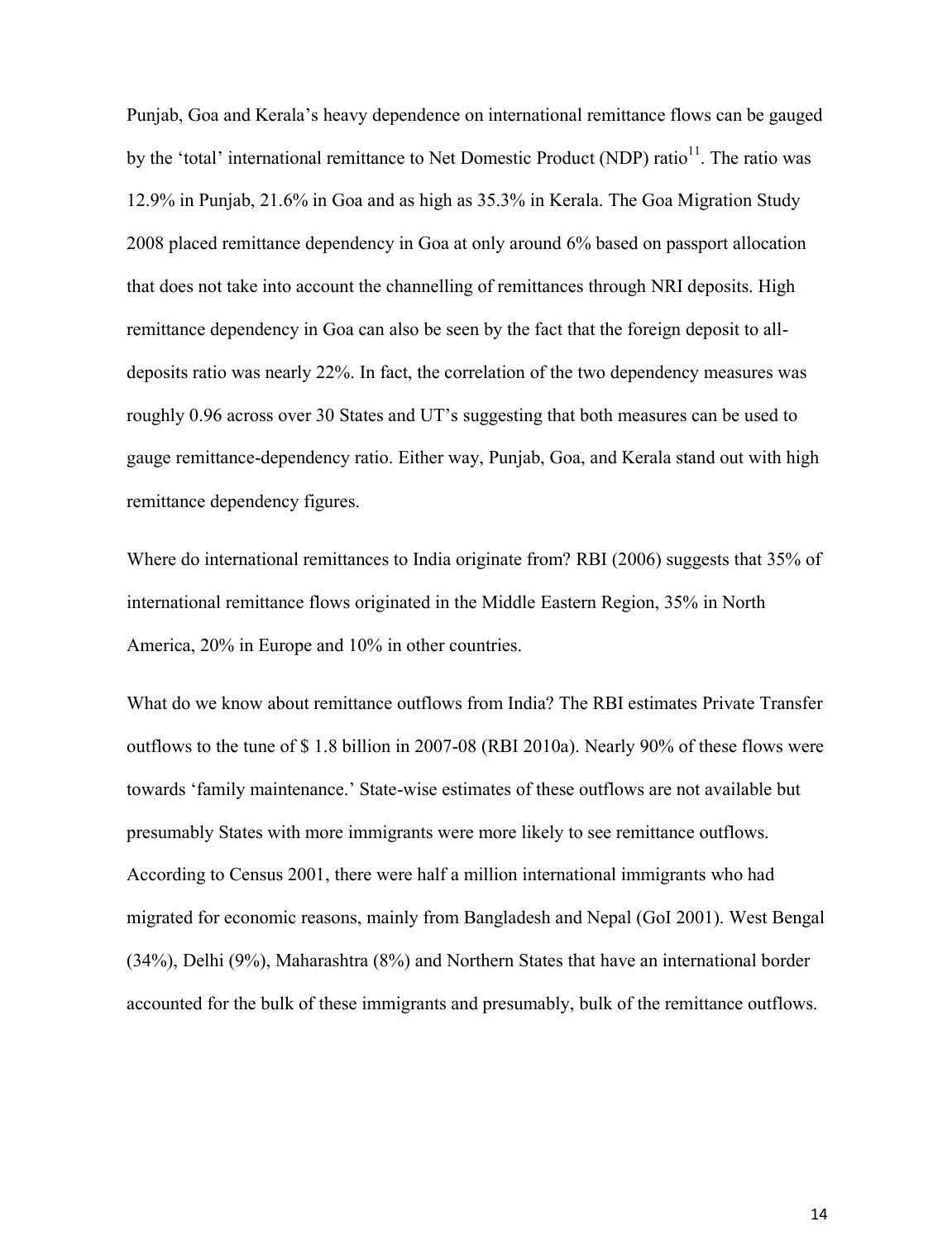### **IV. DOMESTIC REMITTANCES**

In Table 1, the annual domestic 'household' remittance market in 2007-08 was estimated using the PHH method, to be about Rs. 32,500 crore. This used the logic that roughly 8% of 22 crore households received average annual domestic remittances worth Rs. 18,000. The OM method arrives at a similar estimate by calculating that roughly 2.3 crore remittancesending internal out-migrants each sent on an average Rs. 14,600 back home in 2007-08. With the 30% under-reporting bias, the domestic household remittance market was conservatively estimated to be in the range of Rs. 45-50,000 crores or around \$ 10 billion in 2007-08. The bias occurring from omitting entire-household migration persists but is considered to be small in the domestic context. Unlike international remittances, there is no estimate of 'total' domestic remittances. However, the difference between 'household' and 'total' remittances is likely to be much smaller for domestic rather than international remittances. This is partly because local withdrawals from or redemptions of out-migrants bank deposits in source regions are considered to be a very small part of the domestic remittance market unlike the case of international remittances.

Nearly 80% of the domestic remittances went to households in rural areas. We also split domestic remittances and using the PHH method, compute Intra-State and Inter-State remittance volumes. At the all-India level, 60% of domestic remittances were Inter-State transfers and 40% were Intra-State transfers.

Table 4 shows the top domestic remittance receiving States in India in 2007-08. Uttar Pradesh (20%) and Bihar (12%), were the top two domestic remittance receiving States. Along with Rajasthan, West Bengal and Orissa, these States received over half of domestic remittance flows. The majority of transfers in these States were Inter-State in nature which points to substantial out-migration from these States. Inter-State transfers were less common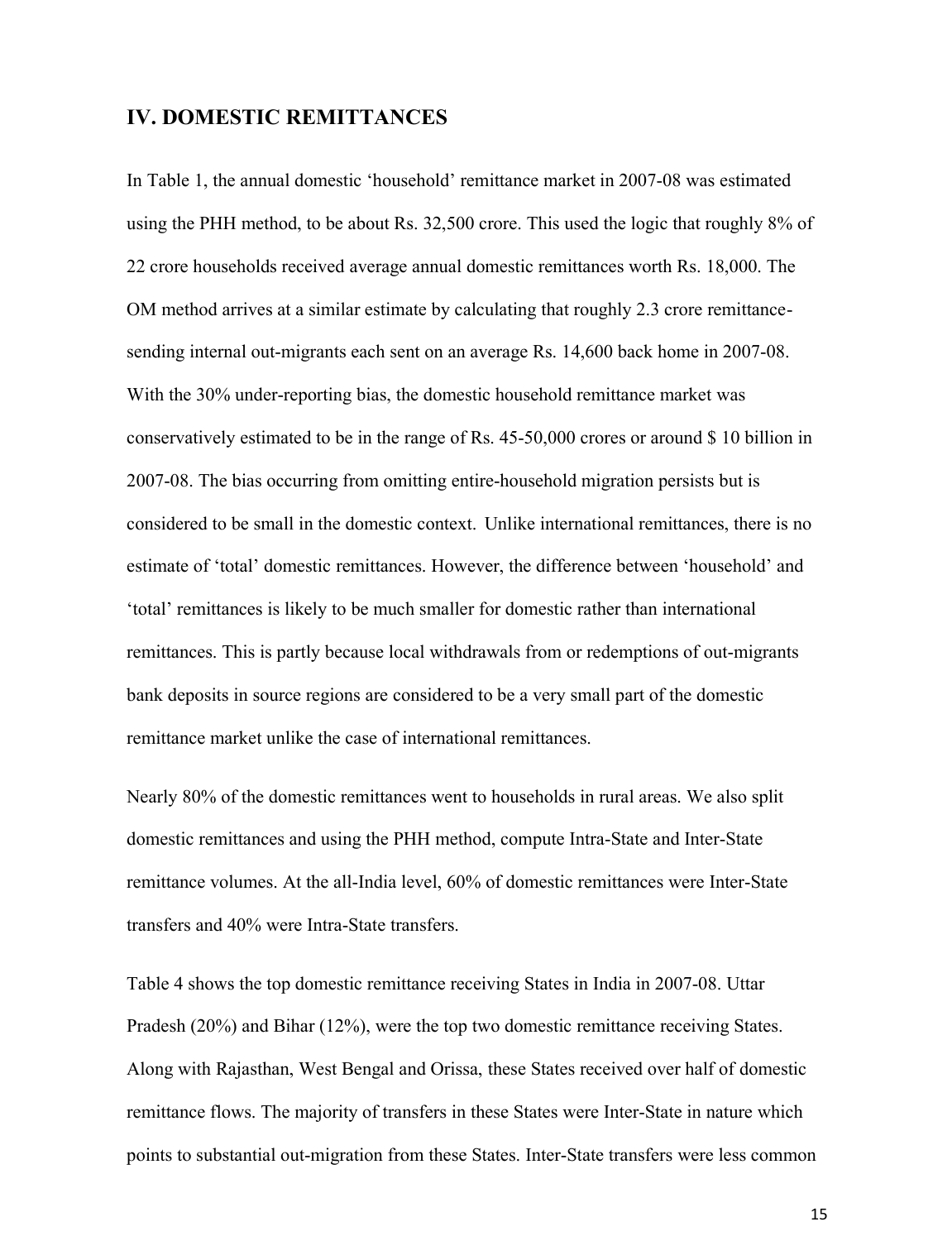in Maharashtra, Tamil Nadu, Andhra Pradesh and Karnataka reflecting the dominance of rural-urban migration within the States. The proportion of remittance-receiving households was half the national average in Madhya Pradesh and Chhattisgarh (See Table A.2) and as a result, these two States received far lower domestic remittances than what their sizes would imply.

|                      |                                                            |                          |        |              | <b>LAUIC</b> +         |       |       |                      |       |           |  |  |  |
|----------------------|------------------------------------------------------------|--------------------------|--------|--------------|------------------------|-------|-------|----------------------|-------|-----------|--|--|--|
|                      | Top Domestic Remittance Receiving States in India, 2007-08 |                          |        |              |                        |       |       |                      |       |           |  |  |  |
|                      |                                                            |                          |        |              |                        |       |       | % of HH remittances  |       | HHrem/NDP |  |  |  |
| State/UT             |                                                            | HH remittances (Rs. Cr.) |        |              | Share of all-India (%) |       |       | that are Inter-State |       | (%)       |  |  |  |
|                      | Rural                                                      | Urban                    | Total  | <b>Rural</b> | Urban                  | Total | Rural | Urban                | Total |           |  |  |  |
| <b>Uttar Pradesh</b> | 5,468                                                      | 923                      | 6,391  | 21.5         | 13.2                   | 19.7  | 77    | 66                   | 75    | 2.1       |  |  |  |
|                      |                                                            |                          |        |              |                        |       |       |                      |       |           |  |  |  |
| <b>Bihar</b>         | 3,686                                                      | 361                      | 4,047  | 14.5         | 5.2                    | 12.5  | 89    | 40                   | 85    | 3.9       |  |  |  |
| Rajasthan            | 2,953                                                      | 605                      | 3,558  | 11.6         | 8.7                    | 11.0  | 71    | 49                   | 67    | 2.3       |  |  |  |
| West Bengal          | 1,920                                                      | 652                      | 2,572  | 7.5          | 9.4                    | 7.9   | 54    | 55                   | 55    | 0.9       |  |  |  |
| Tamil Nadu           | 967                                                        | 1,046                    | 2,013  | 3.8          | 15.0                   | 6.2   | 37    | 49                   | 43    | 0.7       |  |  |  |
| Orissa               | 1,425                                                      | 306                      | 1,730  | 5.6          | 4.4                    | 5.3   | 63    | 62                   | 63    | 1.6       |  |  |  |
| Kerala               | 1,338                                                      | 340                      | 1,678  | 5.3          | 4.9                    | 5.2   | 56    | 71                   | 59    | 1.2       |  |  |  |
| Maharashtra          | 1,116                                                      | 549                      | 1,665  | 4.4          | 7.9                    | 5.1   | 14    | 42                   | 23    | 0.3       |  |  |  |
| Jharkhand            | 808                                                        | 234                      | 1,042  | 3.2          | 3.4                    | 3.2   | 70    | 62                   | 68    | 1.7       |  |  |  |
| Andhra Pradesh       | 620                                                        | 349                      | 970    | 2.4          | 5.0                    | 3.0   | 35    | 37                   | 36    | 0.3       |  |  |  |
| Karnataka            | 595                                                        | 312                      | 906    | 2.3          | 4.5                    | 2.8   | 25    | 35                   | 28    | 0.4       |  |  |  |
| Haryana              | 639                                                        | 225                      | 864    | 2.5          | 3.2                    | 2.7   | 71    | 62                   | 69    | 0.6       |  |  |  |
| All India            | 25,444                                                     | 6,975                    | 32,419 | 100          | 100                    | 100   | 63    | 53                   | 61    | 0.8       |  |  |  |

Table 4

Notes: HH= Household. NDP= Net Domestic Product. Source: HH remittances from Table A.2. Inter-State transfer volumes computed using PHH method. NDP figures from RBI (2010b).

The household remittance to NDP ratio was higher than 1.5% in Uttar Pradesh, Rajasthan, Uttarakhand, Jharkhand, Orissa, Himachal Pradesh and Jammu & Kashmir and nearly 4% in Bihar, reflecting higher dependency on domestic remittances in these States. The actual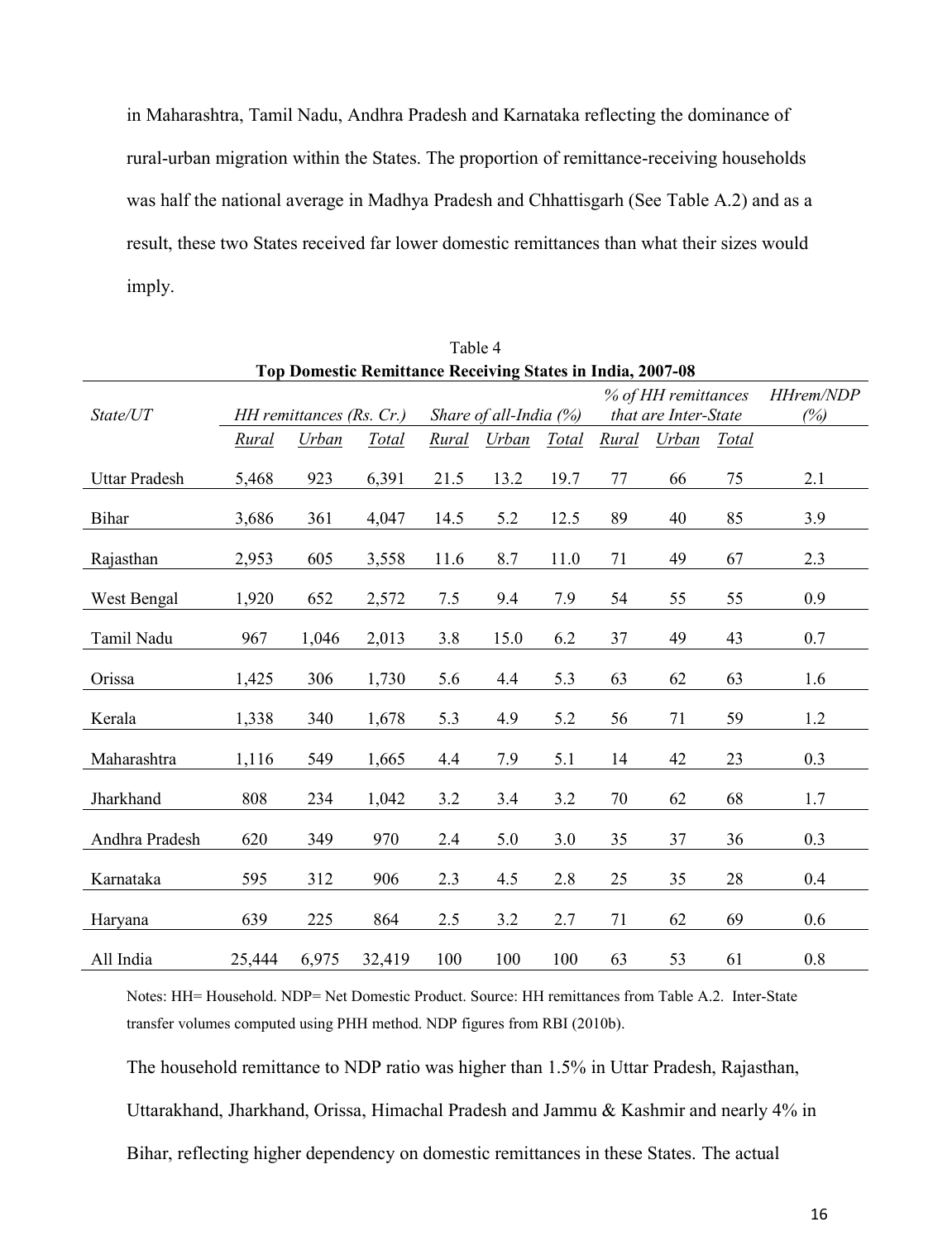dependency ratio is likely to be higher by 30% for all States and UT's once the underestimation bias is taken into consideration.

The NSS provides information only on remittance inflows, not on outflows. For outflows, like in the case of international remittances, one can get some understanding from Census data. According to Census 2001, there were 1.16 crore Inter-State migrants that migrated for economic reasons (GoI 2001). Maharashtra (24%), Delhi (17%), Gujarat and West Bengal (7%) accounted for the bulk of these migrants and presumably, the bulk of Inter-State remittance outflows.

# **V. DISCUSSION**

Below, we briefly discuss remittance dependency, it's growth since the 1990's, it's usage across States, the link between remittances and inequality, the role of remittances in enhancing financial inclusion and some suggestions on improving the database on remittances.

#### **1. High Dependence on Remittances**

Though India is the largest recipient of international remittances, it is not considered to be a major international remittance-dependent economy. According to World Bank (2010), the remittance to Gross Domestic Product (GDP) ratio in 2008 was 4.1% in India compared to nearly 11% in Bangladesh and Philippines. However, remittances are concentrated in certain States and the remittance dependency ratio was above 10% in Punjab, Goa and Kerala. Figure 1 shows that if these States were counted as countries, they would figure among the top remittance-dependent economies of the world.<sup>12</sup>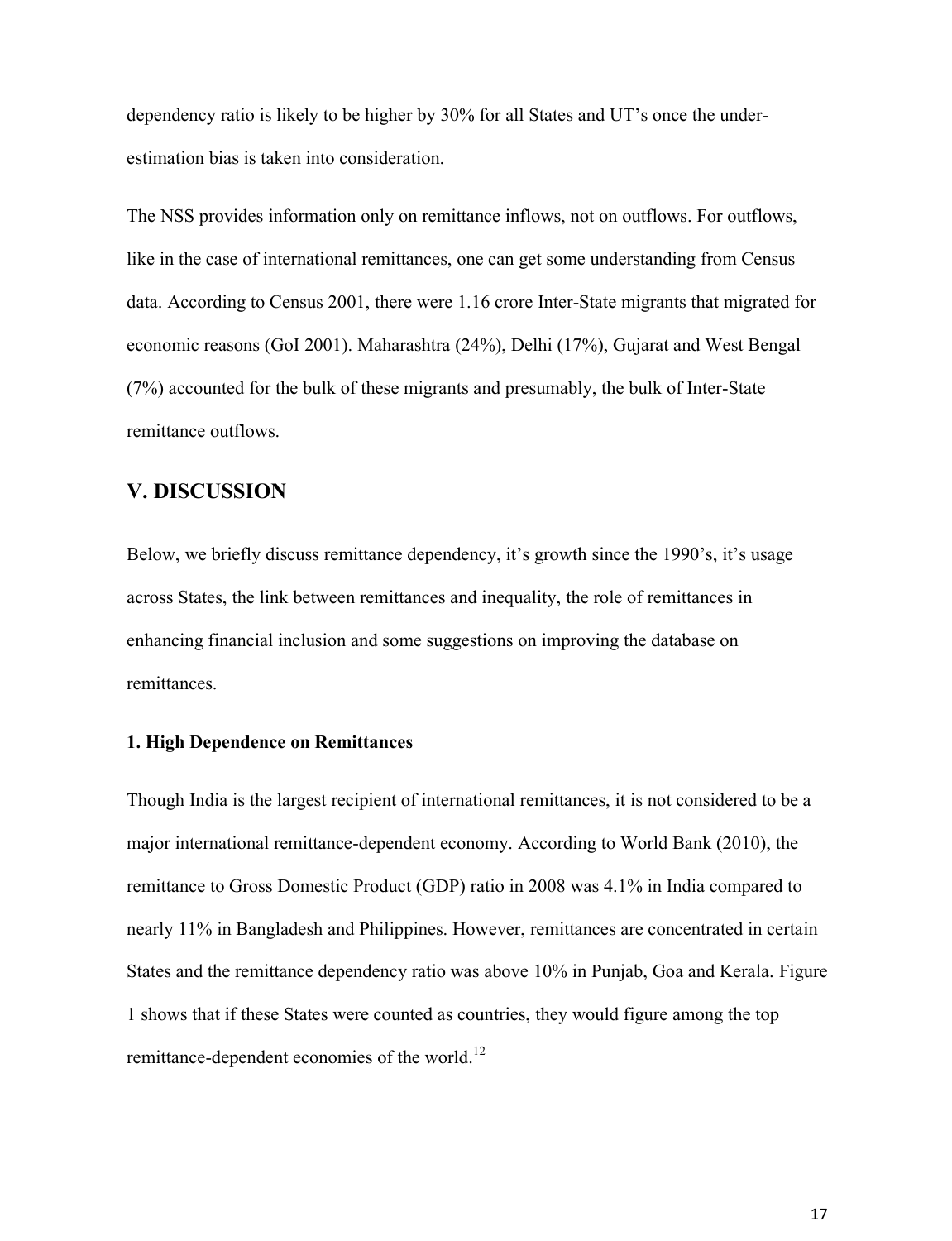



**Top Remittance-Receiving Countries by % of GDP, 2008**

Source: World Bank (2010). Figures for Kerala, Goa and Punjab are for 2007-08 from Table 3 after adjusting NDP to GDP by the all-India factor of 1.12 (RBI 2010b, Table 1). Number next to country name refers to rank.

Indeed, Kerala and Punjab are significantly more populous than most of the countries listed in Figure 1 and therefore should count as the major international remittance-dependent regions of the world. International studies on remittance-dependent economies often overlook this fact in their analysis. Remittance dependency was also high in Daman Diu where the foreign deposits to total deposits ratio was as high as 24% (Table A.4).

As Table 4 showed, Kerala also accounts for a significant 5% share of domestic remittance flows, a fact underplayed by the focus of international remittances towards the State. Similarly, while Uttar Pradesh and Bihar are known for high level of domestic remittance inflows, Jammu & Kashmir's high dependency on domestic remittances is seldom acknowledged.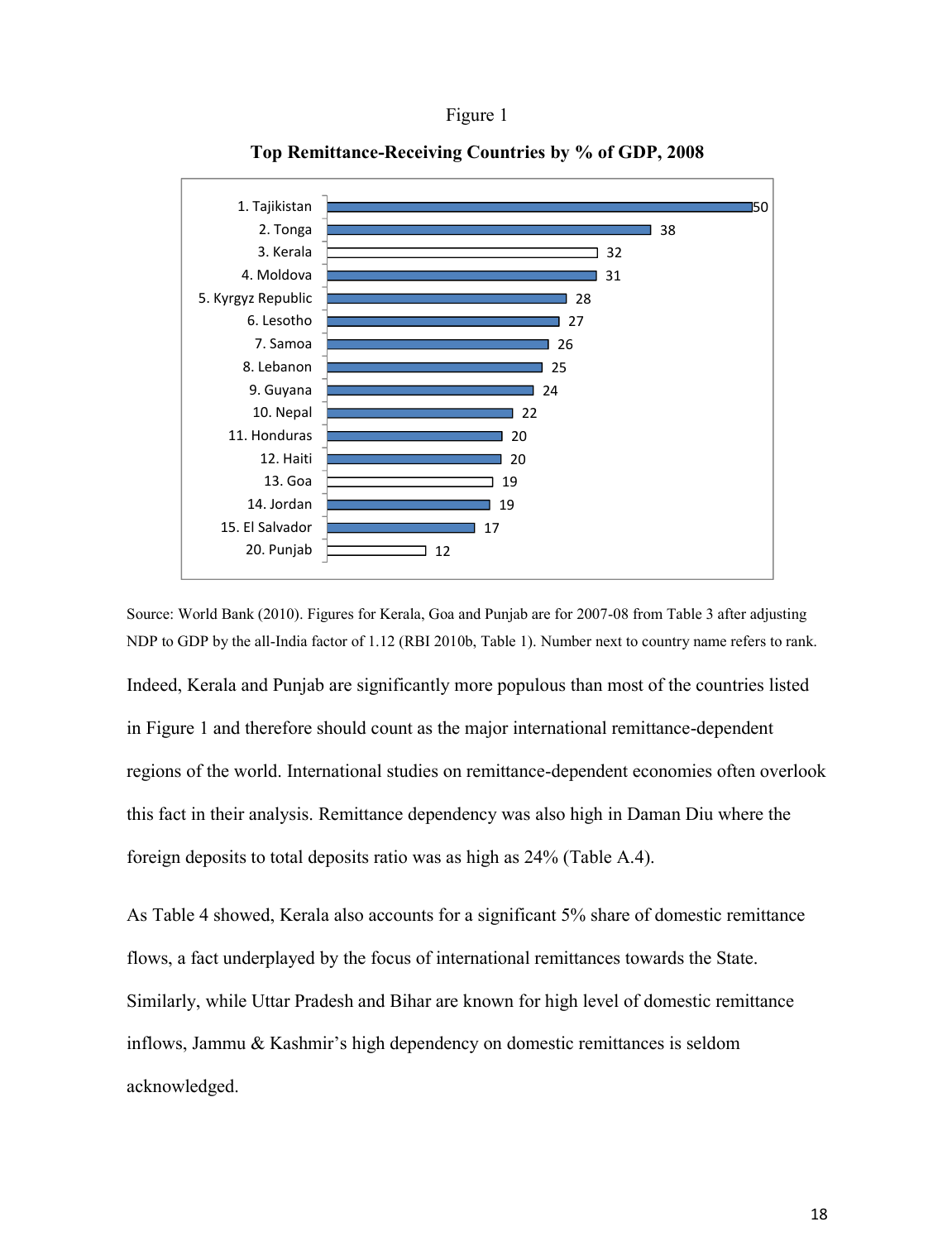At the household level, remittances often finance a substantial part of household consumption expenditure. Table 5 shows that annual remittances covered over 40% of the annual household consumption expenditure for remittance-receiving households in both urban and rural areas. Further, as we discuss later, over 90% of the households in the NSS survey reported household consumption expenditure as the primary use of remittances. Thus, we conservatively estimate that domestic remittances directly finance as much as 30% of household consumption expenditure in remittance-receiving households. These households constitute roughly 10% of rural India thus reflecting high remittance dependency for a considerable segment of the rural population.

| Table 5                                                                          |        |        |  |  |  |  |  |  |  |  |  |
|----------------------------------------------------------------------------------|--------|--------|--|--|--|--|--|--|--|--|--|
| <b>Household dependence on Domestic Remittances, 2007-08</b>                     |        |        |  |  |  |  |  |  |  |  |  |
|                                                                                  | Rural  | Urban  |  |  |  |  |  |  |  |  |  |
| Average annual HH consumption<br>expenditure for domestic remittance-            |        |        |  |  |  |  |  |  |  |  |  |
| receiving HH (Rs.)                                                               | 39,432 | 73,505 |  |  |  |  |  |  |  |  |  |
| Average annual amount of remittance<br>received by domestic remittance-receiving |        |        |  |  |  |  |  |  |  |  |  |
| $HH$ (Rs.)                                                                       | 16,042 | 30,962 |  |  |  |  |  |  |  |  |  |
|                                                                                  |        |        |  |  |  |  |  |  |  |  |  |
| 3 % of Consumption financed by Remittance                                        | 41%    | 47%    |  |  |  |  |  |  |  |  |  |

HH= Household. Row 3 is Row 2 divided by Row 1. Source: NSSO (2010c), with sampling weights.

#### **2. Remittance Dependency since the 1990s**

Has remittance dependency grown in the past two decades? We attempt to answer this question by analysing comparable estimates of the proportion of remittance-receiving households in a region between the 1993 ( $49<sup>th</sup>$  round) and 2007-08 ( $64<sup>th</sup>$  round) NSS surveys. The 1993 survey which covered nearly 1.2 lakh households asked only one question on remittances: Whether the household received remittances from out-migrants who were defined as former members of the household that had left for stay outside the State during the last five years. In the 2007-08 survey, out-migrants were all former members of the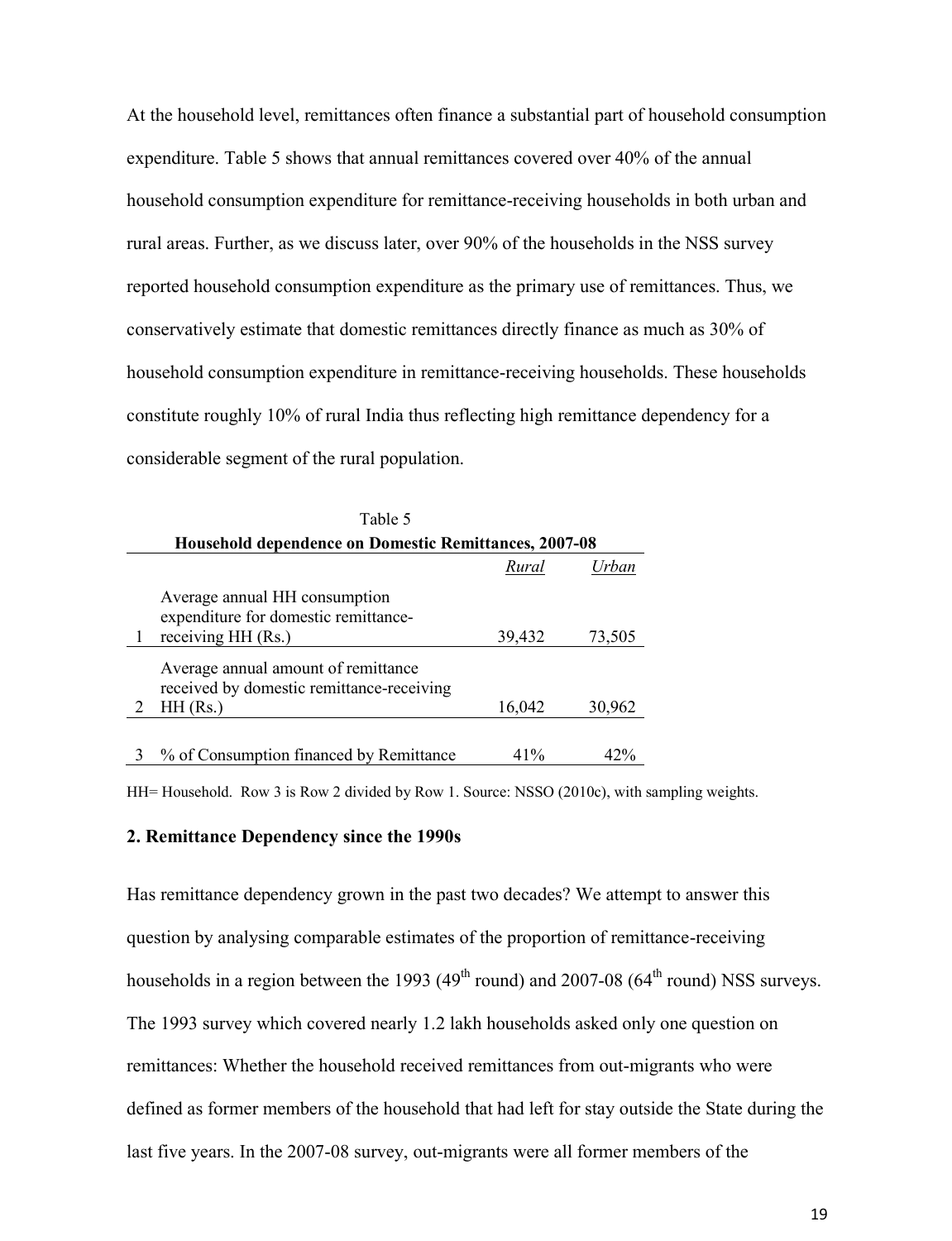household that had migrated any time in the past. However, details on out-migrants' place of residence and duration since migration in the 2007-08 survey enables a comparison of the 1993 and 2007-08 surveys using the 1993 definition of out-migrants. Table A.5 provides such a comparison for all States and UT's and the broad trends are described below.

Between 1993 and 2007-08, 'household' remittance dependency as measured by the proportion of remittance-receiving households, broadly increased in rural and urban India for both domestic (Inter-State) and international remittances. International household remittance dependency increased noticeably over this period in Kerala, Punjab, Tamil Nadu and urban Goa. Domestic (Inter-State) household remittance dependency increased substantially in the rural areas of Himachal Pradesh, Rajasthan, Uttar Pradesh, Uttarakhand and West Bengal and was more pronounced in rural and urban Orissa. This reflects high out-migration from these States due to relatively better economic opportunities in other States during this period. Interestingly, domestic remittance dependency in rural Bihar did not increase much over the period as it was already quite high in 1993.

#### **3. The Uses of 'Household' Remittances**

The NSS survey also collected information on how households used the remittances they received. Here, we will elaborate on how households in different States used remittances using the numerical documentation in NSSO (2010a). At the all-India level, over 90% of rural and urban remittance-receiving (RR) households used remittances for some form of household consumer expenditure. This included food items, education of household members, durable goods, marriage and ceremonial expenses, health care and 'other items'. Around 9% of RR households reported remittance usage for improving housing condition, 10% of RR households reported usage for debt repayment and 6% reported usage for savings or investment.<sup>13</sup>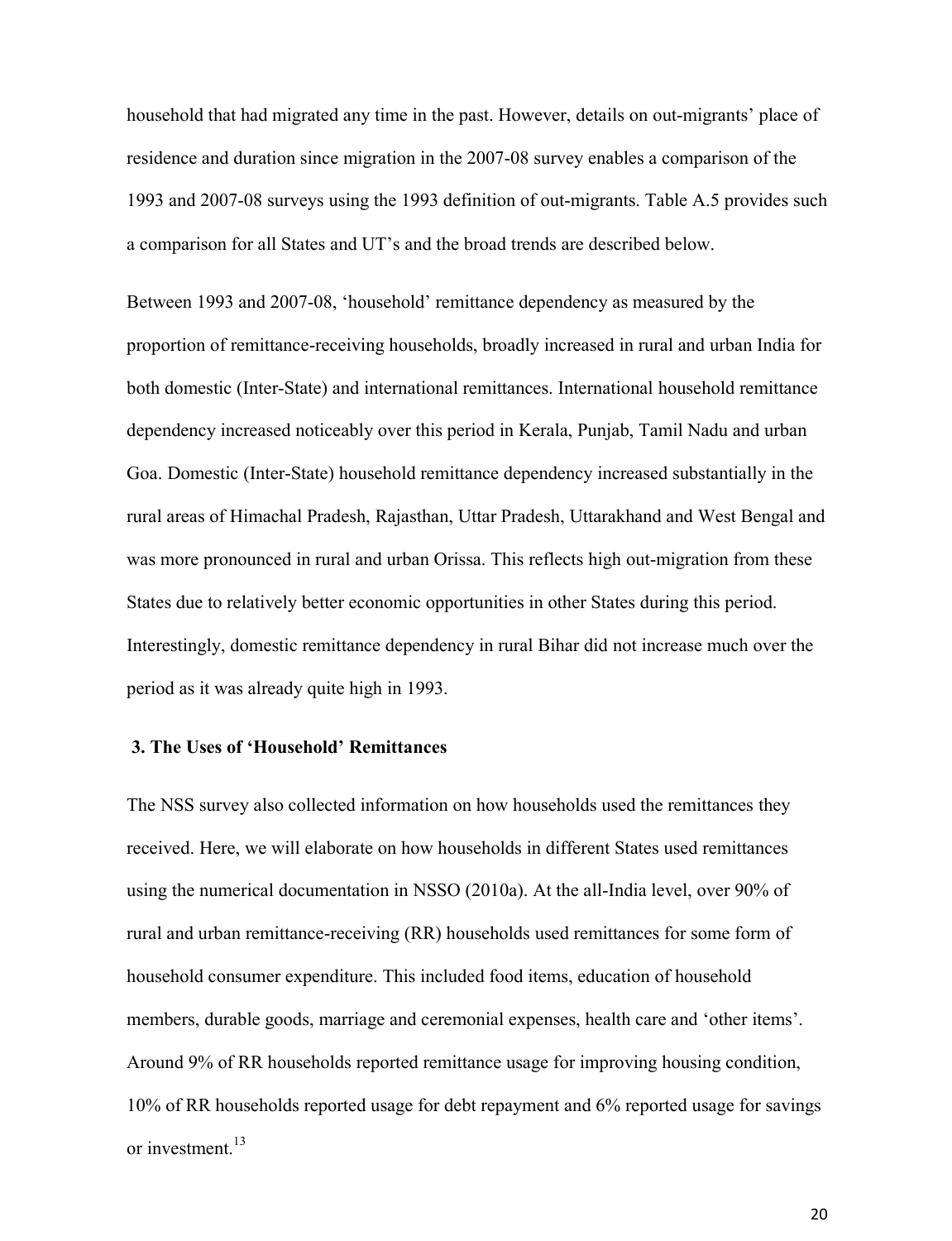While the broad trend across States was towards using remittances for household consumption expenditure (and within that food expenditure), there were some distinct regional variations as shown in Table 6. In Kerala and Tamil Nadu, there was higher reportage of using remittances towards debt repayment. This could be due to the debts incurred in overcoming the high transaction costs of migrating to the Gulf and also the fact that higher income levels in these States require less expenditure on household items. In Orissa, there was much higher reportage of using remittances towards marriage and ceremonial expenses and also towards improving housing condition. Most of the North-Eastern States showed high usage of remittances towards education while in Goa and most Union Territories there was higher reportage of use towards savings or investment.

| Uses of Remittances in selected States, 2007-08               |                                                                          |                  |        |  |  |  |  |  |  |
|---------------------------------------------------------------|--------------------------------------------------------------------------|------------------|--------|--|--|--|--|--|--|
|                                                               |                                                                          | % of RRHH        |        |  |  |  |  |  |  |
|                                                               |                                                                          | reporting use of |        |  |  |  |  |  |  |
|                                                               |                                                                          | remittances      |        |  |  |  |  |  |  |
|                                                               |                                                                          | <b>Selected</b>  | $All-$ |  |  |  |  |  |  |
| <b>Uses of Remittances</b>                                    | <b>Selected States</b>                                                   | <i>States</i>    | India  |  |  |  |  |  |  |
|                                                               |                                                                          |                  |        |  |  |  |  |  |  |
| Debt Repayment                                                | Kerala, Tamil Nadu                                                       | 25%              | 10%    |  |  |  |  |  |  |
| Improving housing condition<br>(repairs, land purchase, etc.) | Orissa, Sikkim                                                           | 17%              | 9%     |  |  |  |  |  |  |
| Marriage and other ceremonies                                 | Orissa                                                                   | 11%              | 5%     |  |  |  |  |  |  |
| Education                                                     | Arunachal Pradesh,<br>Manipur, Meghalaya,<br>Mizoram, Jammu &<br>Kashmir | Above $55\%$     | 31%    |  |  |  |  |  |  |
| Savings/Investment                                            | Goa $(39\%)$ and most UT's                                               | Above $20\%$     | 6%     |  |  |  |  |  |  |
|                                                               |                                                                          |                  |        |  |  |  |  |  |  |

Table 6 **Uses of Remittances in selected States, 2007-08**

RRHH= Remittance receiving household. Source: NSSO (2010a, p. 157)

#### **4. Remittances and Inequality**

Migration in India, like most other places, is a self-selective process. Various NSS migration reports have shown the positive relationship between migration rates and education levels or consumption classes. This is also confirmed with the data on remittances. As Table A.3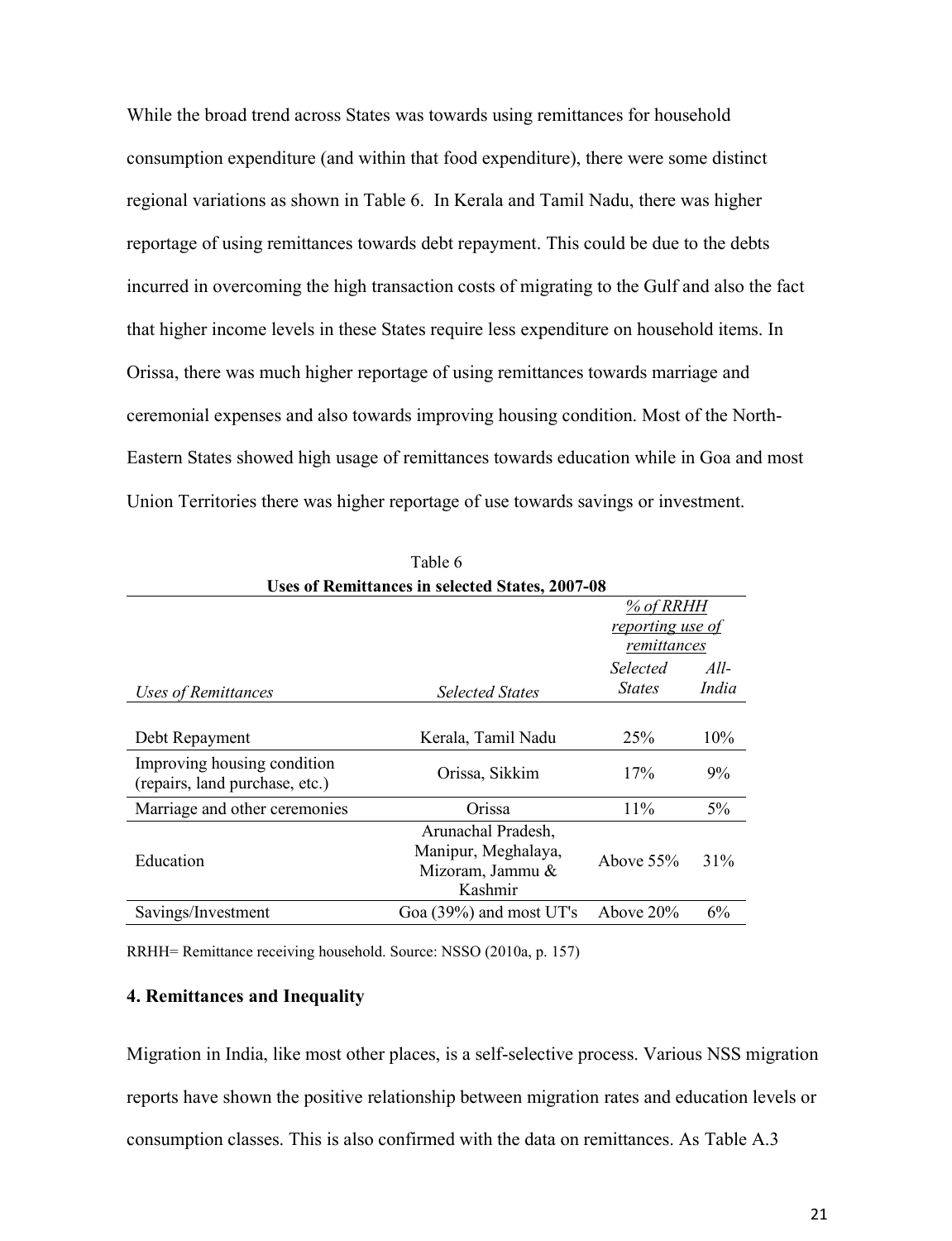shows, the proportion of households receiving domestic remittances and the average amount of domestic remittances received per receiving household was in general lower among poorer households, disadvantaged social groups, and in households that depended primarily on 'labour' (agricultural, casual, etc.) income. Table 7 shows the consequence of this. Households in the top consumption quintile cornered nearly half of all domestic remittance flows in rural and urban areas. These remittances to the better-off in source regions potentially exacerbate existing inequalities. However, this does not suggest that remittances are to be reduced. It only reflects the fact that the poorer sections of society are not being able to enjoy the benefits of migration due to relatively lower labour mobility and lower returns to migration.

| Domestic Remittances shares across consumption classes, 2007-08 |                                   |                                                                     |                                                                                                           |     |  |  |  |  |  |  |  |  |
|-----------------------------------------------------------------|-----------------------------------|---------------------------------------------------------------------|-----------------------------------------------------------------------------------------------------------|-----|--|--|--|--|--|--|--|--|
| HH characteristics                                              | <i>Share</i><br>of total<br>HH(%) | Rural<br>Share of<br>aggregate<br>domestic HH<br>remittances $(\%)$ | Urban<br>Share of<br><i>Share</i><br>aggregate<br>domestic HH<br>of total<br>HH(%)<br>remittances $(\% )$ |     |  |  |  |  |  |  |  |  |
| <b>MPCE</b> quintiles                                           |                                   |                                                                     |                                                                                                           |     |  |  |  |  |  |  |  |  |
| First                                                           | 16                                | 8                                                                   | 15                                                                                                        | 5   |  |  |  |  |  |  |  |  |
| Second                                                          | 18                                | 12                                                                  | 17                                                                                                        | 8   |  |  |  |  |  |  |  |  |
| <b>Third</b>                                                    | 19                                | 16                                                                  | 19                                                                                                        | 13  |  |  |  |  |  |  |  |  |
| Fourth                                                          | 21                                | 21                                                                  | 22                                                                                                        | 21  |  |  |  |  |  |  |  |  |
| Fifth                                                           | 25                                | 43                                                                  | 27                                                                                                        | 54  |  |  |  |  |  |  |  |  |
| All classes                                                     | 100                               | 100                                                                 | 100                                                                                                       | 100 |  |  |  |  |  |  |  |  |

Table 7

HH= Household. MPCE= Monthly Per Capita Expenditure. Quintiles cut offs are on a population base. Source: Computed from Table A.3.

The fact that international remittances are sizeable and directed towards relatively advanced States like Kerala, Punjab, Goa and Maharashtra also suggests that international remittances could be increasing regional inequality by providing more funds for consumption and investment purposes in these States.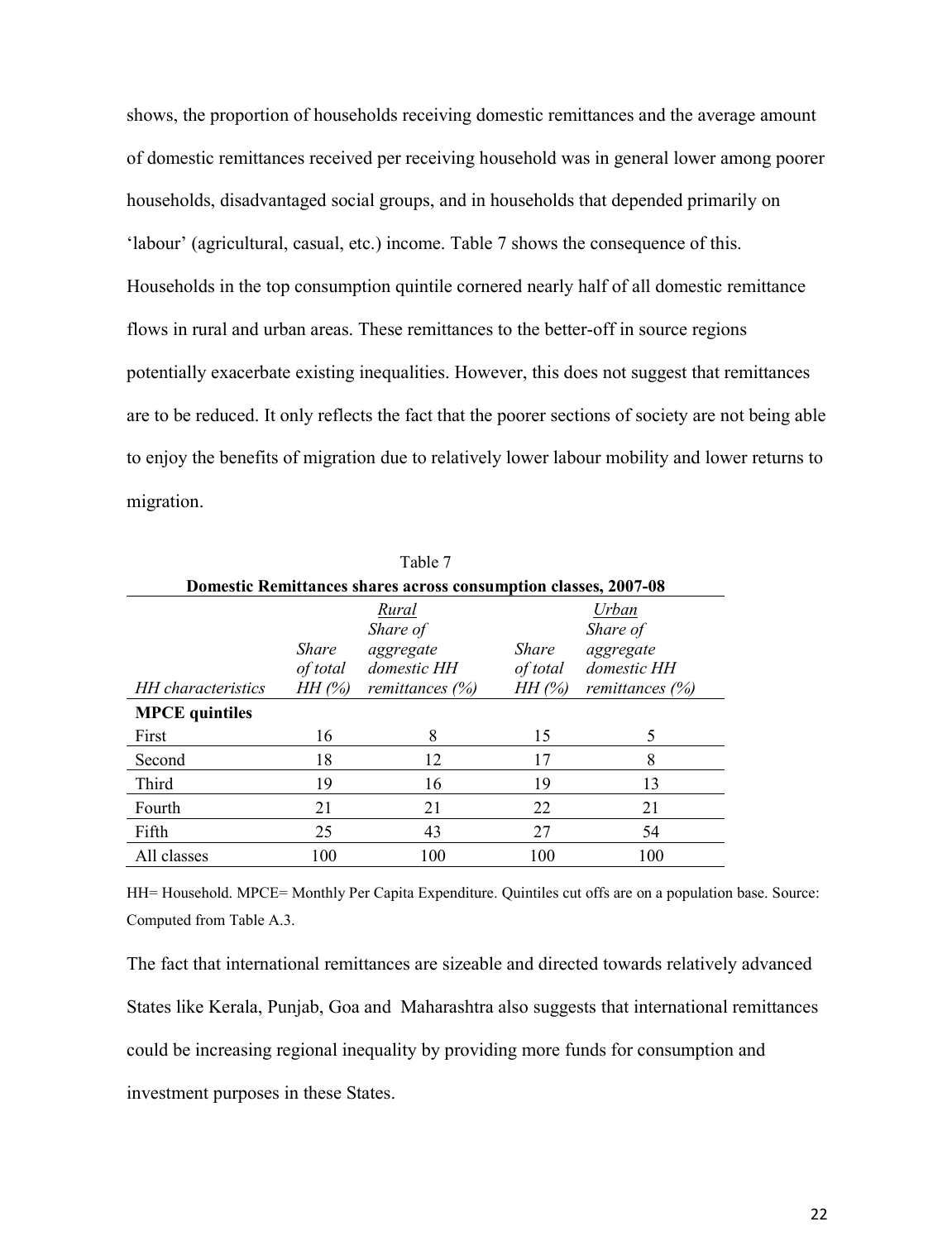#### **5. Financial inclusion**

The Report of the Rangarajan Committee on Financial Inclusion included remittances along with credit, savings and insurance facilities as financial services that needed to be delivered at low cost to the relatively weaker sections of society (GoI 2008, p.1). The current delivery mechanisms of domestic remittances include formal institutions such as post offices and banks as well as informal channels such as returning friends and relatives or private informal sector remitters (Ghate 2005).

The Post Office Money Order has been a popular formal sector remittance instrument though at a service charge of around 5%, it is also considered to be the most expensive mode of remittance. The Post Office handled Rs. 8,363 crores worth Money Orders in 2007-08, declining to Rs. 7, 955 crores in 2008-09 (India Post 2008, p. 15). Since the Post Office is the dominant formal sector remitter, total formal sector domestic remittances are estimated to be around Rs. 10-15,000 crores in 2007-08 as compared to the earlier arrived estimate of domestic household remittances to be between Rs. 45-50,000 crores. Thus, we estimate that the formal sector handles less than 30% of the domestic remittance market.

While informal remitters (like the '*tappawallas*' in Orissa) handle some money transfers, the major share of domestic remittances continues to be channelled through trusted friends and relatives of migrants returning home. Apart from the threat of thefts, the disadvantage of this medium is that migrants have to wait till returnees make their journey and remit less frequently, thereby affecting household consumption plans in the source regions. A recent survey in Mumbai and Delhi also shows 'timely delivery' as the most important attribute that migrants look for in a remittance product, the other reasons being low transaction costs and door-to-door delivery (MicroSave 2009). Indeed, with the introduction of the National Electronic Funds Transfer (NEFT) system, any person with a bank account and knowledge of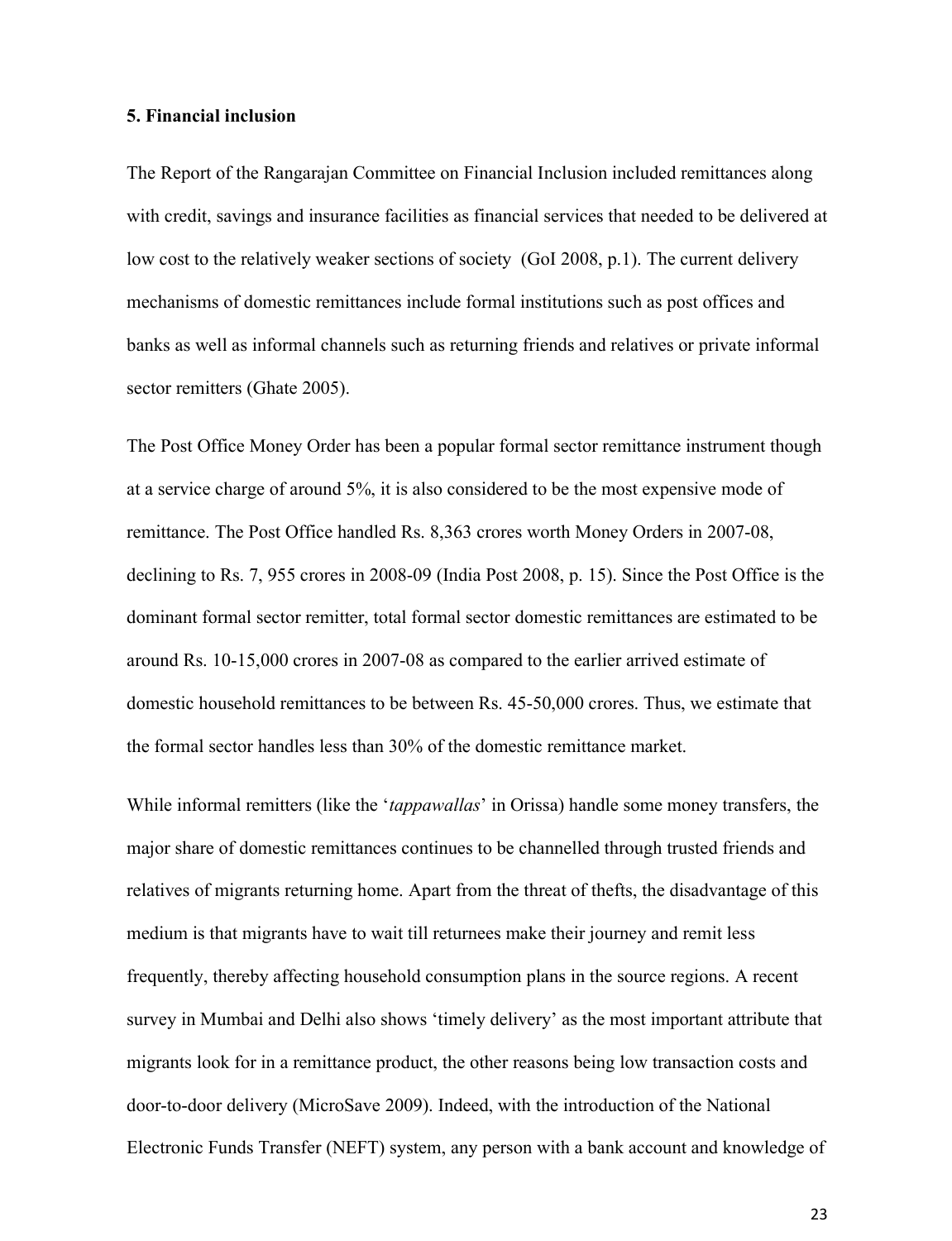the internet can transfer money within India in a few seconds at a nominal charge. However, for the vast majority of unbanked and internet illiterate population, this is simply not an option. Cheap and accessible remittance services provided by banks or micro finance institutions that reach out to the vast migrant population are an urgent need of the hour. The need is particularly felt when one compares with China, the only other country with a bigger internal migrant population. Table 8 compares domestic remittances in India and China. Higher levels of urbanisation and a more mobile population place the Chinese domestic remittance market to be nearly thrice the size of the Indian market. But the share of formal sector remittances was 75% in China as against 30% in India. China Post handled 45% of domestic remittances in China as against 20% handled by India Post in India. Commercial banks handled another 25% of the market in China. Clearly, there is a lot of scope for Indian financial institutions to serve the migrant population more effectively. Remittance services also serve as a useful entry point for institutions to provide other important financial services such as savings and insurance products (Ghate 2005, NABARD-GTZ 2009).

| Table 8                                      |                          |                          |  |  |  |  |  |  |  |
|----------------------------------------------|--------------------------|--------------------------|--|--|--|--|--|--|--|
| Domestic Remittances in India and China      |                          |                          |  |  |  |  |  |  |  |
|                                              | India                    | China                    |  |  |  |  |  |  |  |
|                                              | 2007-08                  | 2005                     |  |  |  |  |  |  |  |
|                                              |                          |                          |  |  |  |  |  |  |  |
| Size of domestic remittance market           | \$10 billion             | \$30 billion             |  |  |  |  |  |  |  |
| No. of remittance sending out-migrants       | 3 crore or 30<br>million | 7 crore or 70<br>million |  |  |  |  |  |  |  |
|                                              |                          |                          |  |  |  |  |  |  |  |
| Frequency of sending remittances in one year | 5 times                  | 3 to 6 times             |  |  |  |  |  |  |  |
|                                              |                          |                          |  |  |  |  |  |  |  |
| Share of formal sector remitters             | 30%                      | 75%                      |  |  |  |  |  |  |  |
|                                              |                          |                          |  |  |  |  |  |  |  |
| Share of Post Office in remittances          | 20%                      | 45%                      |  |  |  |  |  |  |  |

Source: China figures from Cheng and Xu (2005). India figures from discussion in paper and NSSO (2010a). 3 crore estimate based on 2.27 crore estimate reported in Table 1 along with 25% under-reporting bias.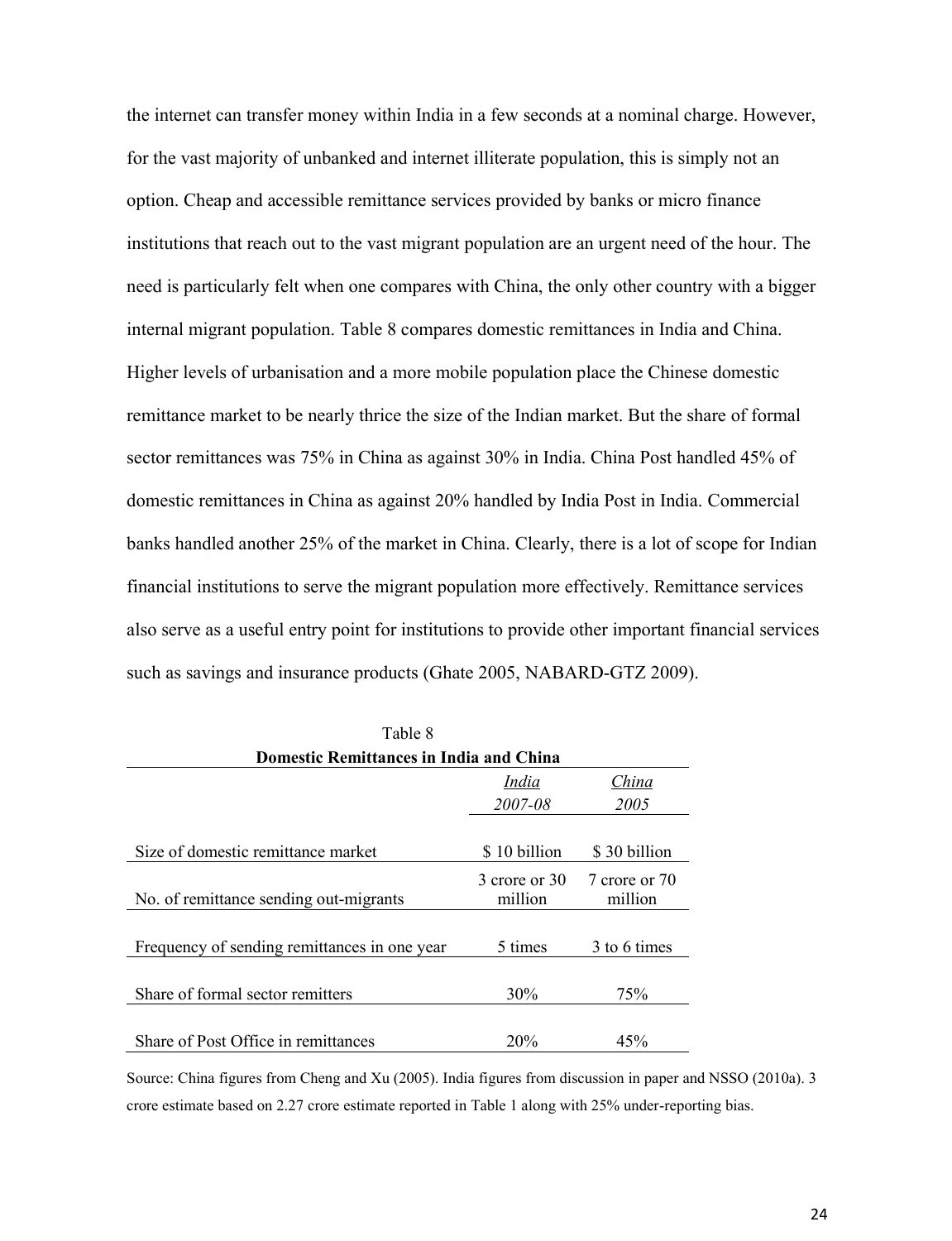However, migrants in destination areas often do not have adequate documentation to access basic services (Deshingkar et al 2008), let alone formal sector remittance services. Against this backdrop, the Memorandum of Understanding (MoU) signed between the Unique Identification Authority of India (UIDAI) and the National Coalition of Organisations for Security of Migrant Workers in July 2010 is a welcome step to ensure identity certification of migrant workers.<sup>14</sup> With better identification and latest developments in mobile banking technology, it is hoped that the financial and non-financial requirements of internal migrants are better served in the coming decades.

#### **6. Remittances data**

The 64<sup>th</sup> Round NSS survey for the first time collected information on remittance volumes at the household level. In spite of the inherent biases in household surveys on remittances, they provide useful data on a variety of issues and it is hoped that the NSSO continues this practice in future migration surveys. Information on remittances *sent* by entire households that have migrated as well as by seasonal migrants would widen the scope of analysis and strengthen the quality of domestic remittance estimates.<sup>15</sup> A more specific question on the location of the out-migrant would enable analysis of specific State-State, State-country and rural-urban migration and remittance corridors. A question on the mode of remittance would enable analysis of the different channels of remittances and shed some light on the discrepancy between NSS and RBI estimates. The fact that most remittance-receiving households use remittances towards household consumption expenditure suggests that it is an important source of financing household consumption for a significant section of the population. It would be worthwhile to include a question on 'whether the household received remittances' in the household level page of the more frequent NSS consumption surveys that are used extensively in poverty and inequality analysis.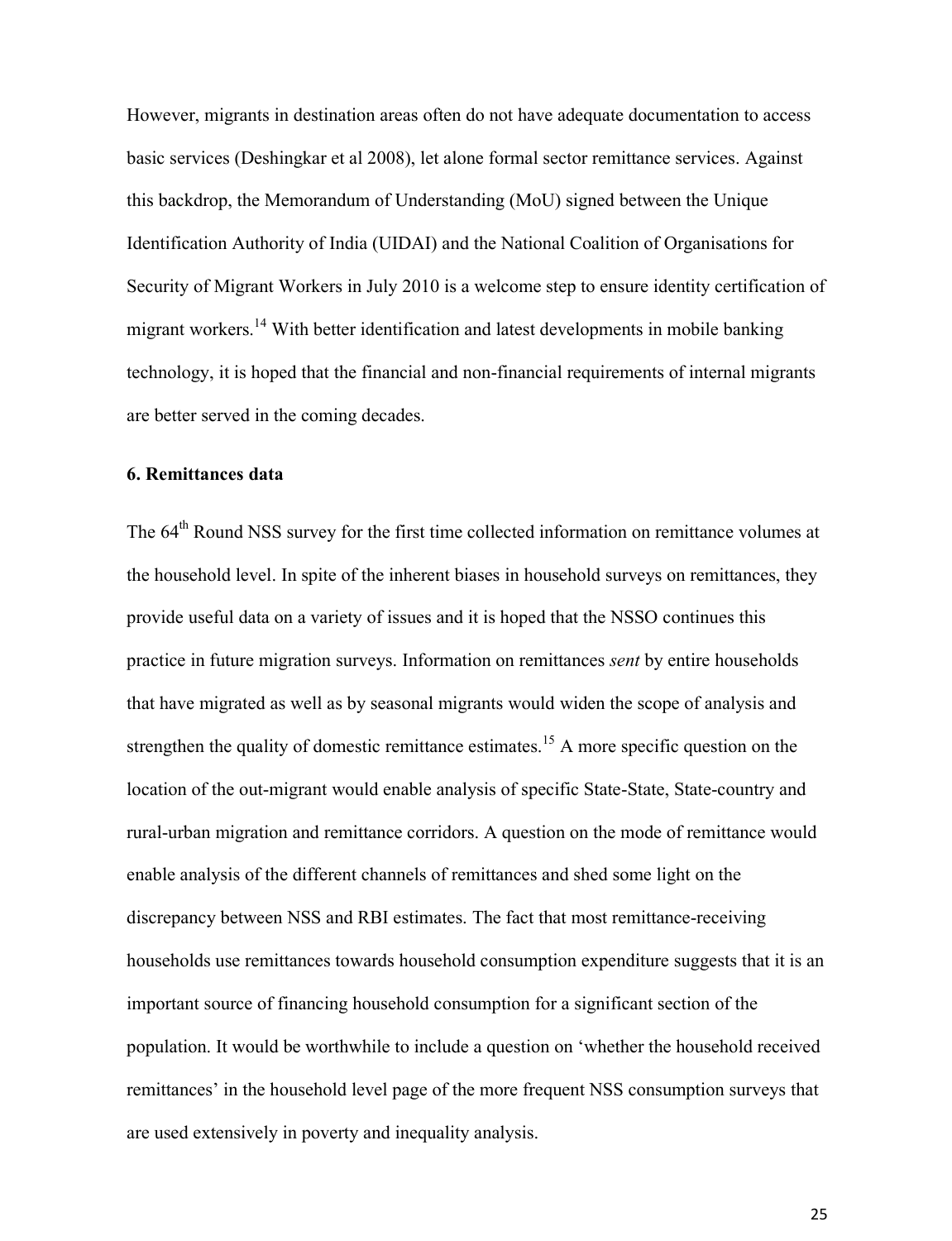# **V1. CONCLUSION**

India is the largest recipient of international remittances and hosts the second largest domestic remittance market in the developing world.<sup>16</sup> Research on the subject, especially domestic remittances, has been limited due to the paucity of data. This paper attempts to provide a factsheet of both types of remittances at the State level and across household characteristics using the  $64<sup>th</sup>$  round NSS migration survey data and raises some of the issues related with remittances. It shows the high dependency of Kerala, Punjab and Goa on international remittances and of Bihar, Uttar Pradesh and Rajasthan on domestic remittances. Further, since 1993, remittance dependency appears to have grown in these States as well as in other States such as Orissa. It estimates the domestic remittance market to be roughly \$10 billion in 2007-08, 60% being Inter-State transfers and around 70% being channelled through the informal sector as against 25% in China. Further, around 50% of these remittances went to households in the top consumption quintile suggesting that remittances could be increasing source region inequality. Apart from this, the paper also highlights the different uses of remittances in different States and its role in enhancing 'financial inclusion.'

Recent studies on India have highlighted the positive impacts of domestic remittances on wealth creation and asset accumulation (Samal 2006) as well as in increasing teen schooling attendance (Mueller and Shariff 2009). More research on India would be required to understand the direct and indirect effects of remittances on poverty alleviation and inequality.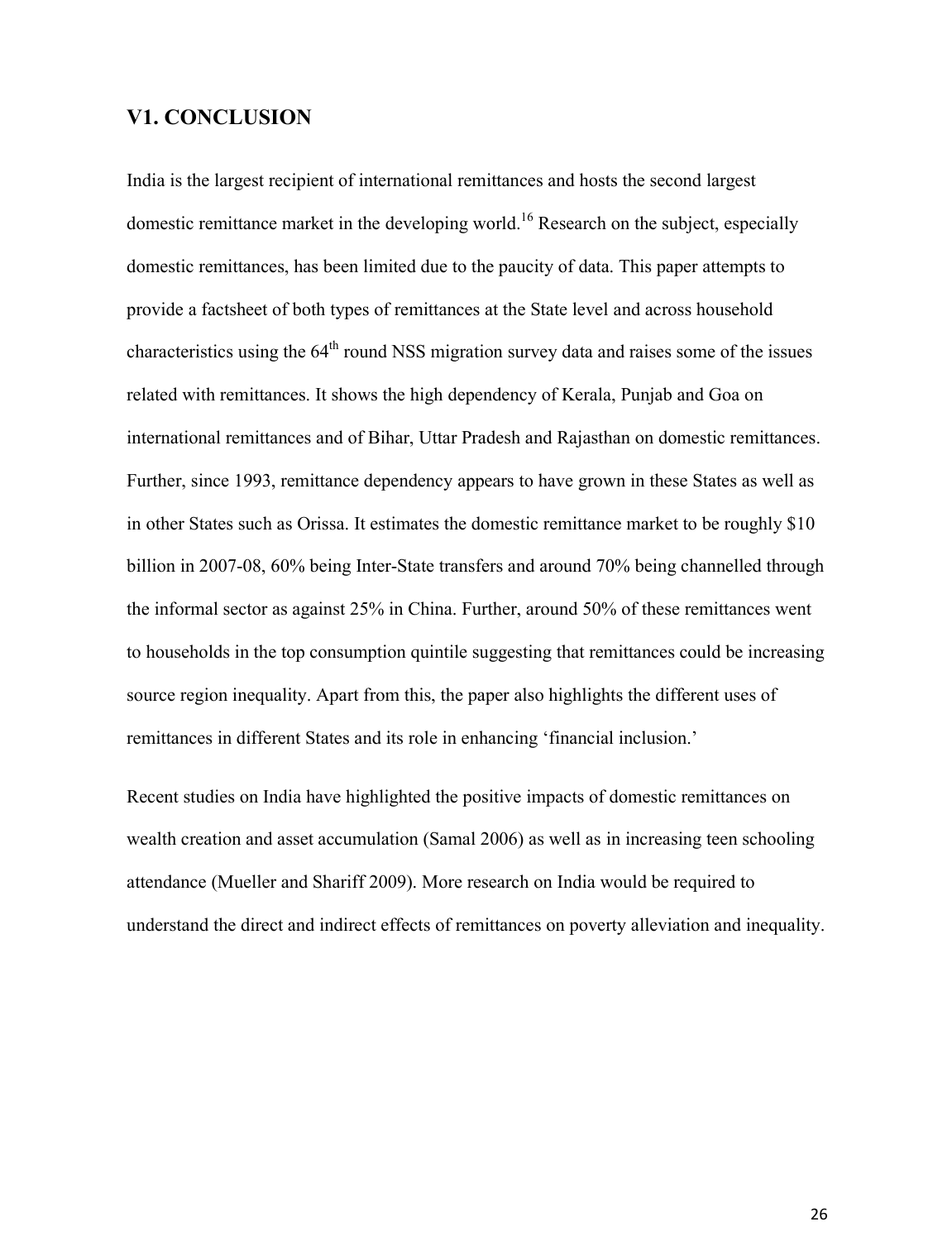|                | Thiel Hational Trousenoid Inclinitances across States, 2007-08 |            |              |       |                                           |                              |                                                            |                          |                                                               |                  |  |
|----------------|----------------------------------------------------------------|------------|--------------|-------|-------------------------------------------|------------------------------|------------------------------------------------------------|--------------------------|---------------------------------------------------------------|------------------|--|
|                | State/UT                                                       | $HH$ (Cr.) | Total No. of |       | % HH recd.<br>international<br>remittance |                              | Avg. international<br>rem. recd. per<br>receiving HH (Rs.) |                          | Annual volume of<br>international HH<br>remittances (Rs. Cr.) |                  |  |
|                |                                                                | (1)        | (2)          | (3)   | (4)                                       | (5)                          | (6)                                                        | (7)                      | (8)                                                           | (9)              |  |
|                |                                                                | Rural      | Urban        | Rural | <b>Urban</b>                              | Rural                        | <b>Urban</b>                                               | Rural                    | Urban                                                         | Total            |  |
| 1              | Andhra Pradesh                                                 | 1.488      | 0.549        | 1.11  | 1.00                                      | 40,542                       | 1,11,949                                                   | 670                      | 612                                                           | 1,281            |  |
| $\overline{2}$ | Arunachal Pradesh                                              | 0.016      | 0.006        | 0.01  | 0.00                                      | 53,729                       |                                                            | $\boldsymbol{0}$         | $\overline{\phantom{a}}$                                      | $\boldsymbol{0}$ |  |
| $\overline{3}$ | Assam                                                          | 0.460      | 0.058        | 0.00  | 0.22                                      | 80,000                       | 21,177                                                     | $\mathbf{1}$             | 3                                                             | $\overline{4}$   |  |
| 4              | Bihar                                                          | 1.363      | 0.149        | 0.55  | 0.22                                      | 36,084                       | 4,71,129                                                   | 272                      | 154                                                           | 426              |  |
| 5              | Chhattisgarh                                                   | 0.394      | 0.083        | 0.03  | 0.09                                      | 5,600                        | 81,676                                                     | 1                        | 6                                                             | $\tau$           |  |
| 6              | Delhi                                                          | 0.020      | 0.299        | 0.04  | 0.03                                      | 42,000                       | 2,88,331                                                   | $\boldsymbol{0}$         | 30                                                            | 30               |  |
| 7              | Goa                                                            | 0.015      | 0.019        | 1.70  | 5.29                                      | 2,96,506                     | 2,01,454                                                   | 75                       | 202                                                           | 276              |  |
| 8              | Gujarat                                                        | 0.659      | 0.423        | 0.32  | 0.51                                      | 49,289                       | 76,801                                                     | 104                      | 165                                                           | 270              |  |
| 9              | Haryana                                                        | 0.306      | 0.131        | 0.73  | 0.48                                      | 1,10,791                     | 1,07,331                                                   | 246                      | 67                                                            | 313              |  |
| 10             | Himachal Pradesh                                               | 0.136      | 0.016        | 0.32  | 0.17                                      | 41,524                       | 1,26,668                                                   | 18                       | $\overline{4}$                                                | 21               |  |
| 11             | Jammu & Kashmir                                                | 0.129      | 0.030        | 0.19  | 0.53                                      | 35,737                       | 41,396                                                     | 9                        | 6                                                             | 15               |  |
| 12             | Jharkhand                                                      | 0.417      | 0.098        | 0.06  | 0.73                                      | 89,892                       | 38,247                                                     | 22                       | $27\,$                                                        | 49               |  |
| 13             | Karnataka                                                      | 0.762      | 0.404        | 0.33  | 0.82                                      | 45,305                       | 69,083                                                     | 113                      | 230                                                           | 343              |  |
| 14             | Kerala                                                         | 0.548      | 0.184        | 14.21 | 11.99                                     | 65,255                       | 71,640                                                     | 5,085                    | 1,583                                                         | 6,668            |  |
| 15             | Madhya Pradesh                                                 | 0.926      | 0.301        | 0.01  | 0.14                                      | 25,389                       | 53,533                                                     | 3                        | 23                                                            | 25               |  |
| 16             | Maharashtra                                                    | 1.254      | 0.913        | 0.23  | 0.52                                      | 36,176                       | 1,05,895                                                   | 106                      | 506                                                           | 612              |  |
| 17             | Manipur                                                        | 0.031      | 0.012        | 0.03  | 0.13                                      | 27,922                       | 50,669                                                     | $\boldsymbol{0}$         | $\mathbf{1}$                                                  | $\mathbf{1}$     |  |
| 18             | Meghalaya                                                      | 0.040      | 0.009        | 0.00  | 0.11                                      | $\overline{\phantom{a}}$     | 1,12,760                                                   | $\blacksquare$           | $\mathbf{1}$                                                  | $\mathbf{1}$     |  |
| 19             | Mizoram                                                        | 0.010      | 0.008        | 0.00  | 0.09                                      | $\qquad \qquad \blacksquare$ | 35,351                                                     | $\blacksquare$           | $\boldsymbol{0}$                                              | $\boldsymbol{0}$ |  |
| 20             | Nagaland                                                       | 0.015      | 0.005        | 0.00  | 0.03                                      | $\qquad \qquad \blacksquare$ | 20,000                                                     | $\overline{\phantom{a}}$ | $\boldsymbol{0}$                                              | $\boldsymbol{0}$ |  |
| 21             | Orissa                                                         | 0.710      | 0.127        | 0.10  | 0.46                                      | 32,048                       | 90,276                                                     | 23                       | 52                                                            | 76               |  |
| 22             | Punjab                                                         | 0.338      | 0.194        | 4.99  | 1.50                                      | 1,08,498                     | 97,547                                                     | 1,832                    | 284                                                           | 2,116            |  |
| 23             | Rajasthan                                                      | 0.871      | 0.275        | 1.29  | 1.55                                      |                              |                                                            |                          |                                                               |                  |  |

Table A.1 **International Household Remittances across States, 2007-08**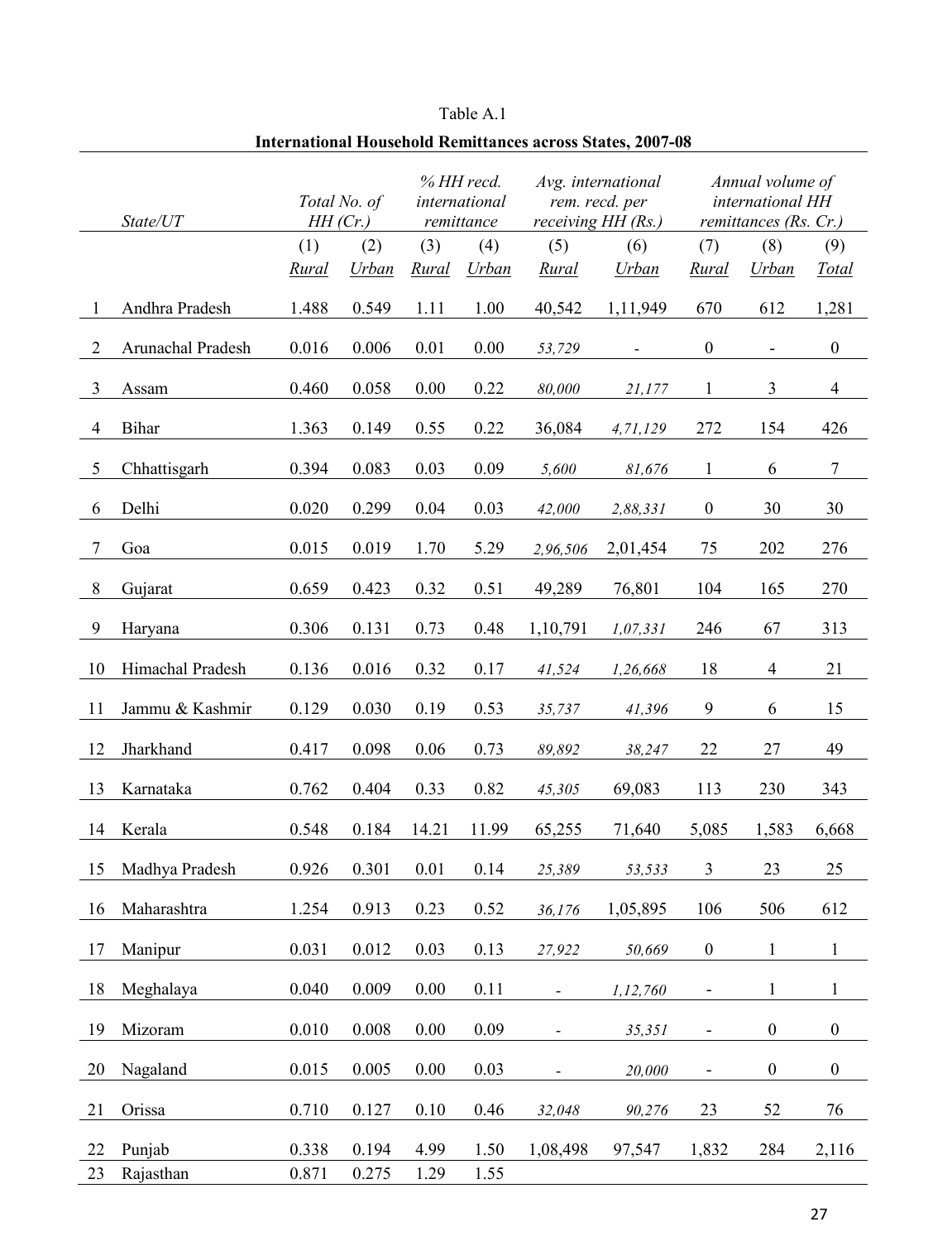|    |                         |        |       |      |      | 47,689         | 65,628   | 536                      | 280              | 816              |
|----|-------------------------|--------|-------|------|------|----------------|----------|--------------------------|------------------|------------------|
| 24 | Sikkim                  | 0.011  | 0.002 | 0.11 | 0.04 | 23,251         | 35,000   | $\boldsymbol{0}$         | $\boldsymbol{0}$ | $\boldsymbol{0}$ |
| 25 | Tamil Nadu              | 0.958  | 0.740 | 2.62 | 1.96 | 41,632         | 70,685   | 1,043                    | 1,023            | 2,067            |
| 26 | Tripura                 | 0.067  | 0.016 | 0.26 | 0.09 | 46,884         | 33,552   | 8                        | $\mathbf{1}$     | 9                |
| 27 | Uttarakhand             | 0.137  | 0.049 | 0.02 | 1.64 | 76,435         | 32,146   | 3                        | 26               | 28               |
| 28 | <b>Uttar Pradesh</b>    | 2.477  | 0.706 | 0.70 | 0.61 | 40,931         | 44,854   | 708                      | 193              | 901              |
| 29 | West Bengal             | 1.343  | 0.479 | 0.17 | 0.43 | 41,399         | 54,404   | 96                       | 112              | 208              |
| 30 | A & N Islands           | 0.005  | 0.003 | 0.13 | 0.03 | 60,000         | 50,000   | $\boldsymbol{0}$         | $\boldsymbol{0}$ | $\boldsymbol{0}$ |
| 31 | Chandigarh              | 0.003  | 0.023 | 0.07 | 0.94 | 1,08,204       | 3,60,057 | $\boldsymbol{0}$         | 79               | 79               |
| 32 | Dadra & Nagar<br>Haveli | 0.004  | 0.001 | 0.03 | 0.55 | 72,000         | 99,357   | $\boldsymbol{0}$         | $\boldsymbol{0}$ | $\boldsymbol{0}$ |
| 33 | Daman & Diu             | 0.002  | 0.001 | 2.30 | 6.10 | 59,439         | 1,15,149 | $\mathfrak{Z}$           | 8                | 11               |
| 34 | Lakshadweep             | 0.001  | 0.001 | 0.00 | 1.63 | $\blacksquare$ | 47,893   | $\overline{\phantom{a}}$ | $\boldsymbol{0}$ | $\boldsymbol{0}$ |
| 35 | Puducherry              | 0.009  | 0.013 | 1.70 | 4.21 | 59,120         | 75,071   | 9                        | 42               | 51               |
|    | All India               | 15.927 | 6.327 | 1.18 | 1.13 | 58,709         | 79,782   | 10,991                   | 5,721            | 16,712           |

Notes: HH= Household. - No respondents in sample. Remittance volumes less than Rs. 50 lakh are rounded to zero. Averages based on a sample of less than 30 households are reported in italics. Source: Columns 1 and 2 from NSSO (2010b, A2-A4). Columns 3 to 6 computed using NSSO (2010c), with sampling weights. Columns 7 & 8 are the products of of Columns 1,3,5 & 2,4,6 respectively, divided by 100. Column 9 is the addition of Column 7 and 8.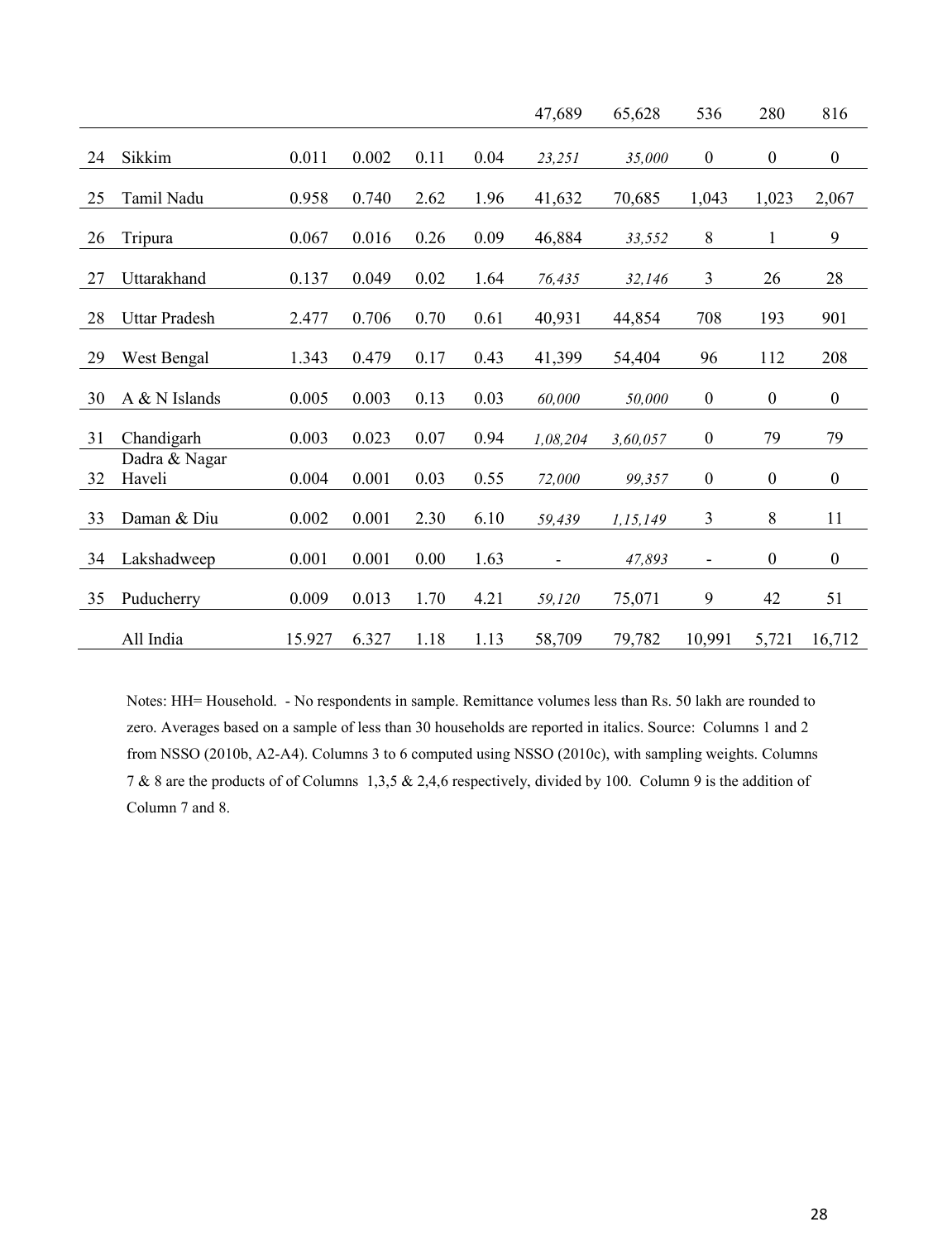|    | State/UT          | % HH recd.<br>domestic<br>remittance |              |                     | Avg. domestic<br>rem. recd. per<br>receiving HH<br>(Rs.) |              | Annual volume of<br>domestic HH<br>remittances $(Rs, Cr.)$ |              |                     | % of domestic HH<br>remittances that are<br>Inter-State transfers |               |  |
|----|-------------------|--------------------------------------|--------------|---------------------|----------------------------------------------------------|--------------|------------------------------------------------------------|--------------|---------------------|-------------------------------------------------------------------|---------------|--|
|    |                   | (1)<br>Rural                         | (2)<br>Urban | (3)<br><b>Rural</b> | (4)<br>Urban                                             | (5)<br>Rural | (6)<br>Urban                                               | (7)<br>Total | (8)<br><b>Rural</b> | (9)<br><b>Urban</b>                                               | (10)<br>Total |  |
|    | Andhra Pradesh    | 3.28                                 | 2.16         | 12,725              | 29,413                                                   | 620          | 349                                                        | 970          | 35                  | 37                                                                | 36            |  |
| 2  | Arunachal Pradesh | 6.12                                 | 4.89         | 13,892              | 20,048                                                   | 14           | 5                                                          | 19           | 19                  | 38                                                                | 24            |  |
| 3  | Assam             | 7.37                                 | 5.51         | 14,224              | 24,161                                                   | 482          | 77                                                         | 559          | 35                  | 29                                                                | 34            |  |
| 4  | Bihar             | 18.62                                | 10.15        | 14,524              | 23,798                                                   | 3,686        | 361                                                        | 4,047        | 89                  | 40                                                                | 85            |  |
| 5  | Chhattisgarh      | 4.42                                 | 2.85         | 8,171               | 21,168                                                   | 143          | 50                                                         | 192          | 29                  | 35                                                                | 31            |  |
| 6  | Delhi             | 0.18                                 | 0.18         | 16,346              | 37,715                                                   | 1            | 20                                                         | 20           | 100                 | 100                                                               | 100           |  |
| 7  | Goa               | 2.59                                 | 1.94         | 1,36,313            | 57,824                                                   | 52           | 21                                                         | 73           | 94                  | 96                                                                | 94            |  |
| 8  | Gujarat           | 3.99                                 | 1.34         | 12,371              | 25,742                                                   | 325          | 146                                                        | 471          | 18                  | 38                                                                | 24            |  |
| 9  | Haryana           | 5.85                                 | 3.23         | 35,699              | 53,326                                                   | 639          | 225                                                        | 864          | 71                  | 62                                                                | 69            |  |
| 10 | Himachal Pradesh  | 22.97                                | 5.64         | 22,818              | 38,527                                                   | 712          | 36                                                         | 747          | 60                  | 40                                                                | 59            |  |
| 11 | Jammu & Kashmir   | 10.14                                | 5.07         | 39,165              | 52,973                                                   | 513          | 79                                                         | 592          | 53                  | 42                                                                | 51            |  |
| 12 | Jharkhand         | 9.00                                 | 6.69         | 21,524              | 35,836                                                   | 808          | 234                                                        | 1,042        | 70                  | 62                                                                | 68            |  |
| 13 | Karnataka         | 6.32                                 | 2.05         | 12,352              | 37,556                                                   | 595          | 312                                                        | 906          | 25                  | 35                                                                | 28            |  |
| 14 | Kerala            | 9.65                                 | 6.23         | 25,281              | 29,624                                                   | 1,338        | 340                                                        | 1,678        | 56                  | 71                                                                | 59            |  |
| 15 | Madhya Pradesh    | 3.35                                 | 2.58         | 10,014              | 27,885                                                   | 311          | 217                                                        | 527          | 41                  | 55                                                                | 47            |  |
| 16 | Maharashtra       | 7.86                                 | 2.12         | 11,331              | 28,391                                                   | 1,116        | 549                                                        | 1,665        | 14                  | 42                                                                | 23            |  |
| 17 | Manipur           | 6.21                                 | 5.75         | 31,597              | 45,684                                                   | 60           | 31                                                         | 91           | 53                  | 55                                                                | 54            |  |
| 18 | Meghalaya         | 4.53                                 | 3.64         | 27,881              | 45,677                                                   | 50           | 15                                                         | 65           | 13                  | 30                                                                | 17            |  |
| 19 | Mizoram           | 5.16                                 | 6.11         | 20,542              | 38,027                                                   | 10           | 18                                                         | 28           | 53                  | 46                                                                | 48            |  |
| 20 | Nagaland          | 7.93                                 | 6.95         | 14,634              | 15,469                                                   | 17           | 6                                                          | 23           | 23                  | 36                                                                | 26            |  |
| 21 | Orissa            | 14.65                                | 7.13         | 13,706              | 33,805                                                   | 1,425        | 306                                                        | 1,730        | 63                  | 62                                                                | 63            |  |
| 22 | Punjab            | 3.67                                 | 1.23         | 46,559              | 52,507                                                   | 578          | 126                                                        | 704          | 51                  | 54                                                                | 51            |  |

Table A.2 **Domestic Household Remittances across States, 2007-08**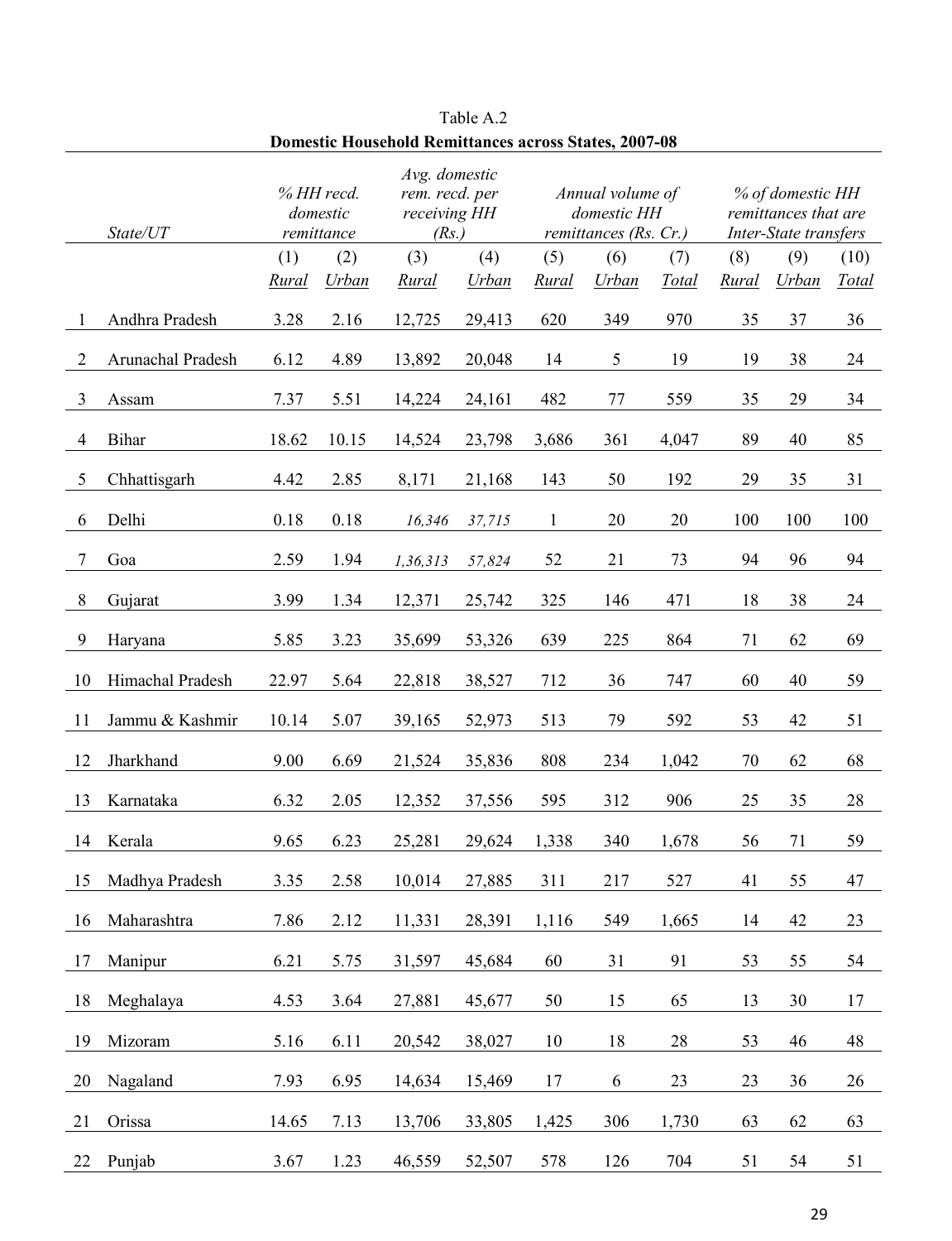| 23 | Rajasthan               | 13.05 | 4.78  | 25,978   | 45,946 | 2,953                    | 605              | 3,558        | 71  | 49  | 67  |
|----|-------------------------|-------|-------|----------|--------|--------------------------|------------------|--------------|-----|-----|-----|
| 24 | Sikkim                  | 4.97  | 0.96  | 24,927   | 43,358 | 14                       | 1                | 14           | 41  | 46  | 41  |
| 25 | Tamil Nadu              | 6.80  | 4.76  | 14,843   | 29,705 | 967                      | 1,046            | 2,013        | 37  | 49  | 43  |
| 26 | Tripura                 | 5.40  | 5.62  | 21,984   | 39,222 | 80                       | 36               | 116          | 30  | 20  | 27  |
| 27 | Uttarakhand             | 21.18 | 5.81  | 18,759   | 47,523 | 544                      | 134              | 679          | 66  | 75  | 68  |
| 28 | <b>Uttar Pradesh</b>    | 16.40 | 5.33  | 13,460   | 24,502 | 5,468                    | 923              | 6,391        | 77  | 66  | 75  |
| 29 | West Bengal             | 9.94  | 4.55  | 14,385   | 29,913 | 1,920                    | 652              | 2,572        | 54  | 55  | 55  |
| 30 | A & N Islands           | 5.95  | 4.37  | 28,489   | 33,202 | 9                        | 4                | 13           | 8   | 33  | 16  |
| 31 | Chandigarh              | 0.06  | 0.83  | 1,64,000 | 89,675 | $\boldsymbol{0}$         | 17               | 18           | 100 | 93  | 93  |
| 32 | Dadra & Nagar<br>Haveli | 0.85  | 0.57  | 24,040   | 49,375 | $\mathbf{1}$             | $\boldsymbol{0}$ | $\mathbf{1}$ | 95  | 67  | 90  |
| 33 | Daman & Diu             | 2.44  | 2.03  | 49,396   | 93,604 | 3                        | $\overline{2}$   | 5            | 99  | 100 | 100 |
| 34 | Lakshadweep             | 18.30 | 17.09 | 27,047   | 47,121 | 3                        | 5                | 8            | 41  | 83  | 66  |
| 35 | Puducherry              | 2.79  | 3.50  | 13,773   | 62,775 | $\overline{\mathcal{L}}$ | 29               | 33           | 77  | 96  | 94  |
|    | All India               | 9.96  | 3.56  | 16,042   | 30,962 | 25,444                   | 6,975            | 32,419       | 63  | 53  | 61  |

Notes: HH= Household. Averages based on a sample of less than 30 households are reported in italics. Source: Columns 1 to 4 computed using NSSO (2010c), with sampling weights. Col 5 is the product of Col 1,3 and Col 1 of Table A.1, divided by 100. Col 6 is the product of Col 2,4 and Col 2 of Table A.1, divided by 100. Column 7 is the addition of Column 5 and 6. Inter-State transfers for each State was calculated by the PHH method and Columns 8 to 10 report the shares out of domestic HH remittances.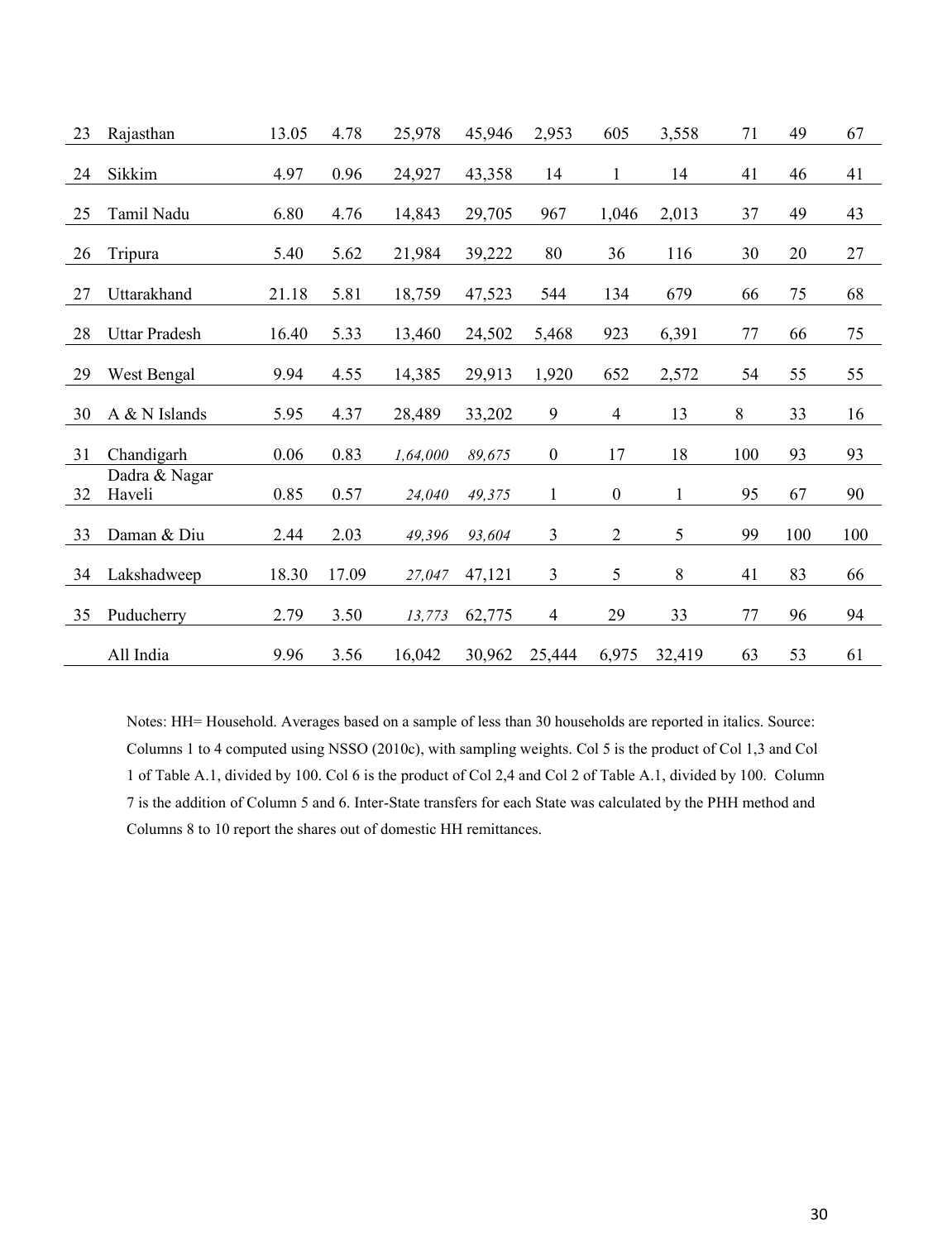| Household<br>characteristics         | HH(Cr.) | Total No. of |       | % HH recd.<br>domestic<br>remittance |        | Avg. domestic<br>rem. recd. per<br>receiving HH<br>(Rs.) |        | Annual volume<br>of domestic HH<br>remittances<br>(Rs. Cr.) |       | % of domestic<br>HН<br>remittances<br>that are Inter-<br>State transfers |  |
|--------------------------------------|---------|--------------|-------|--------------------------------------|--------|----------------------------------------------------------|--------|-------------------------------------------------------------|-------|--------------------------------------------------------------------------|--|
|                                      | (1)     | (2)          | (3)   | (4)                                  | (5)    | (6)                                                      | (7)    | (8)                                                         | (9)   | (10)                                                                     |  |
| <b>MPCE</b> quintiles                | Rural   | Urban        | Rural | Urban                                | Rural  | <b>Urban</b>                                             | Rural  | <b>Urban</b>                                                | Rural | <b>Urban</b>                                                             |  |
| First                                | 2.609   | 0.930        | 7.81  | 3.30                                 | 10,119 | 12,143                                                   | 2,062  | 373                                                         | 75    | 68                                                                       |  |
| Second                               | 2.844   | 1.058        | 9.26  | 3.05                                 | 11,408 | 17,404                                                   | 3,005  | 562                                                         | 71    | 51                                                                       |  |
| Third                                | 3.055   | 1.224        | 10.02 | 3.13                                 | 13,503 | 22,799                                                   | 4,135  | 874                                                         | 71    | 52                                                                       |  |
| Fourth                               | 3.372   | 1.381        | 10.13 | 3.38                                 | 15,494 | 30,677                                                   | 5,292  | 1,433                                                       | 64    | 49                                                                       |  |
| Fifth                                | 4.047   | 1.734        | 11.65 | 4.45                                 | 23,251 | 48,341                                                   | 10,958 | 3,732                                                       | 55    | 53                                                                       |  |
| All classes                          | 15.927  | 6.327        | 9.96  | 3.56                                 | 16,042 | 30,962                                                   | 25,444 | 6,975                                                       | 63    | 53                                                                       |  |
| Social Group                         |         |              |       |                                      |        |                                                          |        |                                                             |       |                                                                          |  |
| Scheduled Tribe                      | 1.792   | 0.192        | 4.87  | 3.42                                 | 13,303 | 32,198                                                   | 1,160  | 212                                                         | 47    | 41                                                                       |  |
| <b>Scheduled Caste</b>               | 3.454   | 0.920        | 8.94  | 2.59                                 | 12,955 | 20,964                                                   | 3,999  | 498                                                         | 63    | 39                                                                       |  |
| Other Backward Class                 | 6.849   | 2.342        | 10.84 | 3.90                                 | 16,013 | 26,568                                                   | 11,886 | 2,425                                                       | 67    | 54                                                                       |  |
| Others                               | 3.831   | 2.873        | 11.69 | 3.61                                 | 18,753 | 37,051                                                   | 8,401  | 3,840                                                       | 60    | 54                                                                       |  |
| All groups                           | 15.927  | 6.327        | 9.96  | 3.56                                 | 16,042 | 30,962                                                   | 25,444 | 6,975                                                       | 63    | 53                                                                       |  |
| Household Type                       |         |              |       |                                      |        |                                                          |        |                                                             |       |                                                                          |  |
| Agricultural labour                  | 4.241   |              | 6.80  |                                      | 8,732  |                                                          | 2,519  |                                                             | 63    |                                                                          |  |
| Other labour                         | 1.838   |              | 4.21  |                                      | 10,860 |                                                          | 840    |                                                             | 52    |                                                                          |  |
| Self employed in non-<br>agriculture | 2.295   |              | 6.60  |                                      | 15,051 |                                                          | 2,281  |                                                             | 61    |                                                                          |  |
| Self employed in<br>agriculture      | 5.565   |              | 12.52 |                                      | 16,333 |                                                          | 11,382 |                                                             | 64    |                                                                          |  |
| Others                               | 1.986   |              | 18.68 |                                      | 22,673 |                                                          | 8,412  |                                                             | 63    |                                                                          |  |
| All types                            | 15.927  |              | 9.96  |                                      | 16,042 |                                                          | 25,444 |                                                             | 63    |                                                                          |  |
| Casual Labour                        |         | 0.821        |       | 1.93                                 |        | 10,172                                                   |        | 162                                                         |       | 52                                                                       |  |
| Self-employed                        |         | 2.313        |       | 2.87                                 |        | 21,588                                                   |        | 1,432                                                       |       | 56                                                                       |  |

# Table A.3 **Domestic Household Remittances across Household Characteristics, 2007-08**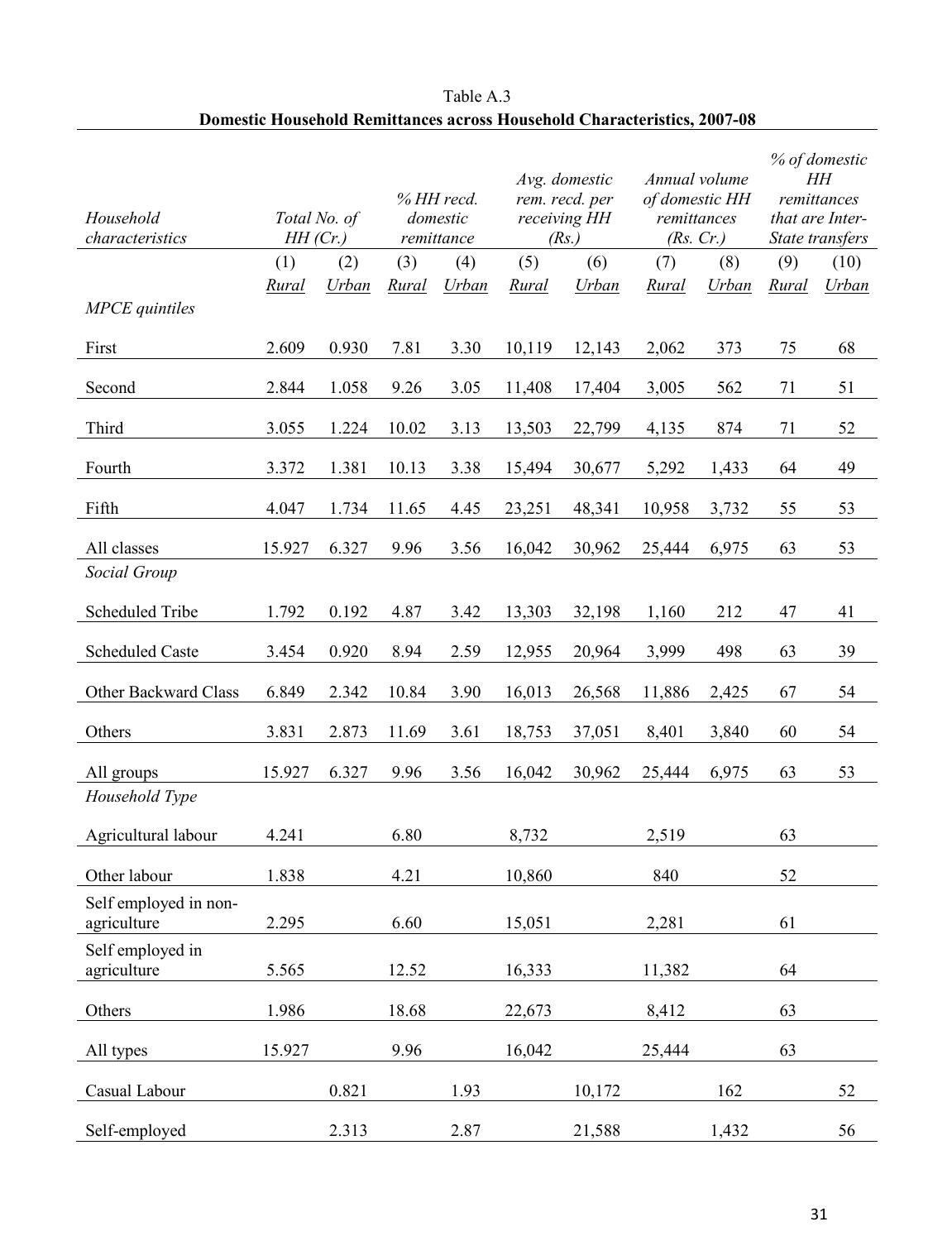| Regular wage/salary |       |       |        |       |    |  |
|---------------------|-------|-------|--------|-------|----|--|
| earning             | 2.587 | 2.23  | 30,251 | 1.742 |    |  |
|                     |       |       |        |       |    |  |
| Others              | 0.606 | 14.11 | 42,583 | 3,638 | 52 |  |
|                     |       |       |        |       |    |  |
| All types           | 6.327 | 3.56  | 30,962 | 6,975 | 53 |  |

HH=Household. MPCE= Monthly Per Capita Expenditure. All-India quintile cut offs as in NSSO (2010a, A-7 & A-10) are Rs. 423, 525, 639 and 833 in rural areas and Rs. 632, 860, 1178, 1728 in urban areas. Source: Columns 1 and 2 using NSSO (2010a, 2010c). Columns 3 to 6 using NSSO (2010c), with sampling weights. Columns 7 & 8 are the products of Columns 1,3,5 & 2,4,6 respectively, divided by 100. Inter-State transfers for each category was calculated by the PHH method and Columns 8 to 10 report the shares out of domestic HH remittances.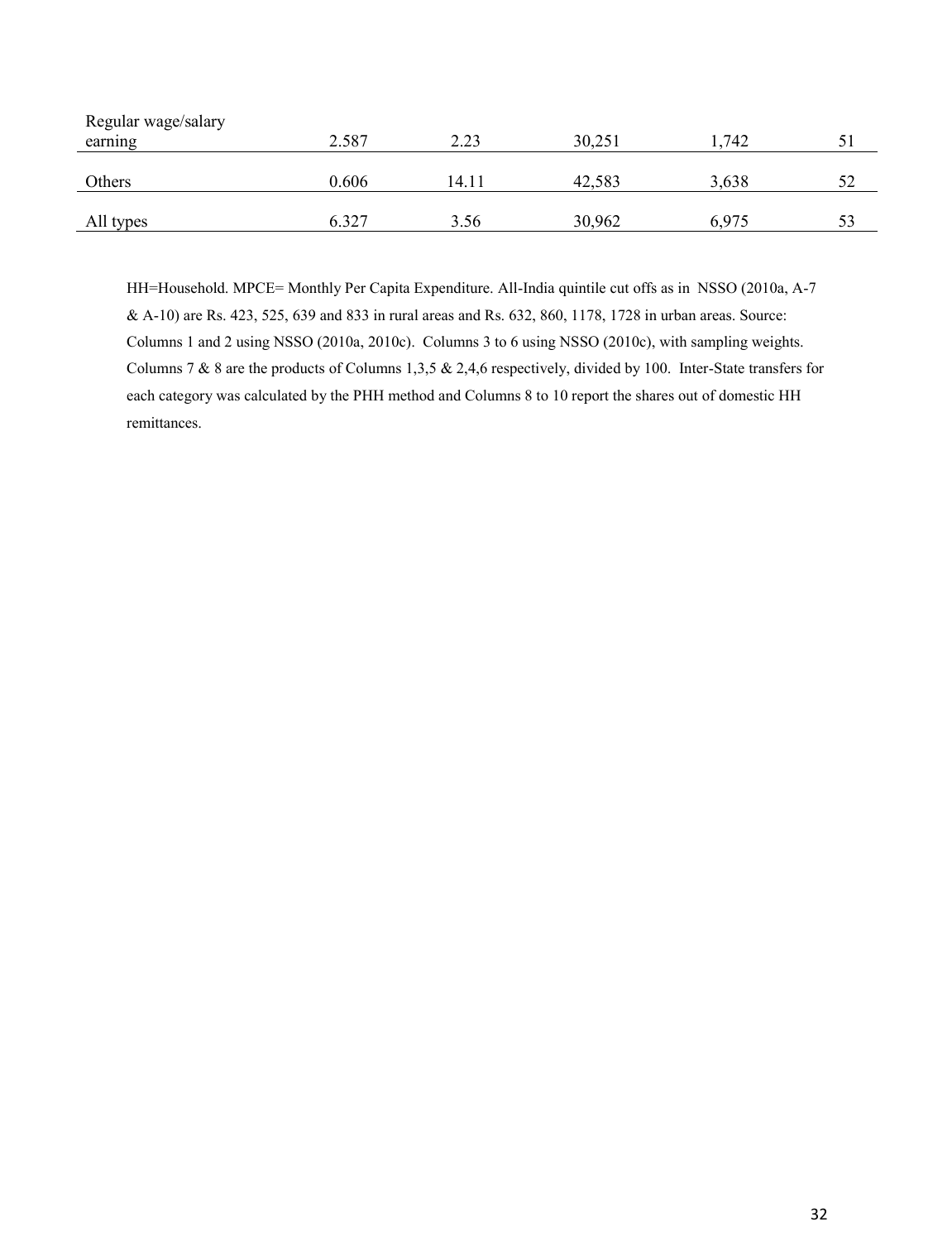|    |                   |                |            |          | <b>Shares</b>   | <b>Shares</b> |               |               |
|----|-------------------|----------------|------------|----------|-----------------|---------------|---------------|---------------|
|    |                   | Foreign        |            | Foreign  | based           | based on      | Simple        | <b>Shares</b> |
|    |                   | Sector         | All Sector | Sector   | $\mathfrak{O}n$ | $H\!H$        | Average       | based on      |
|    |                   | deposits       | deposits   | deposits | deposits        | remittances   | <b>Shares</b> | Passport      |
|    | State/UT          | (Rs. Cr.)      | (Rs. Cr.)  | (%)      | (%)             | (%)           | (%)           | data (%)      |
|    |                   | (1)            | (2)        | (3)      | (4)             | (5)           | (6)           | (7)           |
| 1  | Andhra Pradesh    | 5,479          | 1,78,691   | 3.1      | 3.3             | 7.7           | 5.5           | 11.5          |
| 2  | Arunachal Pradesh | 20             | 2,947      | 0.7      | 0.01            | 0.0           | 0.0           |               |
| 3  | Assam             | 112            | 32,240     | 0.3      | 0.1             | 0.0           | 0.04          | 0.2           |
| 4  | Bihar             | 749            | 68,855     | 1.1      | 0.4             | 2.5           | 1.5           | 7.2           |
| 5  | Chhattisgarh      | 74             | 32,956     | 0.2      | 0.0             | 0.0           | 0.04          |               |
| 6  | Delhi             | 15,872         | 4,29,446   | 3.7      | 9.5             | 0.2           | 4.8           | 0.5           |
| 7  | Goa               | 4,116          | 19,010     | 21.7     | 2.5             | 1.7           | 2.1           | 0.3           |
| 8  | Gujarat           | 13,303         | 1,57,209   | 8.5      | 7.9             | 1.6           | 4.8           | 1.9           |
| 9  | Haryana           | 1,348          | 74,262     | 1.8      | 0.8             | 1.9           | 1.3           | 0.2           |
| 10 | Himachal Pradesh  | 399            | 20,592     | 1.9      | 0.2             | 0.1           | 0.2           | 0.2           |
| 11 | Jammu & Kashmir   | 437            | 25,722     | 1.7      | 0.3             | 0.1           | 0.2           | 0.4           |
| 12 | Jharkhand         | 274            | 44,798     | 0.6      | 0.2             | 0.3           | 0.2           | 0.4           |
| 13 | Karnataka         | 11,138         | 2,14,732   | 5.2      | 6.6             | 2.1           | 4.3           | 2.6           |
| 14 | Kerala            | 31,805         | 1,11,488   | 28.5     | 19.0            | 39.9          | 29.4          | 21.3          |
| 15 | Madhya Pradesh    | 846            | 85,544     | 1.0      | 0.5             | 0.2           | 0.3           | 0.3           |
| 16 | Maharashtra       | 44,900         | 8,92,796   | 5.0      | 26.8            | 3.7           | 15.2          | 2.9           |
| 17 | Manipur           | $\mathbf{1}$   | 1,958      | 0.1      | $0.0\,$         | 0.0           | $0.0\,$       |               |
| 18 | Meghalaya         | $\overline{2}$ | 5,285      | 0.0      | 0.0             | 0.0           | 0.0           |               |
| 19 | Mizoram           | $\mathbf{1}$   | 1,534      | 0.1      | 0.0             | 0.0           | 0.0           | ۰             |
| 20 | Nagaland          |                | 2,731      | $0.0\,$  | 0.0             | 0.0           | 0.0           |               |
| 21 | Orissa            | 558            | 55,472     | $1.0$    | 0.3             | 0.5           | 0.4           | 1.1           |
| 22 | Punjab            | 10,581         | 1,00,372   | 10.5     | 6.3             | 12.7          | 9.5           | 6.4           |
| 23 | Rajasthan         |                |            | 3.8      | 1.7             | 4.9           |               |               |

Table A.4 **Allocating International Remittances across States, 2007-08**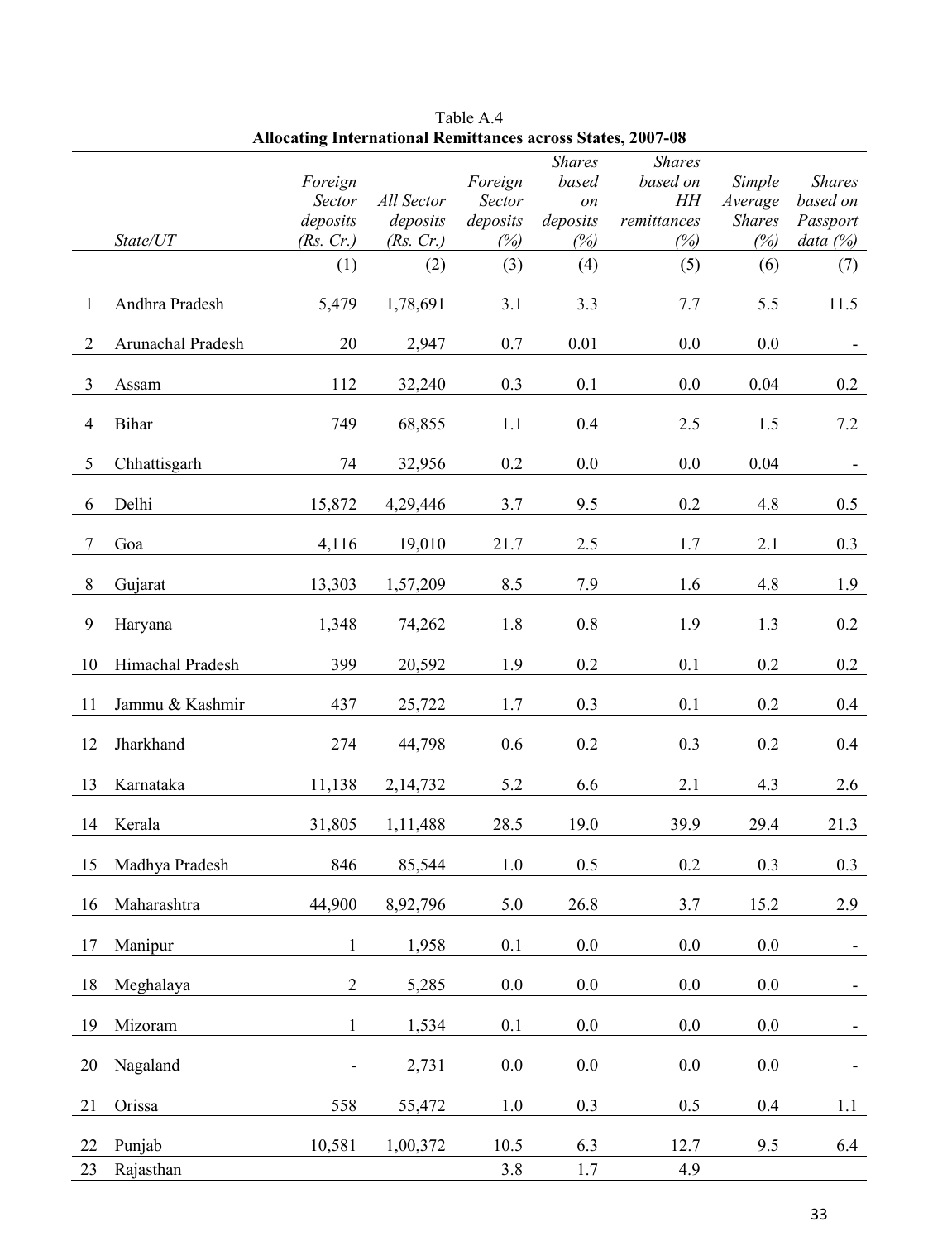|    |                         | 2,776                    | 73,493    |      |     |      | 3.3  | 7.6                      |
|----|-------------------------|--------------------------|-----------|------|-----|------|------|--------------------------|
| 24 | Sikkim                  | 5                        | 2,164     | 0.2  | 0.0 | 0.0  | 0.0  | $\overline{\phantom{0}}$ |
| 25 | Tamil Nadu              | 12,562                   | 2,02,566  | 6.2  | 7.5 | 12.4 | 9.9  | 15.2                     |
| 26 | Tripura                 | $\overline{\phantom{a}}$ | 5,178     | 0.0  | 0.0 | 0.1  | 0.03 | ۰                        |
| 27 | Uttarakhand             | 417                      | 36,632    | 1.1  | 0.2 | 0.2  | 0.2  | 0.1                      |
| 28 | <b>Uttar Pradesh</b>    | 3,594                    | 2,17,532  | 1.7  | 2.1 | 5.4  | 3.8  | 16.4                     |
| 29 | West Bengal             | 4,074                    | 1,90,213  | 2.1  | 2.4 | 1.2  | 1.8  | 3.1                      |
| 30 | A & N Islands           | $\mathbf{1}$             | 1,133     | 0.1  | 0.0 | 0.0  | 0.0  | 0.0                      |
| 31 | Chandigarh              | 1,515                    | 24,235    | 6.3  | 0.9 | 0.5  | 0.7  | 0.2                      |
| 32 | Dadra & Nagar<br>Haveli | $\overline{2}$           | 636       | 0.3  | 0.0 | 0.0  | 0.0  | $\overline{\phantom{a}}$ |
| 33 | Daman & Diu             | 264                      | 1,101     | 24.0 | 0.2 | 0.1  | 0.1  |                          |
| 34 | Lakshadweep             | $\mathbf{1}$             | 354       | 0.3  | 0.0 | 0.0  | 0.0  |                          |
| 35 | Puducherry              | 472                      | 4,765     | 9.9  | 0.3 | 0.3  | 0.3  | 0.0                      |
|    | All India               | 1,67,699                 | 33,18,641 | 5.1  | 100 | 100  | 100  | 100                      |

Notes: HH= Household. - No data. Figures rounded to one decimal point. Source: Columns 1 and 2 from RBI (2009, Statement 3) and are as on March 31, 2008. Column 3 is Col 1 divided by Col 2. Column 4 is Col 1 divided by its All India Total. Column 5 is Col 9 of Table A.1 divided by its All India total. Column 6 is simple average of Col 4 & 5. Column 7 is computed from Zachariah & Rajan (2010, Table 32) and is for year 2008.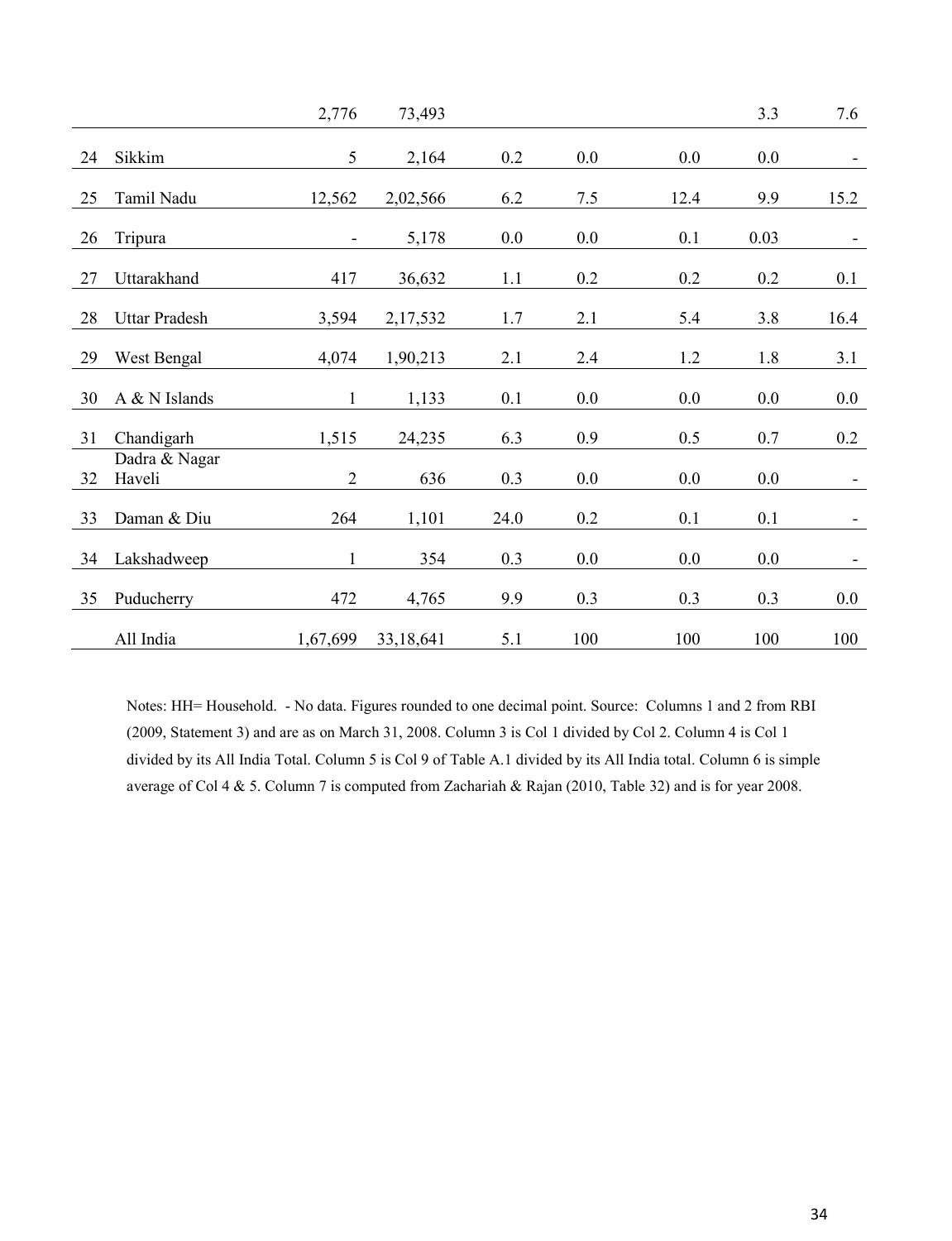|                | State/UT             | % of HH receiving HH remittances (from out-migrants that left the State anytime<br>within 5 years before the survey) |                          |      |         |                              |                          |                              |         |  |
|----------------|----------------------|----------------------------------------------------------------------------------------------------------------------|--------------------------|------|---------|------------------------------|--------------------------|------------------------------|---------|--|
|                |                      | Domestic Inter-State remittances                                                                                     |                          |      |         | International remittances    |                          |                              |         |  |
|                |                      | Rural<br>Urban                                                                                                       |                          |      | Rural   |                              |                          | Urban                        |         |  |
|                |                      | <u> 1993</u>                                                                                                         | 2007-08                  | 1993 | 2007-08 | 1993                         | 2007-08                  | 1993                         | 2007-08 |  |
|                |                      | (1)                                                                                                                  | (2)                      | (3)  | (4)     | (5)                          | (6)                      | (7)                          | (8)     |  |
| 1              | Andhra Pradesh       | 0.43                                                                                                                 | 0.65                     | 0.30 | 0.54    | 0.12                         | 0.99                     | 0.43                         | 0.68    |  |
| $\overline{2}$ | Arunachal Pradesh    | 0.15                                                                                                                 | 1.18                     | 0.72 | 2.12    | $\overline{\phantom{0}}$     | 0.00                     |                              |         |  |
| 3              | Assam                | 1.24                                                                                                                 | 1.65                     | 0.55 | 1.42    | 0.00                         |                          | $\overline{\phantom{0}}$     | 0.16    |  |
| $\overline{4}$ | Bihar & Jharkhand    | 9.36                                                                                                                 | 10.94*                   | 1.96 | 4.75*   | 0.40                         | 0.36                     | 0.00                         | 0.15    |  |
| 5              | Delhi                | 0.00                                                                                                                 | 0.00                     | 0.20 | 0.15    | $\overline{\phantom{0}}$     | 0.00                     | 0.00                         | 0.00    |  |
| 6              | Goa                  | 0.69                                                                                                                 | 1.57                     | 0.00 | 1.09    | 1.73                         | 1.56                     | 0.35                         | 3.65    |  |
| 7              | Gujarat              | 0.78                                                                                                                 | 0.28                     | 0.23 | 0.32    | 0.18                         | 0.24                     | 0.00                         | 0.37    |  |
| 8              | Haryana              | 2.96                                                                                                                 | 2.12                     | 0.78 | 1.51    | 0.14                         | 0.48                     | 0.00                         | 0.43    |  |
| 9              | Himachal Pradesh     | 3.62                                                                                                                 | 7.35                     | 1.48 | 1.35    | 0.17                         | 0.24                     | 0.36                         | 0.13    |  |
| 10             | Jammu & Kashmir      | 4.72                                                                                                                 | 2.64                     | 2.02 | 2.11    | 0.63                         | 0.11                     | 0.00                         | 0.34    |  |
| 11             | Karnataka            | 1.24                                                                                                                 | 1.07                     | 2.99 | 0.49    | 0.00                         | 0.18                     | 0.38                         | 0.43    |  |
| 12             | Kerala               | 4.52                                                                                                                 | 3.60                     | 1.88 | 2.55    | 7.47                         | 8.97                     | 4.71                         | 7.29    |  |
|                | Madhya Pradesh &     |                                                                                                                      |                          |      |         |                              |                          |                              |         |  |
| 13             | Chhattisgarh         | 0.56                                                                                                                 | $1.00*$                  | 0.26 | $1.11*$ | 0.00                         | 0.00                     | 0.00                         | 0.00    |  |
| 14             | Maharashtra          | 0.32                                                                                                                 | 0.63                     | 0.00 | 0.41    | 0.00                         | 0.10                     | 0.19                         | 0.28    |  |
| 15             | Manipur              | 2.64                                                                                                                 | 2.46                     | 0.84 | 2.84    | $\blacksquare$               | 0.00                     | $\overline{\phantom{a}}$     | 0.00    |  |
| 16             | Meghalaya            | 0.14                                                                                                                 | 0.39                     | 0.31 | 1.05    | $\overline{\phantom{a}}$     | $\overline{\phantom{0}}$ | 0.00                         | 0.00    |  |
| 17             | Mizoram              | 0.85                                                                                                                 | 1.68                     | 0.49 | 1.72    | $\overline{\phantom{a}}$     | $\overline{\phantom{a}}$ | $\blacksquare$               | 0.00    |  |
| 18             | Nagaland             | 0.00                                                                                                                 | 1.33                     | 0.11 | 1.77    | $\overline{\phantom{0}}$     | $\overline{\phantom{0}}$ | $\overline{\phantom{0}}$     | 0.00    |  |
| 19             | Orissa               | 1.18                                                                                                                 | 7.19                     | 0.53 | 3.57    | 0.00                         | 0.00                     | 0.00                         | 0.41    |  |
| 20             | Punjab               | 2.33                                                                                                                 | 1.08                     | 0.80 | 0.46    | 2.27                         | 3.70                     | 0.51                         | 1.05    |  |
| 21             | Rajasthan            | 3.40                                                                                                                 | 6.81                     | 2.05 | 1.59    | 0.82                         | 1.20                     | 0.60                         | 1.15    |  |
| 22             | Sikkim               | 0.36                                                                                                                 | 1.01                     | 0.33 | 0.34    | $\qquad \qquad -$            | 0.00                     | $\overline{\phantom{a}}$     | 0.00    |  |
| 23             | Tamil Nadu           | 1.54                                                                                                                 | 1.61                     | 0.48 | 1.41    | 0.53                         | 2.42                     | 0.54                         | 1.73    |  |
| 24             | Tripura              | 1.31                                                                                                                 | 1.44                     | 0.90 | 1.14    | $\qquad \qquad \blacksquare$ | 0.22                     | $\qquad \qquad \blacksquare$ | 0.00    |  |
|                | Uttar Pradesh &      |                                                                                                                      |                          |      |         |                              |                          |                              |         |  |
| 25             | Uttarakhand          | 4.96                                                                                                                 | 9.84*                    | 0.93 | $3.79*$ | 0.19                         | 0.56                     | 0.16                         | 0.44    |  |
| 26             | West Bengal          | 1.45                                                                                                                 | 3.93                     | 0.83 | 1.46    | 0.11                         | 0.12                     | 0.18                         | 0.24    |  |
| 27             | A & N Islands        | 0.65                                                                                                                 | 0.58                     | 0.11 | 1.20    | -                            |                          |                              | 0.00    |  |
| 28             | Chandigarh           | 0.60                                                                                                                 | $\overline{\phantom{a}}$ | 0.81 | 0.70    | 0.82                         | 0.00                     | 0.34                         | 0.75    |  |
| 29             | Dadra & Nagar Haveli | 0.69                                                                                                                 | 0.00                     | 0.42 | 0.42    | 0.00                         | 0.00                     | 0.98                         | 0.55    |  |
| 30             | Daman & Diu          | 0.54                                                                                                                 | 1.01                     | 0.38 | 1.55    | 4.56                         | 2.28                     | 4.87                         | 4.15    |  |
| 31             | Lakshadweep          | 2.22                                                                                                                 | 5.02                     | 1.23 | 6.44    | $\overline{\phantom{0}}$     | $\blacksquare$           | $\blacksquare$               | 1.63    |  |
| 32             | Puducherry           | 0.54                                                                                                                 | 1.90                     | 0.83 | 2.70    | 0.35                         | 1.70                     | 0.92                         | 3.13    |  |
|                | All India            | 2.73                                                                                                                 | $4.62*$                  | 0.81 | $1.3*$  | 0.49                         | 0.88                     | 0.40                         | 0.79    |  |

Table A.5 **Comparing Remittance Receiving Propensity across States between 1993 & 2007-08**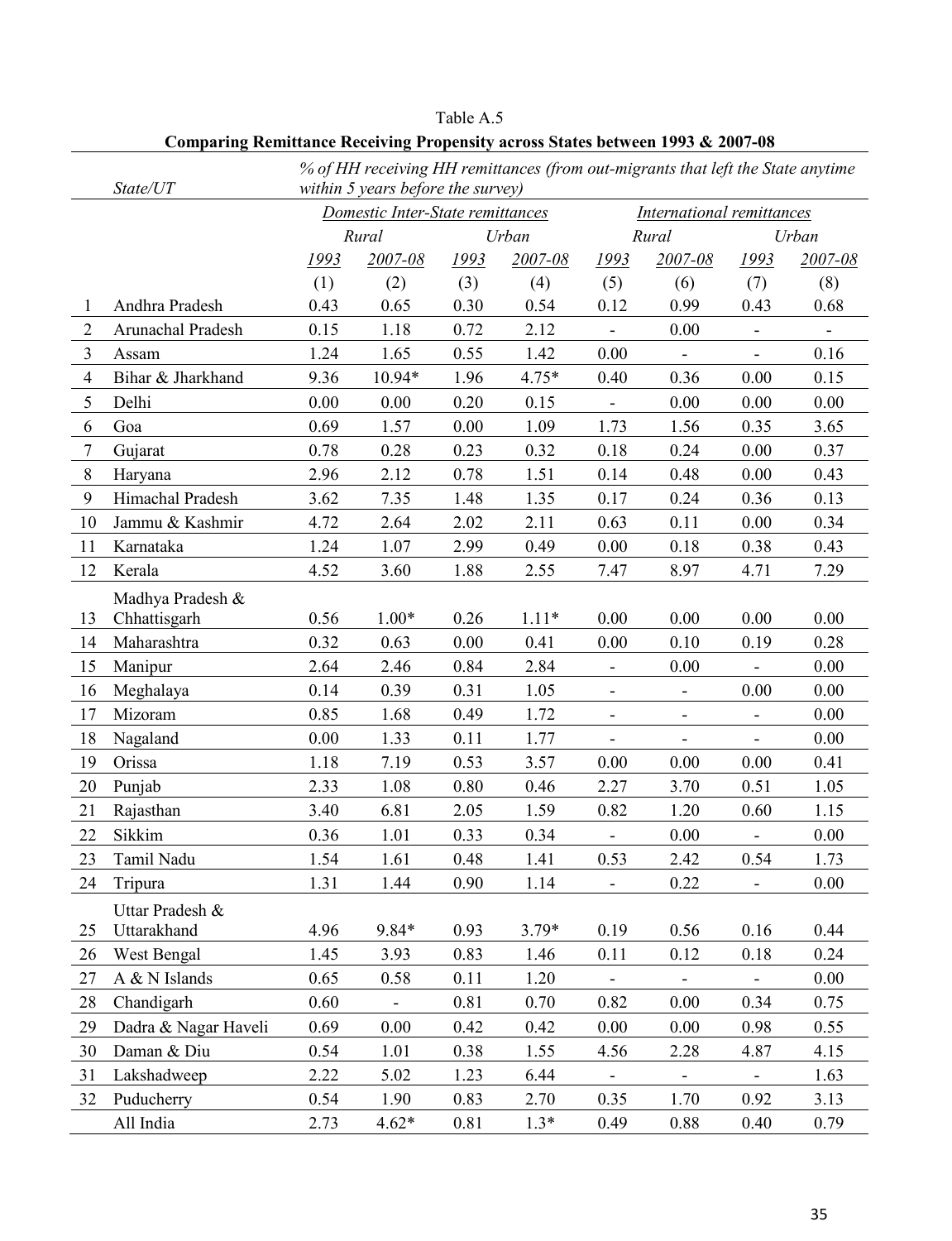Notes: HH= Household. \* Not strictly comparable with 1993 estimate due to issues in out-migrant definition. - No respondents in sample. All figures are rounded to nearest decimal place. Source: Computed from NSSO (1993) & NSSO (2010c), with sampling weights.

#### *Notes*

4 1 crore= 10 million and 10 lakh= 1 million

 $<sup>5</sup>$  The NSS 64<sup>th</sup> round survey inquires about remittance receipts, not about remittance outflows from entire-</sup> households that have migrated.

 $6$  RBI estimates do not count unofficial remittance flows. However, their magnitude in the Indian context is considered to be diminishing post exchange rate liberalisation in the 90's and with more efficient money transfer technologies.

 $<sup>7</sup>$  Flows into NRI deposits are capital inflows and local withdrawals are capital outflows as well as current</sup> account inflows.

<sup>8</sup> See NSSO (2010a, A-31).

 $^{10}$ Includes individuals as well as companies, trusts, etc. with over 60% ownership by NRIs & PIOs. Other types of foreign deposits are by non-resident banks and by embassies and consulates.

<sup>11</sup> In the national accounting framework, remittances are not components of NDP, GDP or total income but of total disposable income. The ratio is nevertheless used for comparative analyses.

 $12$  The author would like to thank Irudaya Rajan for pointing this out in a seminar.

<sup>13</sup> Totals don't add up to 100 as households could report usage on more than one indicator.

<sup>14</sup> http://uidai.gov.in/UID\_PDF/Front\_Page\_Articles/MOU/CSO/MoU\_UIDAI-

Coalition of Migrant Workers NGOs.pdf. Accessed on October 17, 2010.

<sup>15</sup> Some streams of seasonal migration involve paying an 'advance' to the families and are thus out of the remittance economy.

<sup>16</sup> Given that rural-urban migration has peaked in the developed world, China and India could indeed be hosting the largest domestic remittance markets in the world.

<sup>&</sup>lt;sup>1</sup> See Sahu & Das (2008) for a recent report of the Gujarat to Orissa remittance corridor.

 $2$  The NSS 49<sup>th</sup> round survey in 1993 asked respondents if they received remittances but did not collect information on the volume of remittances. The India Human Development Survey conducted by NCAER and the University of Maryland in 2004-05 covering over 40,000 households did collect data on remittance volumes. However, the small sample of remittance recipients reduces the ability to produce reliable estimates of aggregate remittance volumes at the State level.

<sup>&</sup>lt;sup>3</sup> For example, see Zachariah & Rajan (2010, p.69).

<sup>&</sup>lt;sup>9</sup> This is similar to the 'total consumption' underestimation by NSS compared to CSO estimates.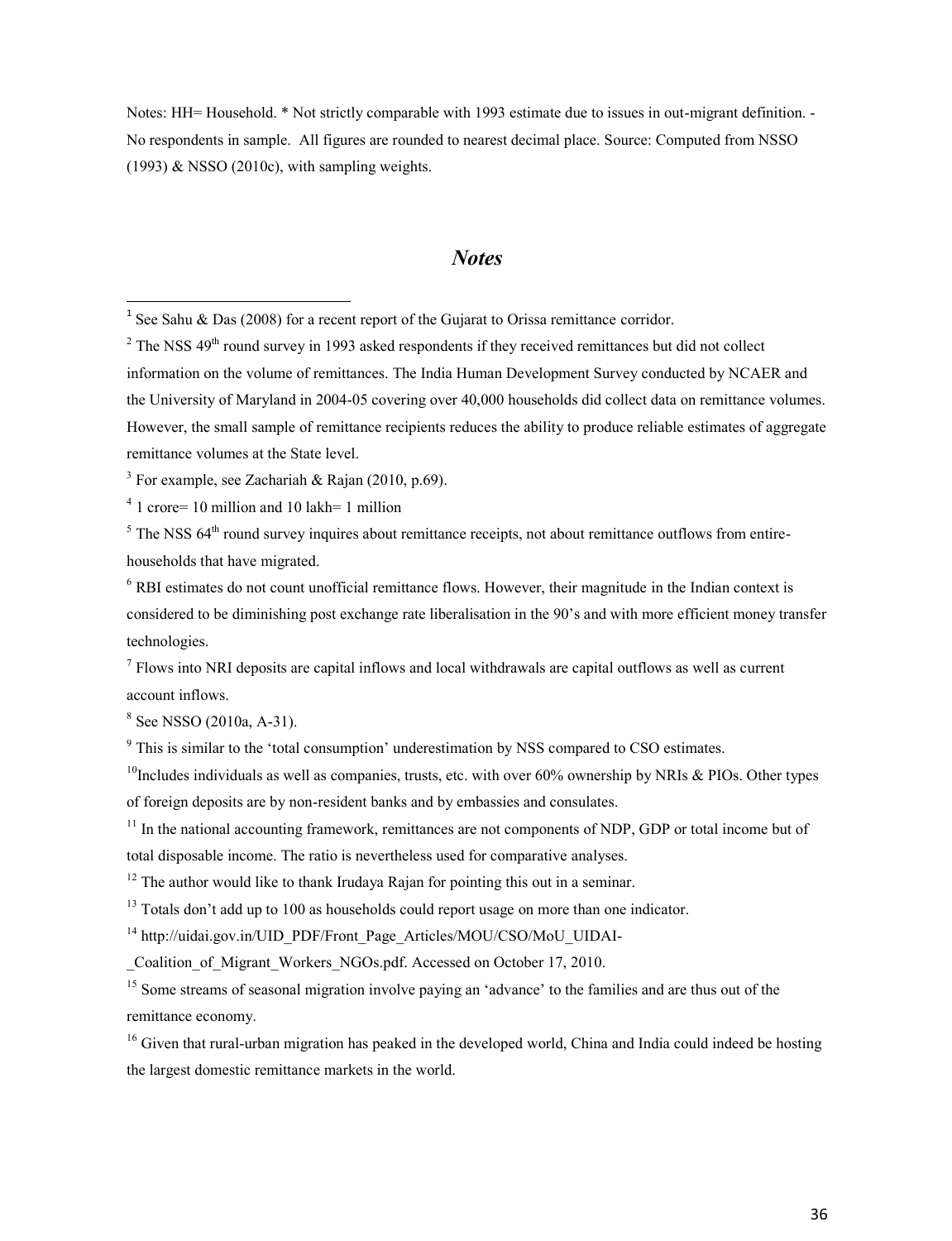#### *References*

Cheng, Enjiang and Xu, Zhong (2005), "Domestic Money Transfer Services for Migrant Workers in China: Executive Summary", Report prepared for the Consultative Group to Assist the Poor, http://www.microfinancegateway.org/gm/document-1.9.26799/80.pdf , accessed on 20 Jan. 2011.

Deshingkar, P.; Khandelwal, R. and Farrington, J. (2008), "Support for Migrant Workers: The Missing Link in India's Development", Natural Resource Perspectives 117, Overseas Development Institute, UK.

Ghate, P. (2005), "Serving Migrants Sustainably: Remittance Services Provided by an MFI in Gujarat", *Economic & Political Weekly*, April 23, pp. 1740-1746.

GoI (2001), Census 2001 Migration Data, www.censusindia.gov.in, accessed on 15 Nov. 2010. Office of the Registrar General and Census Commissioner, India. Government of India.

-- (2008), *Report of the Committee on Financial Inclusion* (Chairman: C. Rangarajan). Government of India, New Delhi.

India Post (2010), *Annual Report 2009-10.* Department of Posts. Ministry of Communications and Information Technology, Government of India.

Kapur, D. (2004), "Remittances: The New Development Mantra?", G-24 Discussion Paper Series No. 29 (New York and Geneva, UN Conference on Trade and Development, 2004).

MicroSave (2009), "Migrant Remittances- An Untapped Market", India Focus Note 27, www.microsave.org, accessed on 15 Nov. 2010.

MOIA (2010), "Population of Overseas Indians", Ministry of Overseas Indian Affairs, http://moia.gov.in/writereaddata/pdf/NRISPIOS-Data.pdf, accessed on 18 Oct. 2010.

Mueller, V. and Shariff, A. (2009), "Preliminary evidence on Internal Migration, Remittances and Teen Schooling in India", IFPRI Discussion Paper 00858.

NABARD-GTZ (2009), "Remittance Needs in India", Technical Study for the Rural Financial Institutions Programme India, http://www2.gtz.de/wbf/4tDx9kw63gma/NABARD\_GTZ\_Remittances.pdf, accessed on 18 Oct. 2010.

NSSO (1993), Unit level data of 49<sup>th</sup> Round (1993) NSS survey on Housing Condition and Migration, National Sample Survey Organisation, New Delhi.

-- (2010a), "Migration in India 2007-08", *NSS Report No. 533*, NSS 64<sup>th</sup> round.

-- (2010b), "Employment and Unemployment Situation in India 2007-08", *NSS Report No. 531*, NSS 64<sup>th</sup> round.

-- (2010c), Unit level data of 64<sup>th</sup> Round (2007-08) NSS survey on Employment, Unemployment and Migration.

Ratha, D. (2003), "Workers' Remittances: An Important and Stable Source of External Development Finance", Chap. 7 of Global Development Finance 2003, The World Bank.

RBI (2006), "Report on the Working Group on Cost of NRI Remittances", Reserve Bank of India, Mumbai.

-- (2009), "Composition and Ownership Pattern of Deposits with Scheduled Commercial Banks: March 2008", RBI Monthly Bulletin November 2009.

-- (2010a), "Invisibles in India's Balance of Payments: An Analysis of Trade in Services, Remittances and Income", Vol LXIV, No. 3. RBI Monthly Bulletin.

-- (2010b), "Handbook of Statistics on the Indian Economy 2009-10." Reserve Bank of India, Mumbai.

Sahu, G. B. and Das, B. (2008), *Income, Remittances and Urban Labour Markets: Oriya Migrant Workers in Surat City* (Bhubhaneshwar: Adhikar).